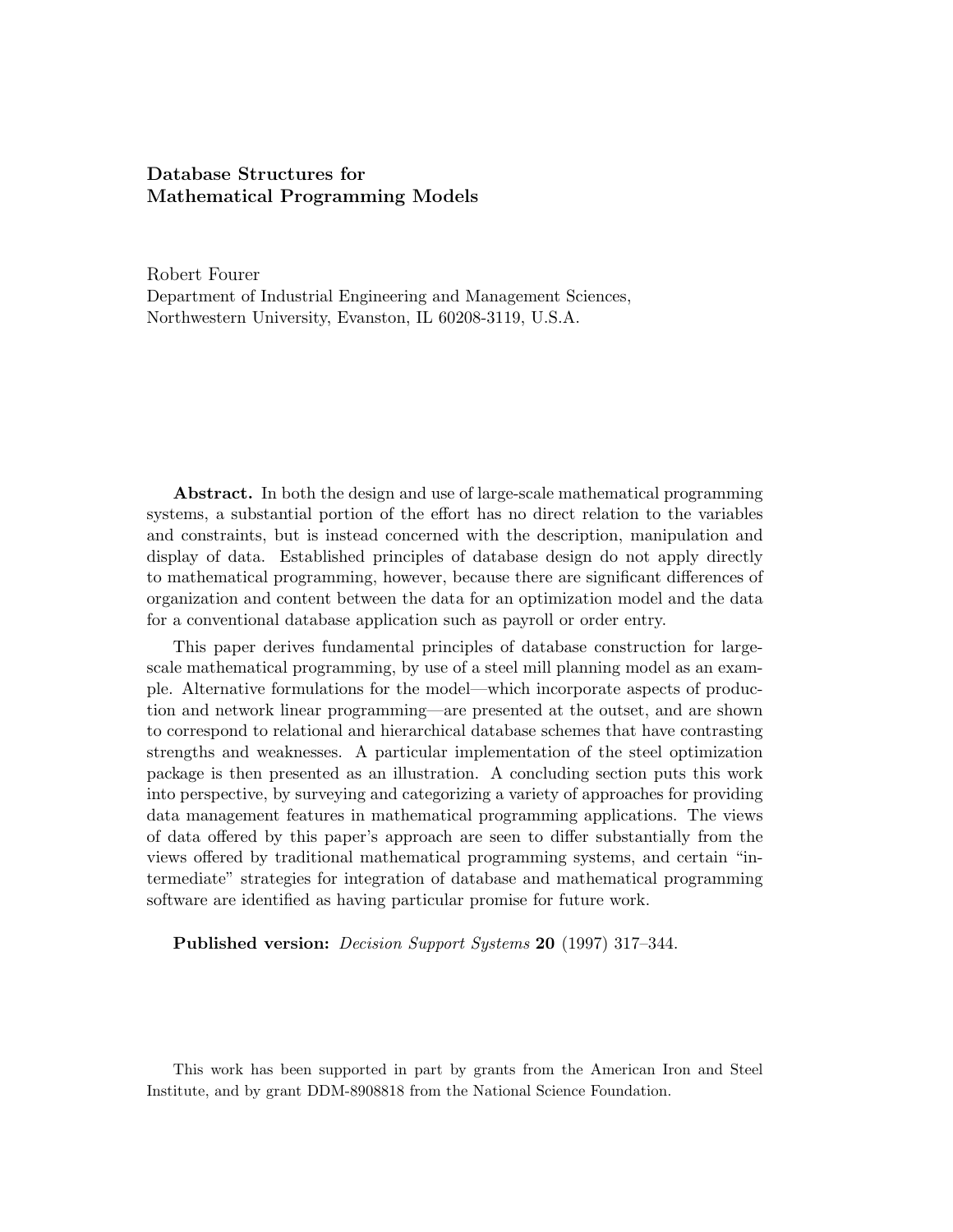#### **1. Introduction**

The work recounted here grew out of a project to design an optimization package for steel mill planning. Because the project was supported by the American Iron and Steel Institute, it was to be based on a generic model—one that any particular steel company could specialize to its own operations, simply by supplying its own data. Users of the model would be concerned mainly with entering and maintaining their data, and with reporting the optimal production levels.

In light of the data's central role, it was decided to implement the optimization package in the context of a database management system. The user would thus enter the description of a steel mill as a collection of materials and facilities records of a prescribed structure. An associated linear program would then be automatically generated and solved, and the optimal values would be automatically left in appropriate fields. Finally, the results would be displayed as desired, by use of the database system's varied reporting options.

As the implementation of the steel optimization package has progressed, it has become clear that many of the underlying principles are of much broader applicability. Certainly, the generic linear programming model can describe other productive enterprises that transform flows of raw materials into diverse finished products, through a series of processing steps. There are equally important general principles at work, however, in the way that the database structure is related to the formulation of the linear program.

The goal of this paper is to suggest some of the principles of database construction for linear programming (and for large-scale optimization in general) by use of the steel optimization model as an example. Two likely formulations of the linear program are introduced initially, and are shown to correspond to relational and hierarchical database schemes that have contrasting strengths and weaknesses. An implementation of the steel optimization package is then described, and its presentation of the data is contrasted to the data views typically provided by specialized optimization software. In conclusion, a variety of promising generalizations and alternatives are discussed.

The next part of this introduction briefly describes traditional connections between mathematical programming and database management systems, and cites some notable previous studies and implementations. The remainder of the paper is then outlined in greater detail.

#### **1.1 Background**

Large-scale linear programming applications optimize over hundreds or thousands of variables, subject to comparably large numbers of constraints. The maintenance of these models has long been recognized to involve a substantial task of data management. Indeed, in both the design and use of a mathematical programming system (or MPS), a substantial portion of the effort has no direct relation to the objective and constraints, but is instead concerned with the description, manipulation and display of data. This holds true both for traditional matrix generation systems [2, 38] and for more modern systems based on algebraic modeling languages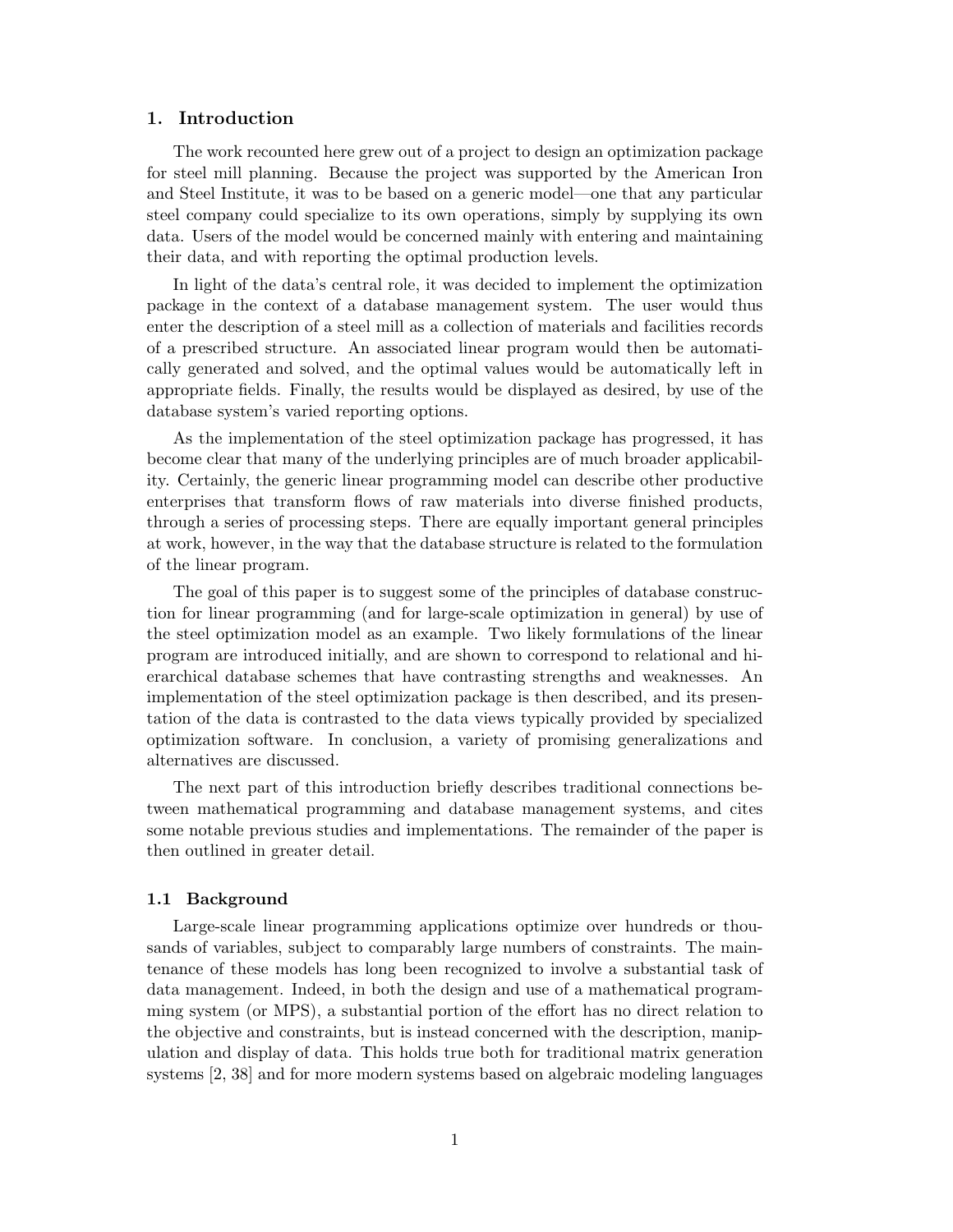[8, 18] or matrix block schematics [10, 47].

The data required by mathematical programming models is not typified by the payroll and order entry data that appear as examples in textbooks on database management [14, 45]. As described for example by Palmer [37], an MPS's data tables tend to be smaller but more complex in structure, and tend to contain more numerical (as opposed to symbolic) information. Designers have responded to these features by creating data representations that are specific to MPS software. Most popular is a scheme of tables whose rows and columns are specially labeled [46], and whose entries may be maintained independently or may be generated automatically from a larger corporate database [30].

The characteristics of an MPS's data are not so special, however, as to preclude the use of standard database structures for purposes of mathematical programming. The similarities between MPS data tables and relational database tables have been remarked upon by several authors, including Welch  $[46]$ , Choobineh  $[11]$  and Müller-Merbach [34]. MPS implementations using the so-called network database model were investigated by Bonczek, Holsapple and Whinston [7] and by Stohr and Tanniru [44]; more recently, an implementation of an MPS that employs aspects of the hierarchical and relational database models has been described by Baker [1].

Other researchers (to be cited later) have proposed ways in which standard database concepts or software can be integrated with—or interfaced to—various mathematical programming systems. In some cases the database aspect takes the lead, while the ability to optimize is regarded as an added feature. In other designs the lead is given to the mathematical programming aspect, with the database being just one feature of an integrated MPS. A third approach employs both a generalpurpose database management system and a mathematical programming system, which pass information between them.

#### **1.2 Outline**

Section 2 presents two formulations of our linear programming example, which differ in how they describe the indexing of model components. Sections 3 and 4 then describe relational and hierarchical database structures, respectively, that correspond to the organization of data in the two formulations. Each structure has certain advantages and disadvantages, as explained in Section 5, with respect to ease of use, data storage, and data retrieval.

The relationships between the linear programming formulations (in Section 2) and the database structures (in Sections 3 and 4) are not merely a fortuitous consequence of the application at hand. One can readily discern general rules that connect familiar algebraic characterizations of data to familiar database concepts such as records, fields, and keys. Sections 3 and 4 also codify these rules and comment on their application.

The implementation designed for the steel optimization project is described in Section 6. Particular attention is given in this section to practical issues of speed and convenience, and to the appearance and mechanics of the user interface.

As a complement to Section 6's very specific focus, the concluding section com-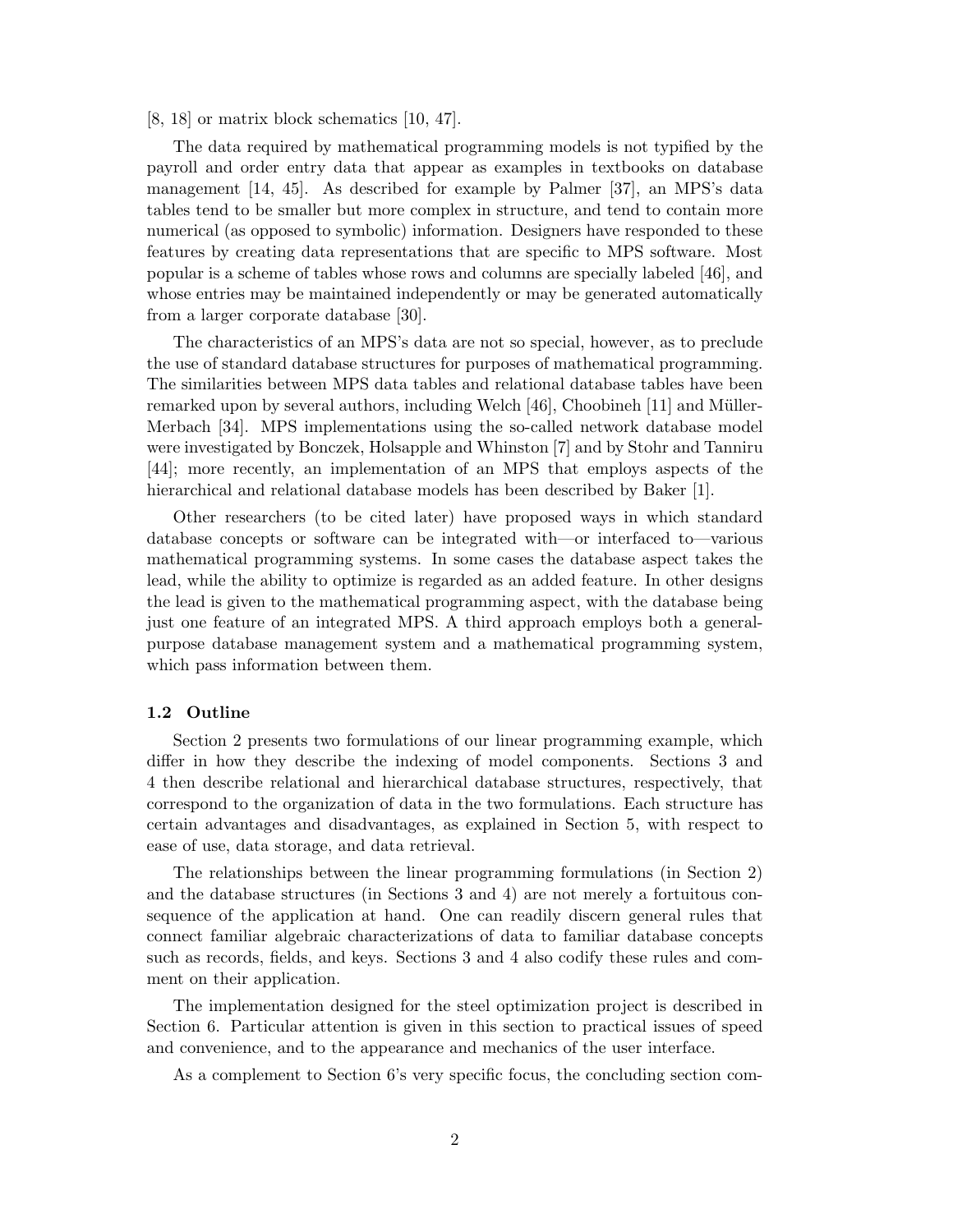pares a variety of strategies for integrating database and linear programming software. Sections 7.1 and 7.2 survey ideas for the addition of linear programming features to database management systems, and for the incorporation of database features into linear programming systems, respectively; the latter also observes how traditional MPS's differ fundamentally from typical database management systems in their ways of organizing data and presenting it to the user. Section 7.3 describes several promising options for intermediate levels of integration between database and optimization software. Different integration strategies are seen to correspond to different kinds of coordination between a modeling system's algebraic description of data and a database management system's data scheme.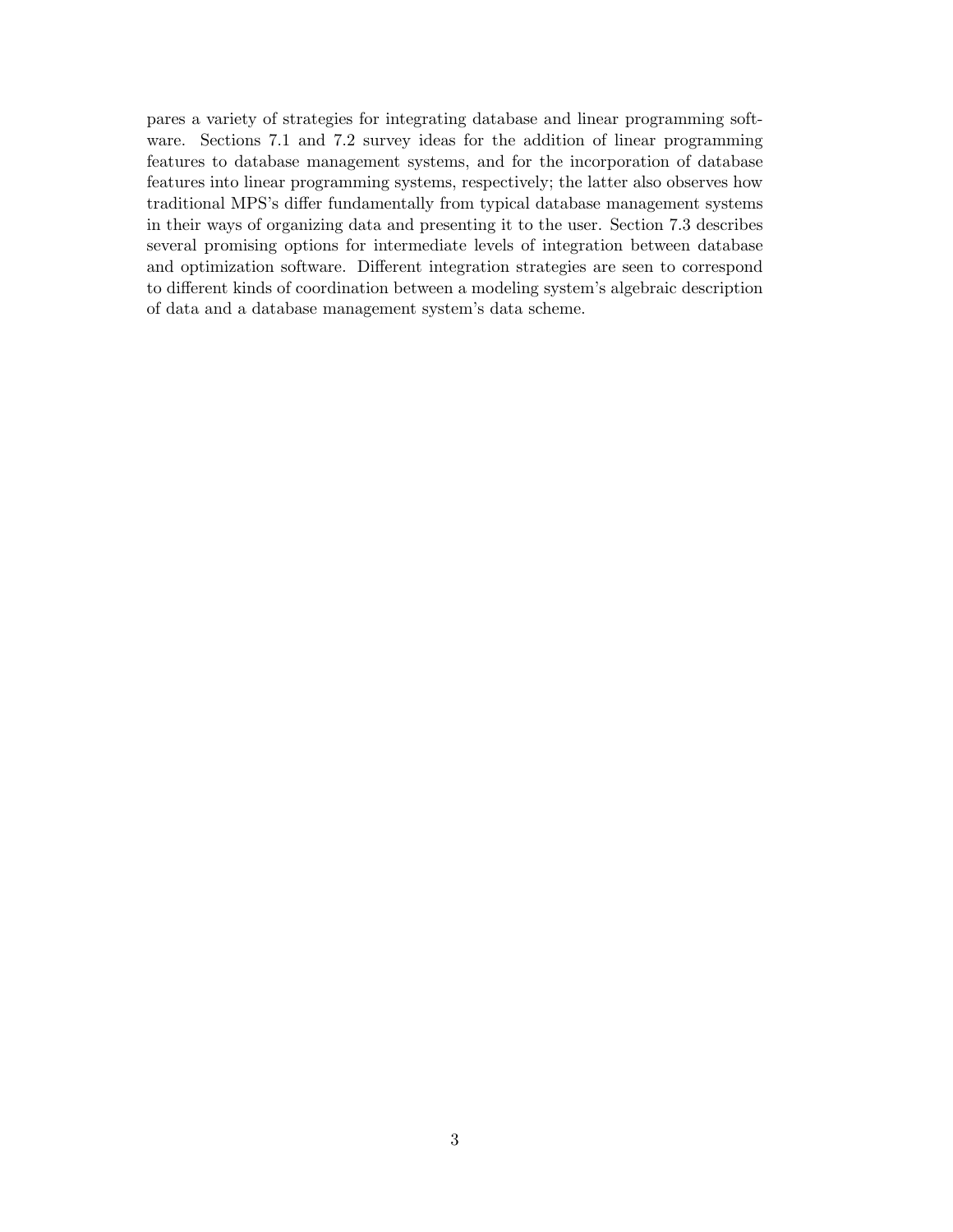#### **2. Formulations**

We adopt the following general formulation that covers all linear programs (LPs) to be considered in this paper:

Maximize 
$$
\sum_{j=1}^{n} c_j x_j
$$
  
Subject to  $l_i^{\text{row}} \le \sum_{j=1}^{n} a_{ij} x_j \le u_i^{\text{row}}, \quad i = 1, ..., m$   
 $l_j^{\text{col}} \le x_j \le u_j^{\text{col}}, \qquad j = 1, ..., n$ 

It will be of conceptual and practical value to investigate database structures that are capable of representing any LP of this form, by storing all  $l_i^{\text{row}}, u_i^{\text{row}}, c_j, l_j^{\text{col}}$  and  $u_j^{\text{col}}$ , along with all  $a_{ij}$  that are nonzero.

This form is too general, however, for our prospective users to work with it directly. They need a much more specific formulation, as described below, that speaks of familiar materials and facilities, and of their limits, yields, costs and capacities.

We begin by introducing our specific model informally, using a few steelmaking concepts for examples. Then we present two formal descriptions, which differ mainly in how they define and use index sets. Sections 3 and 4 will show how these two descriptions naturally give rise to two different database structures.

#### **2.1 An informal description**

We consider a generic continuous-flow production process; raw materials enter, various transformations to intermediate goods are performed, and finished products leave. Profit is the total revenue from sales of the finished products, less the costs of acquiring the raw materials and making the transformations. Our problem is to run the plant at the most profitable levels of activity, in one future planning period. This kind of model is appropriate for, among other things, a quarterly or annual model of a steel mill's production. An early application at an American company is described in a 1958 paper by Fabian [16]; subsequent examples include a World Bank study of optimization models for the steel sector of the Mexican economy, described by Kendrick, Meeraus and Alatorre [29], and a strategic planning model for a German steel company by Bielefeld, Walter and Wartmann [4].

Specification of our model begins with a list of materials, and the following data for each:

- The cost per unit of material bought, and the minimum and maximum quantities that can be bought.
- The revenue per unit of material sold, and the minimum and maximum quantities that can be sold.

Normally, raw materials (such as coal, ore, or limestone) can only be bought, while finished products (tempered coils, pipes) are only sold. Intermediates (pig iron, slabs, unfinished coils) can often be neither bought nor sold, but there are exceptions depending on market conditions. We can set a product's maximum bought or sold to zero to indicate that no buying or selling of the product is possible. To "load" the facility for a specified level of production, the minimum sales amounts may be set equal to the maximum for every finished product.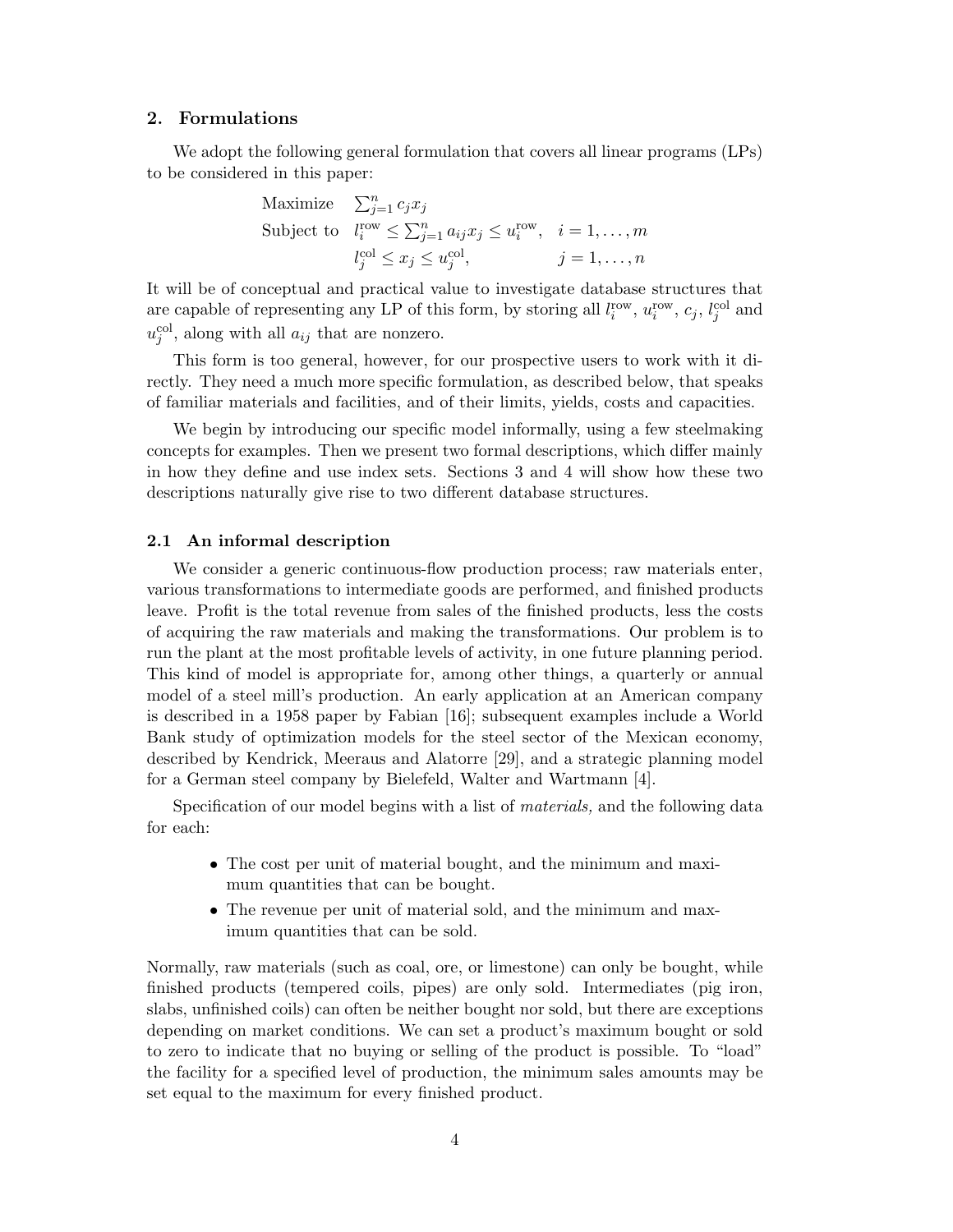For each material, the model may also optionally specify a list of conversions to other materials. Each conversion has a given yield and cost per unit (of the material being converted). Conversions often serve as a bookkeeping device. For example, tempered coils might be converted into five different products, each representing coils destined for a different market, and each with its own revenue per ton and sales limits. Some of the coils of secondary grade could also be downgraded to scrap by means of a conversion.

The major transformations of materials at a steel mill cannot be described as simple conversions. We must rather define a collection of facilities at which transformations occur. Each facility houses one or more productive activities, which use and produce materials in certain proportions. Specifically, the following information is provided for each activity at a facility:

- The amount of each input required by a unit of activity.
- The amount of each output produced by a unit of activity.
- The (variable) cost per unit of activity.
- Upper and lower limits on the number of units of activity.
- The number of units of activity that can be accommodated by one unit of the facility's overall capacity.

Naturally, there are upper and lower limits on the overall capacity of each facility. There are similar limits on a facility's total use of each input and total production of each output. Where the lower and upper limits are not critical, the lower may be set to 0, and the upper to a large, effectively infinite, value.

A common example of a facility is a rolling mill at which several finished products are made. The rolling of each product must be modeled as a separate activity, since it produces a separate output. The units of each activity are in tons (of product), while the units of the facility's capacity are in hours. Thus the model specifies each activity's capacity use in tons per hour. In effect, the activities are competing for the limited capacity of the facility; the optimization automatically allocates capacity to best account for factors such as yield, cost of production, and potential for revenue from sales.

A different example occurs at a basic oxygen furnace, where all activities produce liquid steel. Here activities differ in the amounts of the various inputs that they use to produce a ton of steel; each represents, in effect, a different recipe for steel production. Both the units of each activity and the units of the furnace's capacity are measured in tons of steel produced, so the capacity use figure is just 1. (The specification of discrete recipes can be viewed as approximating the solution of a more general blending problem at the furnace.)

We can characterize this model as a kind of hybrid between production and network flow, as depicted in Figure 2–1. The circles in the figure represent material balances, and the rectangles represent facilities. Each circle may have an inbound arc for purchases, or an outbound arc for sales. An arc from a circle to a rectangle denotes input of a material to a facility, and an arc from a rectangle to a circle denotes output of a material from a facility. An arc from a circle to another circle shows a conversion of one material to another.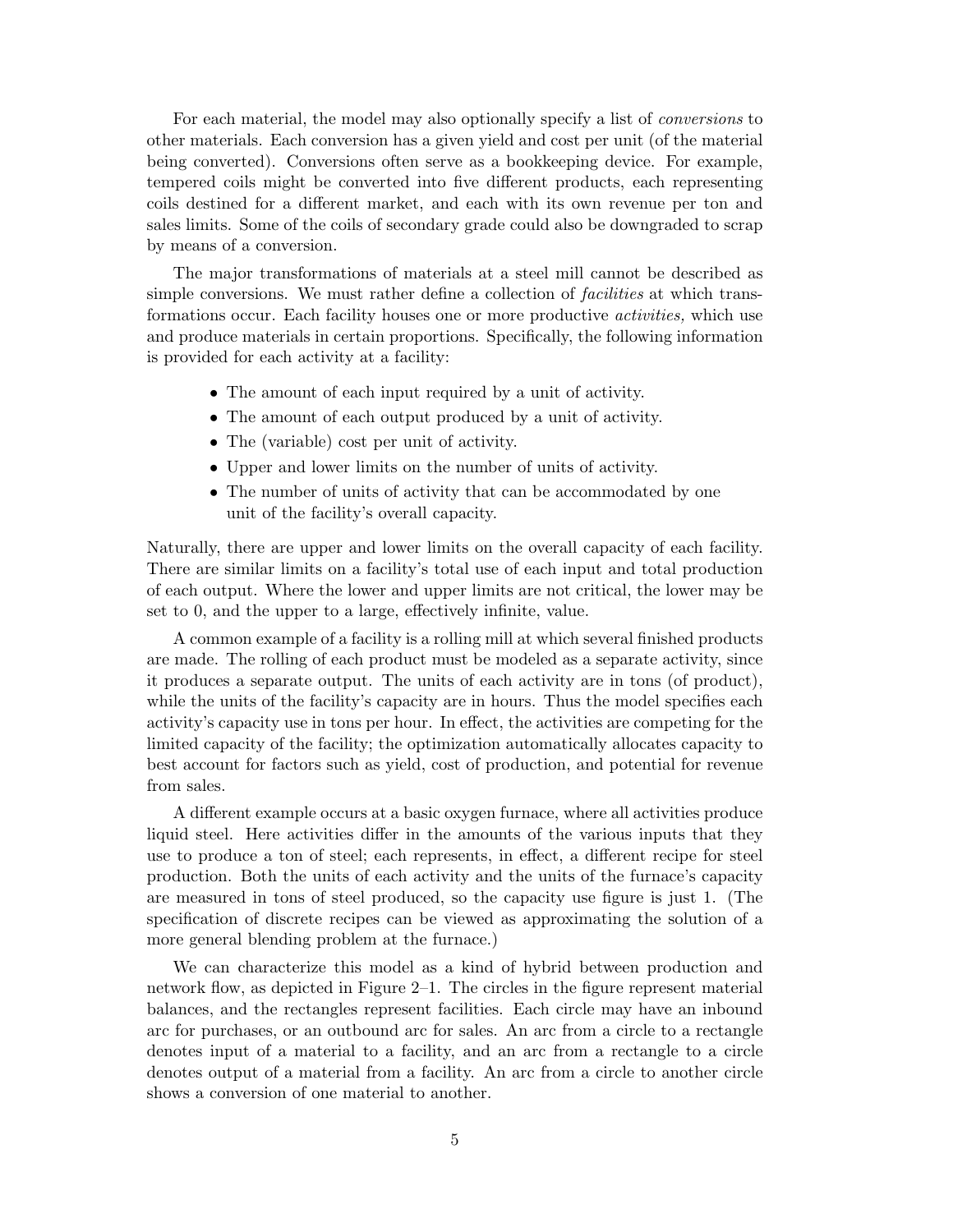

**Figure 2–1.** *Structure of a small instance of the multi-facility production problem.* Raw materials  $(1, 2, \text{and } 3)$  are transformed by facility A to an intermediate  $(4)$ , which is then transformed by facilities  $B$  and  $C$  to finished product of primary and secondary grades (5 and 6) as well as scrap (7) that can be sold or recycled. Secondary product may also be scrapped if there is insufficient market for it; this option, modeled as a conversion, is represented by the arrow from (6) to (7).

It is convenient to imagine that the circles toward the top of the diagram correspond to raw materials, while those at the bottom correspond to finished products. Thus there is a general flow of materials from top to bottom. Exceptions to this general flow may occur, however, as a result of by-products that can be re-used in production. The most common example is steel scrap, which occurs as an output of every rolling and finishing facility, and which (if not sold) may be recycled as an input to steelmaking furnaces. Natural gas from coke ovens and blast furnaces can also be recycled, in a more complex scheme that produces heat or electricity.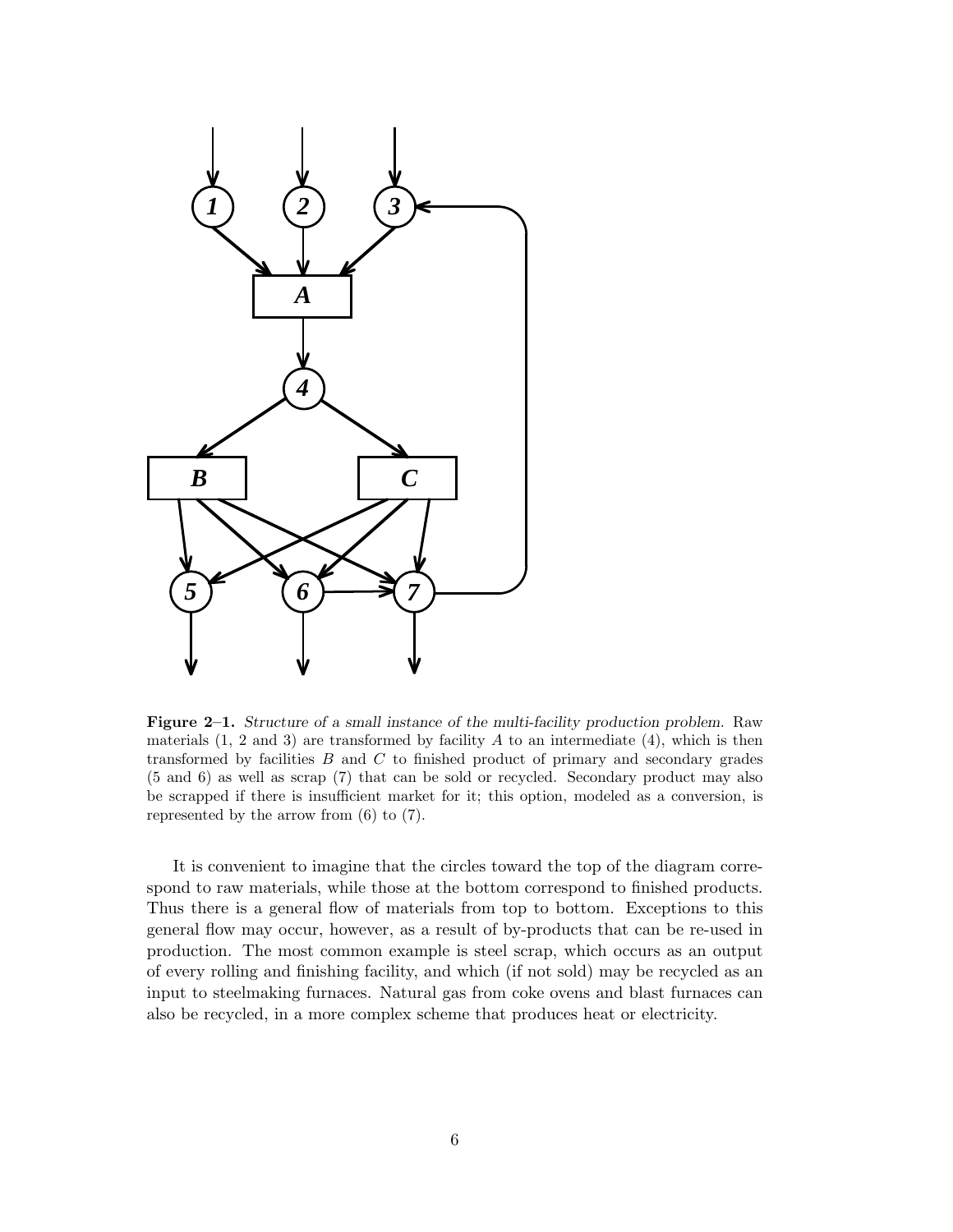#### **2.2 First formulation**

Our first algebraic description of the above problem is characterized by the use of ordered "tuples" of indices to describe productive possibilities. It is presented in full in Appendix A; we comment here on some of its more important conventions and features.

The model is built upon two fundamental sets of objects: a set  $\mathcal M$  of materials, and a set  $\mathcal F$  of facilities. Certain data values, such as the purchase limits for each material and the capacity of each facility, are indexed directly over these sets. However, much of the data is indexed over sets of ordered pairs and triples, whose components are taken from  $M$  and  $\mathcal{F}$ :

|                            | $\mathcal{M}^{\text{conv}} \subseteq \mathcal{M} \times \mathcal{M}$ | conversions         |
|----------------------------|----------------------------------------------------------------------|---------------------|
| $\mathcal{F}^{\text{in}}$  | $\subseteq \mathcal{F} \times \mathcal{M}$                           | facility inputs     |
| $\mathcal{F}^{\text{out}}$ | $\subseteq \mathcal{F} \times \mathcal{M}$                           | facility outputs    |
| $\mathcal{F}^{\text{act}}$ | $\subset \mathcal{F} \times ?$                                       | facility activities |
| $\mathcal{A}^{\rm in}$     | $\subseteq \mathcal{F} \times \mathcal{M} \times ?$                  | activity inputs     |
| $A^{\text{out}}$           | $\subseteq$ $\mathcal{F} \times \mathcal{M} \times$ ?                | activity outputs    |

The construction and use of these sets are readily understood from the descriptions in Appendix A. However, the latter three have special characteristics that require further comment.

Consider the set  $\mathcal{F}^{\text{act}}$ . As defined in Appendix A,  $(i, k) \in \mathcal{F}^{\text{act}}$  means that k is an activity available at facility i. Thus we can reasonably regard  $\mathcal{F}^{\text{act}}$  as a subset of  $\mathcal{F} \times \mathcal{A}$ , where  $\mathcal{A}$  is a previously unmentioned set of activities. Indeed, all of the three occurrences of **?** above would properly be references to A.

We do not refer explicitly to the set  $A$  in our formulation, however, because activities do not play a role in the model apart from their association with facilities. There are no model components indexed directly over activities. Even if activities at different facilities were to have the same name, they would not necessarily be the same activity, and the linear program would be unaffected if the names of any of them were changed. These distinctions will eventually be seen to carry over to the database structure.

In the case of  $\mathcal{A}^{\text{in}}$  (and analogously for  $\mathcal{A}^{\text{out}}$ ), the model defines the domain of the triples more restrictively than the summary above:

$$
\mathcal{A}^{\text{in}} \subseteq -(i, j, k) : (i, j) \in \mathcal{F}^{\text{in}} \text{ and } (i, k) \in \mathcal{F}^{\text{act}}''.
$$

The set on the right is just  $\mathcal{F}^{\text{in}} \bowtie \mathcal{F}^{\text{act}}$ , the natural join of  $\mathcal{F}^{\text{in}}$  and  $\mathcal{F}^{\text{act}}$ . We restrict  $\mathcal{A}^{\text{in}}$  to this set because, for material j to be an input to activity k at facility i, the material must be an allowable input at the facility, or  $(i, j) \in \mathcal{F}^{\text{in}}$ , and the activity must exist at the facility, or  $(i, k) \in \mathcal{F}^{\text{act}}$ .

The only data values indexed over  $\mathcal{A}^{\text{in}}$  are the technological coefficients,  $a_{ijk}^{\text{in}}$ . We could thus dispense with  $\mathcal{A}^{\text{in}}$  entirely by indexing  $a_{ijk}^{\text{in}}$  directly over  $\mathcal{F}^{\text{in}} \bowtie \mathcal{F}^{\text{act}}$ , and by letting  $a_{ijk}^{\text{in}}$  be zero if activity k does not actually use input j. However, we would then lose a certain consistency in the data definition. In our current formulation,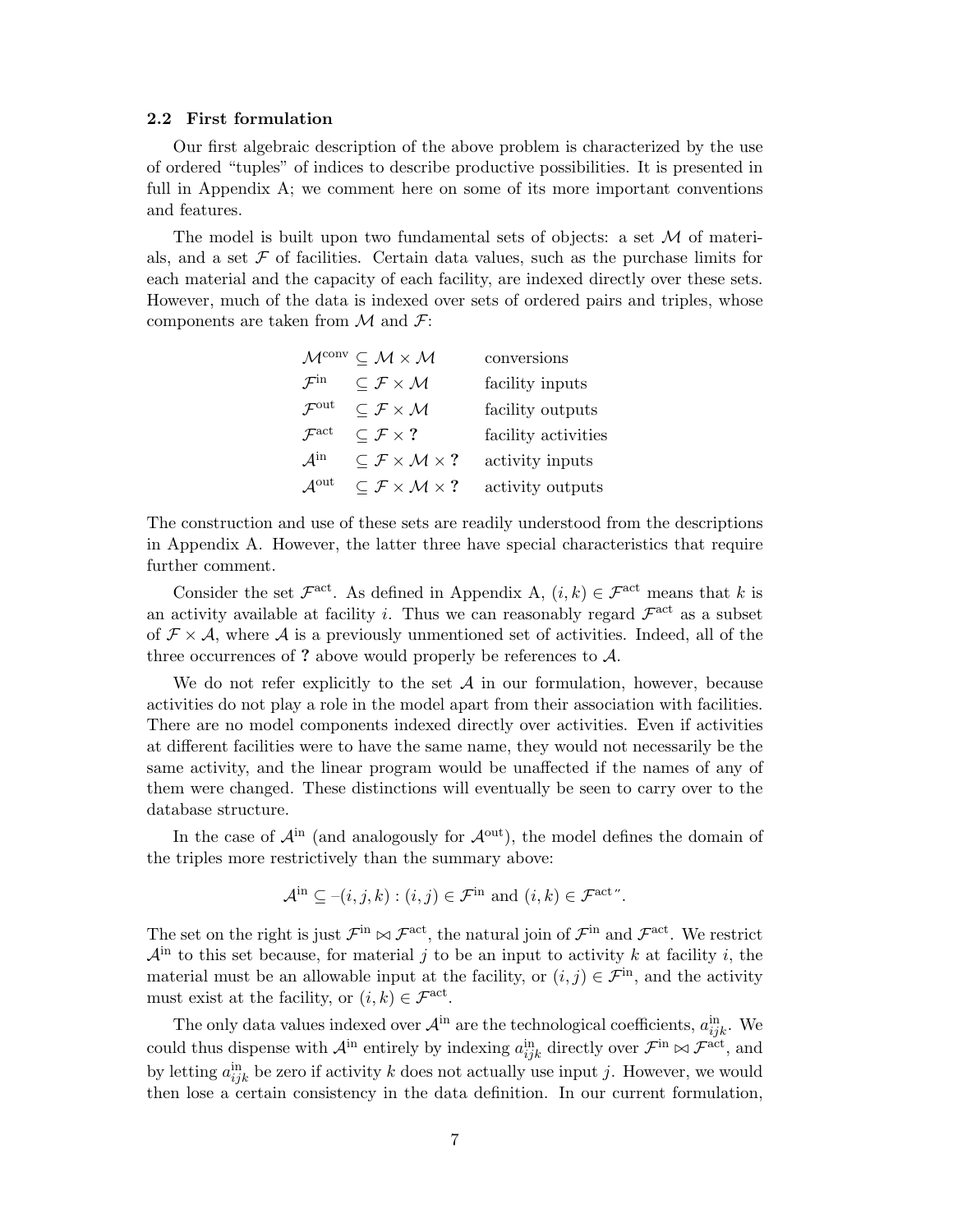collections of data values are indexed either over a single fundamental set  $(M \text{ or } \mathcal{F})$ or over a subset of a cartesian product of fundamental sets (such as  $\mathcal{F} \times \mathcal{M}$ ). This convention, which extends to the variables and constraints as well, is not always followed in linear programming formulations, but we will see that it is valuable to the design of an associated relational database structure.

#### **2.3 Second formulation**

Our second algebraic description is characterized by a different way of representing the index sets, in which the ordered pairs and triples are replaced by indexed collections of subsets. As seen in Appendix B, where the full formulation is presented, this change has immediate implications for how the model is expressed, even though the model represents the same class of linear programs as before.

The six collections of subsets are written as follows in Appendix B:

| $\mathcal{M}_i^{\text{conv}} \subseteq \mathcal{M}$ |                                        | conversions from material $j$             |
|-----------------------------------------------------|----------------------------------------|-------------------------------------------|
| $\mathcal{F}_i^{\textrm{in}}$                       | $\subseteq$ $\mathcal{M}$              | inputs at facility i                      |
| $\mathcal{F}^{\text{out}}_i$                        | $\subseteq M$                          | outputs from facility i                   |
| $\mathcal{F}^{\rm act}_i$                           | $\subset$ ?                            | activities at facility i                  |
| $\mathcal{A}_{ik}^{\rm in}$                         | $\subseteq \mathcal{F}_i^{\text{in}}$  | inputs to activity $k$ at facility $i$    |
| $\mathcal{A}^{\text{out}}_{ik}$                     | $\subseteq \mathcal{F}^{\text{out}}_i$ | outputs from activity $k$ at facility $i$ |

This change does not affect the model's names for the data values; both formulations have  $u_{ij}^{\text{in}}$ ,  $a_{ijk}^{\text{out}}$ , and so forth. The difference is in how the models describe the indexing of this data. For example, the first formulation specifies a value  $u_{ij}^{\text{in}}$  for each  $(i, j) \in \mathcal{F}^{\text{in}}$ , while the second specifies a  $u_{ij}^{\text{in}}$  for each  $i \in \mathcal{F}$  and  $j \in \mathcal{F}_i^{\text{in}}$ . Sections 3 and 4 will show how these different ways of describing the data can correspond to different ways of organizing it in a database.

The **?** above refers to the same phantom "set of activities" as in the first formulation. There is no question as to the domains of  $\mathcal{A}_{ik}^{\text{in}}$  and  $\mathcal{A}_{ik}^{\text{out}}$ , however. For example, the inputs available to activity  $k$  at facility  $i$  are a subset of the inputs available to all activities at facility *i*. Hence  $\mathcal{A}_{ik}^{\text{in}} \subseteq \mathcal{F}_i^{\text{in}} \subseteq \mathcal{M}$ ; each  $\mathcal{A}_{ik}^{\text{in}}$  is actually a sub-subset. The values  $a_{ijk}^{in}$  are correspondingly defined for all  $i \in \mathcal{F}$ ,  $k \in \mathcal{F}_i^{\text{act}}$ , and  $j \in \mathcal{A}_{ik}^{\text{in}}.$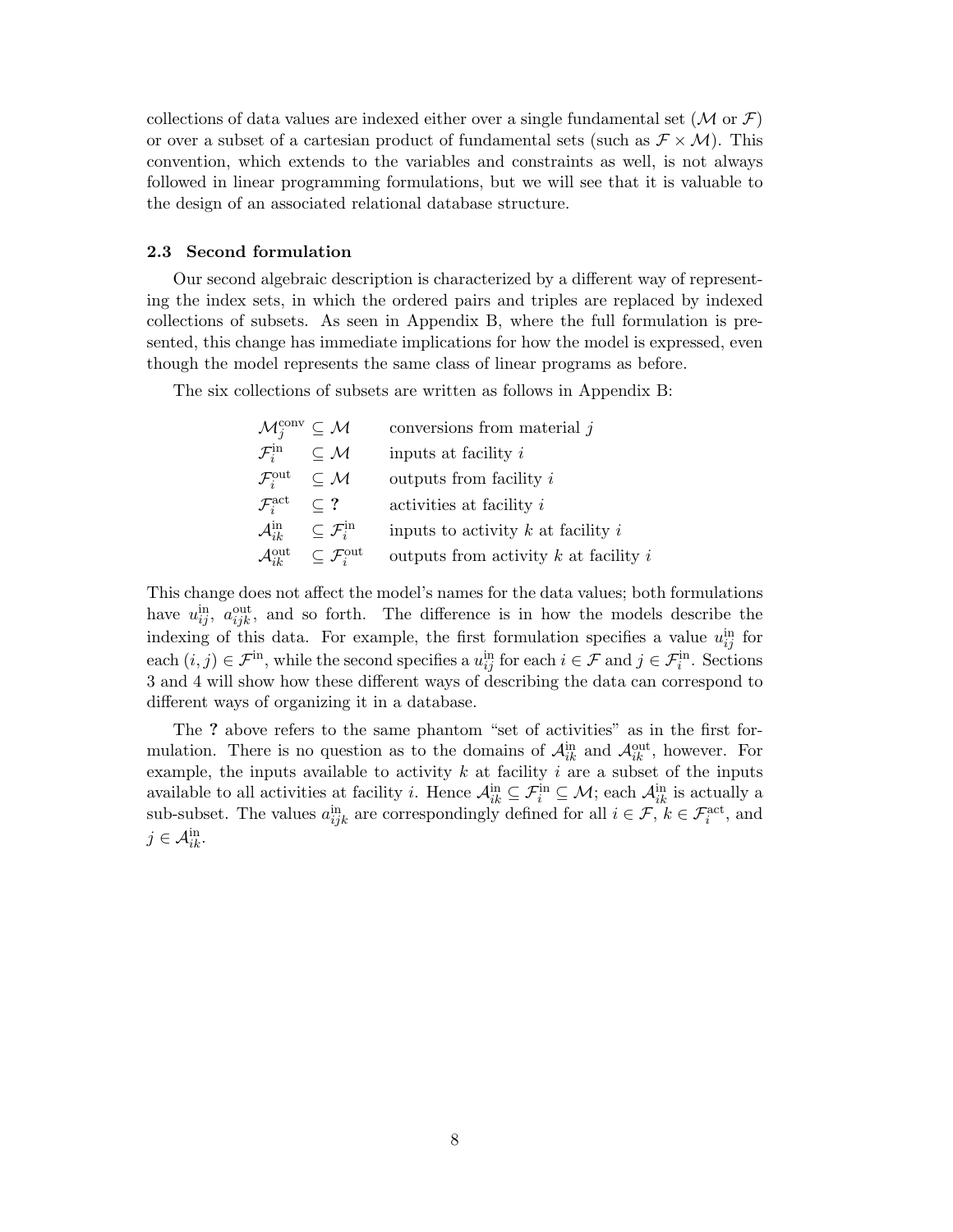#### **3. Relational Structures**

A subset of a cartesian product of sets is a relation in a mathematical sense. Thus it is not surprising that data indexed over pairs or triples from cartesian products, as in our first formulation, has a natural representation in relational database structures.

This section develops and comments upon likely relational schemes for our models. To establish principles and terminology, we first focus on the simple general linear programming model that was introduced at the beginning of Section 2. We observe how the nonzero coefficients of the model can be viewed as being indexed over ordered pairs, and propose a collection of relational tables appropriate to the structure of the data. We finally generalize from this example to a series of explicit rules for deriving relational database schemes from linear programming models, and explore the application of these rules to the considerably more complicated case of the multi-facility production model.

#### **3.1 An ordered-pair view of the general model**

We can think of the shape of the general linear program as being determined by two sets:

 $\mathcal{I} = -1, \ldots, m$ " is the set of constraints (or coefficient rows)

 $\mathcal{J} = -1, \ldots, n''$  is the set of variables (or coefficient columns)

Two "right-hand side" values are associated with each constraint:

 $l_i^{\text{row}} =$  the lower limit on constraint *i*, for each  $i \in \mathcal{I}$  $u_i^{\text{row}} =$  the upper limit on constraint *i*, for each  $i \in \mathcal{I}$ 

Each variable has a "profit" and two bounds, as well as an activity level:

 $c_i$  = the profit (if positive) or cost (if negative) per unit of variable j, for each  $j \in \mathcal{J}$  $x_i$  = the activity level of variable j, for each  $j \in \mathcal{J}$  $l_j^{\text{col}} =$  the lower limit on variable j, for each  $j \in \mathcal{J}$  $\widetilde{u}_j^{\text{col}} =$  the upper limit on variable j, for each  $j \in \mathcal{J}$ 

Finally, the nonzero coefficients are indexed over a set of constraint-variable pairs:

 $\mathcal{C} \subseteq \mathcal{I} \times \mathcal{J}$  is the set of coefficient nonzeroes:  $(i, j) \in \mathcal{C}$  means that variable j is used in constraint i

 $a_{ij}$  = the coefficient of variable j in constraint i, for each  $(i, j) \in \mathcal{C}$ 

This approach to indexing the coefficients makes sense for most large linear programs, including those that derive from our production model, because each variable figures in just a few of the many constraints.

The set C of pairs has a *dimension* of 2, whereas the sets  $\mathcal I$  and  $\mathcal J$  of simple members have dimension 1. All of a set's members have a number of components equal to the dimension, and no two members are the same; these conventions, while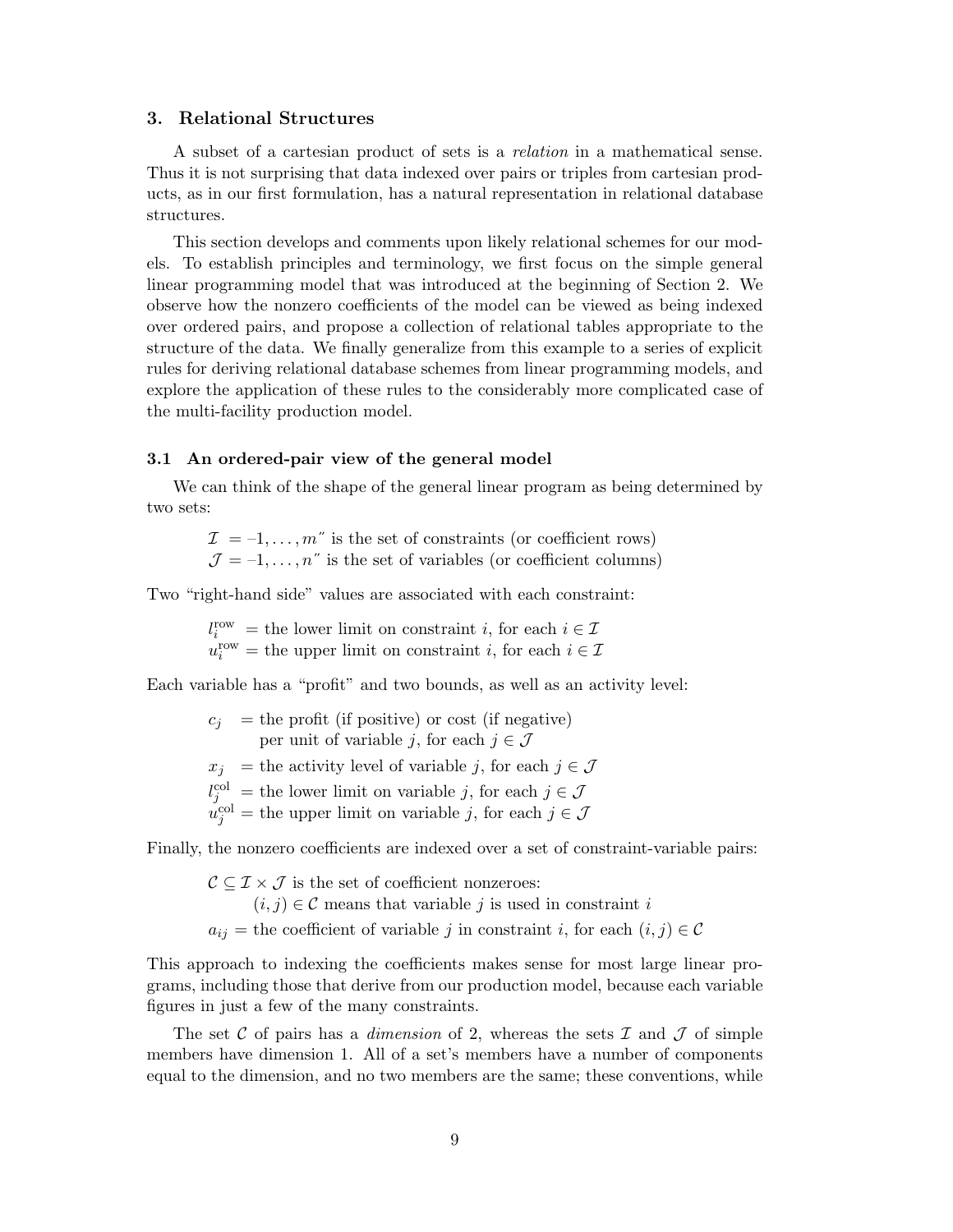usually taken for granted in a mathematical context, must be made explicit to ensure that the analogous database is well defined.

With minor modifications, our general formulation of the linear program can accommodate the above view of the data:

Maximize 
$$
\sum_{j \in \mathcal{J}} c_j x_j
$$
  
\nSubject to  $l_i^{\text{row}} \leq \sum_{(i,j) \in \mathcal{C}} a_{ij} x_j \leq u_i^{\text{row}}$ , for all  $i \in \mathcal{I}$   
\n $l_j^{\text{col}} \leq x_j \leq u_j^{\text{col}}$ , for all  $j \in \mathcal{J}$ 

The summation denoted by  $\sum_{(i,j)\in\mathcal{C}} a_{ij}x_j$  is taken for each fixed  $i \in \mathcal{I}$ ; it is interpreted as the sum over all j such that  $(i, j)$ , for the given i, is a member of C. This is the same convention that is used in Appendix A for the production model.

#### **3.2 A relational database for the general model**

A relational database is a collection of files. For our linear program, the simplest file is the one that identifies the constraints and their associated limits. This file contains a *record* for each constraint  $i \in \mathcal{I}$ . Every record has three fields:

row\_name, a unique identifier for the constraint; row\_min, the constraint's lower limit; row\_max, the constraint's upper limit.

The row\_name field is the database analogue of the subscript  $i$ ; it is designated the key for this file, which must be different for each constraint record. The values stored in row\_min and row\_max naturally correspond to  $l_i^{\text{row}}$  and  $u_i^{\text{row}}$  in the algebraic formulation.

The structure of the constraints file would be represented in conventional notation as the relation CONSTRAINTS (row\_name, row\_min, row\_max). The file's content would be depicted by exhibiting its records and fields as the rows and *columns*, respectively, of a relational table:

| row_name | row_min      | row_max     |
|----------|--------------|-------------|
| 1        | $0.0e + 00$  | 1.0e+30     |
| 2        | $3.0e + 01$  | $3.0e + 01$ |
| 3        | $4.5e+02$    | $4.8e + 02$ |
| 4        | $-1.0e + 30$ | $0.0e + 00$ |
| 5        | $-1.0e + 30$ | $1.0e + 30$ |

We adopt the terminology of record and field in this paper, however, to avoid confusion with the customary use of row and column in linear programming, as synonyms for constraint and variable. We also find it convenient to present the structure of the constraint file graphically, by means of the following concise diagram:

| CONSTRAINTS |
|-------------|
| row name    |
| row_min     |
| row max     |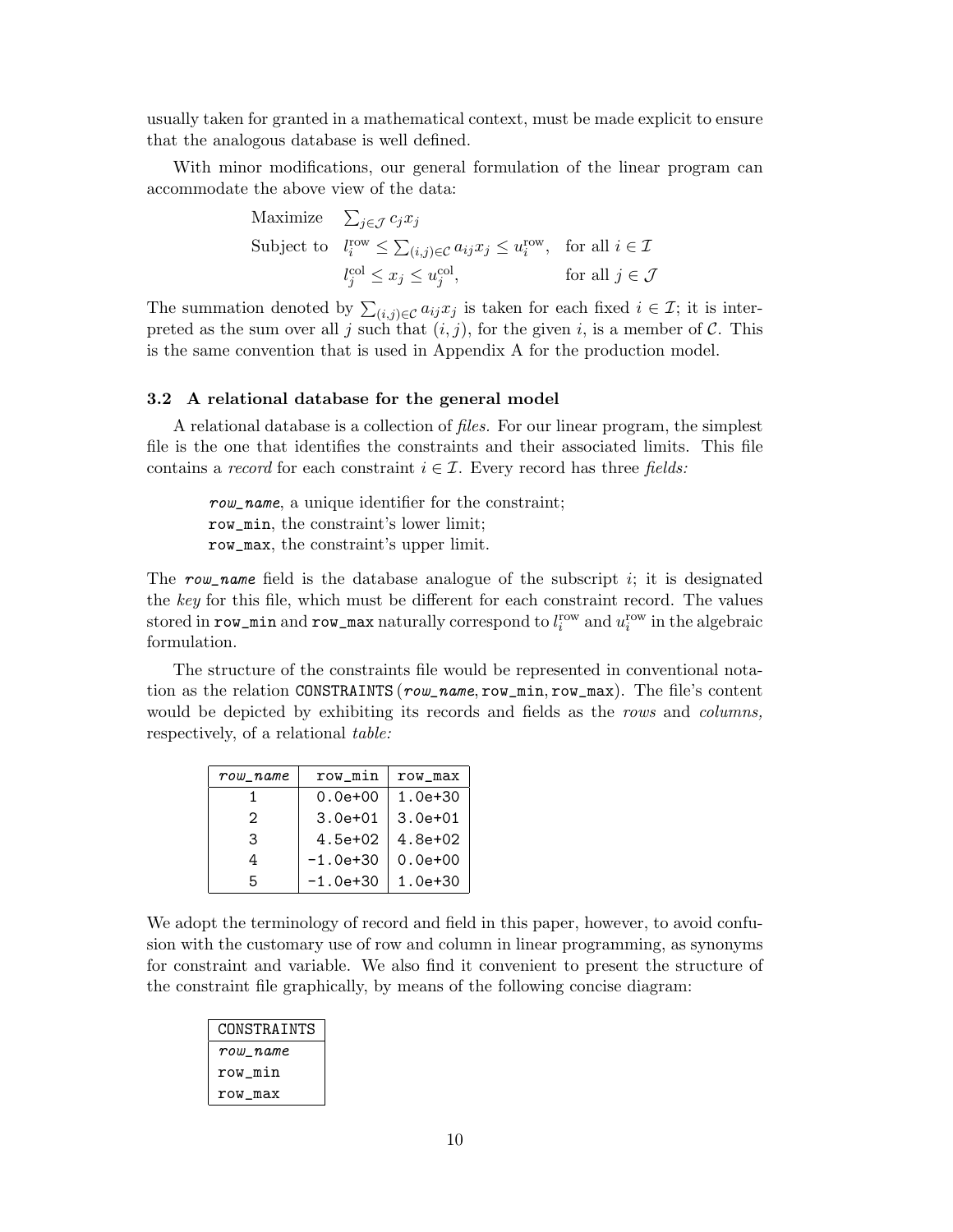The TITLE of the file is at top, followed by the field names, with the key in italics. This kind of diagram will be seen to extend conveniently to depict a variety of relational and hierarchical structures.

The variables file for the general model is similarly presented as:

| VARIABLES<br>col_name<br>col_profit<br>col min |
|------------------------------------------------|
|                                                |
|                                                |
|                                                |
|                                                |
| col_optimal                                    |
| $col_max$                                      |

Here col\_name is the variable's unique identifier, and the key for the file. The following four fields store the values called  $c_j$ ,  $l_j^{\text{col}}$ ,  $x_j$ , and  $u_j^{\text{col}}$  in the mathematical formulation. Strictly speaking, the field col\_optimal is superfluous, since it holds the values of variables  $x_j$  rather than any data required to describe the linear program. However, for practical purposes it is highly desirable to be able to store the solution values in the same files as the data. For the same reason, we could have included a field in the constraints file for the dual values.

It remains to define a file to hold the nonzero coefficients. Its structure can be diagrammed as follows:

| COEFFICIENTS |
|--------------|
| $coeff\_row$ |
| coeff_col    |
| coeff value  |

Each record's coeff\_value field holds the nonzero coefficient of the variable specified by the coeff col field, in the constraint specified by the coeff row field. The pair (coeff\_row, coeff\_col) is the key, since every coefficient corresponds to a different combination of constraint and variable.

Two essential requirements remain unstated in the above diagram of the coefficients file: that each  $\text{coeff}_r$  row entry must match a key (row\_name) entry in the CONSTRAINTS file, and that each  $coeff\_{col}$  entry must match a key (col\_name) entry in the VARIABLES file. In the terminology of relational databases, coeff\_row and  $coeff_{\text{1}}$  col are foreign keys of the COEFFICIENTS relation. Following Date (1990), we use an arrow in our diagram to identify foreign key references:

| COEFFICIENTS                                |  |
|---------------------------------------------|--|
| $coeff\_row \rightarrow \text{CONSTRAINTS}$ |  |
| $coeff\_col \rightarrow \text{VARIABLES}$   |  |
| coeff_value                                 |  |

Each  $\rightarrow$  represents a *many-to-one* relationship. For example, since there may be many nonzero coefficients in one constraint, there may be many COEFFICIENTS records that have the same constraint identifier in their coeff\_row field. But each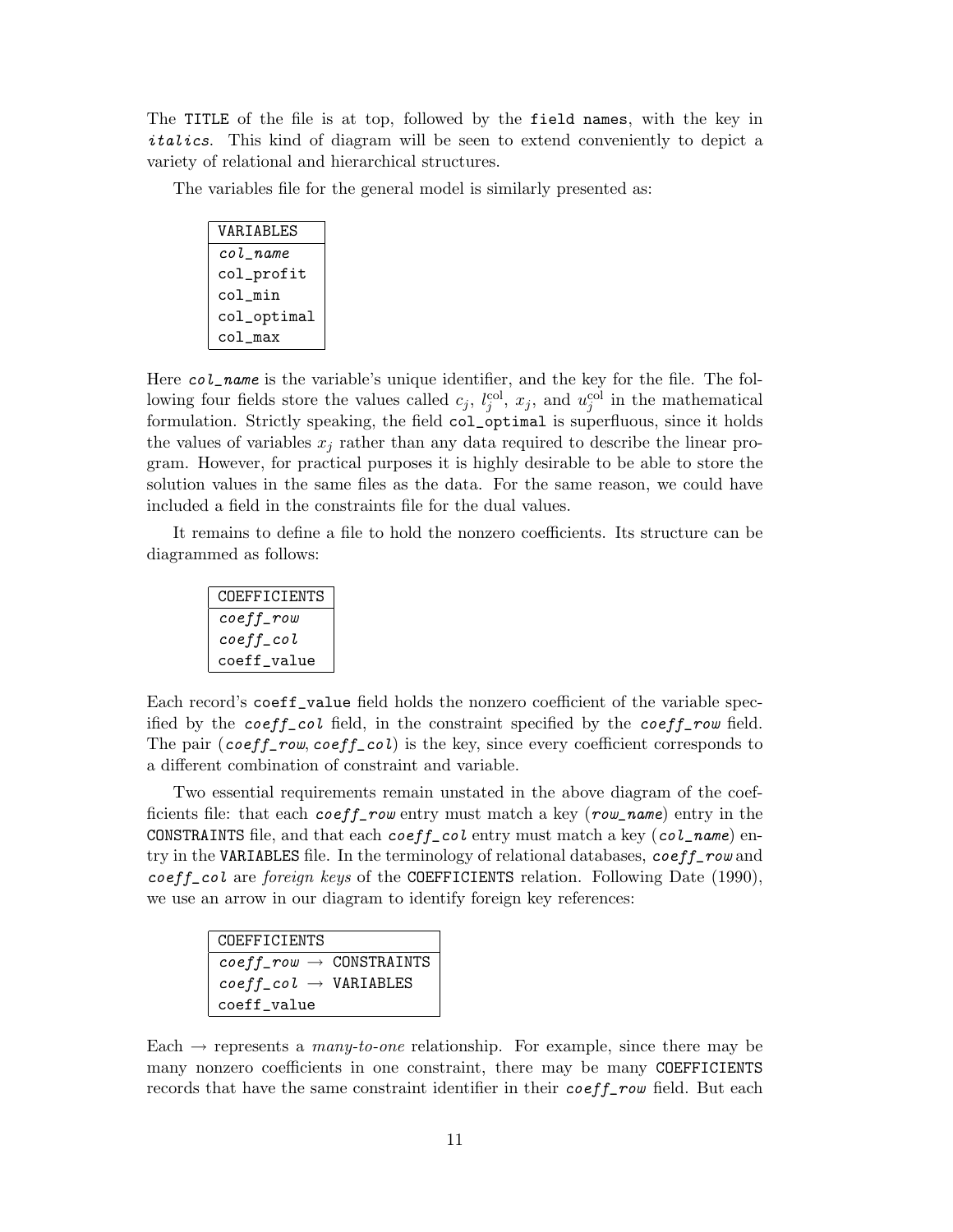constraint identifier may appear only once in the  $row\_name$  field of the CONSTRAINTS file. (Because the many-to-one relationship is not, strictly speaking, with the CONSTRAINTS file but rather with the  $row\_name$  field in that file, we could be more precise by saying something like coeff\_row  $\rightarrow$  CONSTRAINTS.row\_name; indeed, such an expression might be forced on us if certain relations admitted more than one key. Since in this paper the relationship is always with the unique key field of a file, however, we omit the field designation to keep the notation concise.)

#### **3.3 Principles of relational structure**

In even the simple example above, we can see many principles for deriving a relational database structure from a linear programming formulation. Most fundamentally, there is a connection between sets (such as  $\mathcal{I}, \mathcal{J}$  or  $\mathcal{C}$ ) and files:

> $\Diamond$  **Rule R1** *(files)*: For each set S in the model, there is a corresponding file in the database.

To avoid having to say "the file corresponding to  $\mathcal{S}$ " again and again, we henceforth refer to such a file as the "S-file".

A set's dimension, and its use in indexing other model components (such as  $l_i^{\text{row}}$ ,  $x_i$  or  $a_{ij}$ , determine the fields of the corresponding file:

- $\Diamond$  **Rule R2** (key fields): The S-file has a number of key fields equal to the dimension of  $S$ .
- $\Diamond$  **Rule R3** (data fields): The S-file has an additional data field for each model entity indexed over S.

Because a set's members are distinct and all have the same dimension, **R2** always specifies a key that is valid in relational database terms.

The above rules determine the basic structure of relational files. We also make a connection between the membership of a set and the content of a file:

> $\Diamond$  **Rule R4** (records): The S-file has a record corresponding to each member of  $S$ .

This means that, for example, our VARIABLES file contains a record for each variable in the model. For the variable whose identifier is  $j$ , the fields of the associated record contain j together with the numerical values  $c_j$ ,  $l_j^{\text{col}}$ ,  $x_j$ , and  $u_j^{\text{col}}$ . Whereas in the algebraic formulation these quantities were indexed independently over  $\mathcal{J}$ the phrase "for each  $j \in \mathcal{J}$ " appears four separate times—in the database scheme it is most natural to group all similarly indexed entities together.

A final rule specifies how containment restrictions (such as  $\mathcal{C} \subseteq \mathcal{I} \times \mathcal{J}$ ) are represented in the database:

> **Rule R5** (many-to-one relationships): For each containment restriction of the form  $(i_1,\ldots,i_D) \in \mathcal{S} \Rightarrow i_d \in \mathcal{T}$ , the dth key in the S-file has a many-to-one relationship to the  $\mathcal{T}\text{-file}$ .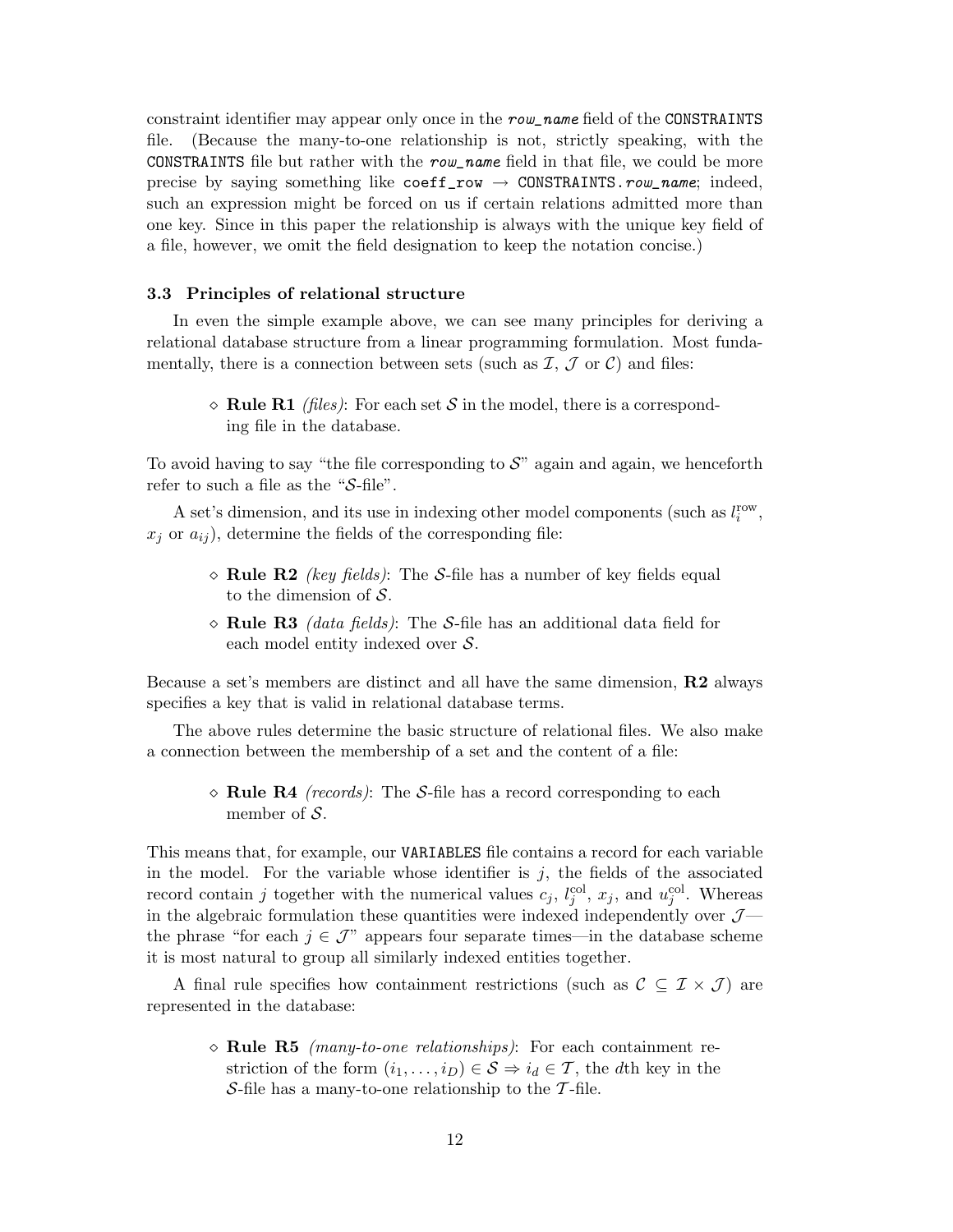In the case of the expression  $\mathcal{C} \subseteq \mathcal{I} \times \mathcal{J}$ , there are two containment restrictions:  $(i, j) \in \mathcal{C} \Rightarrow i \in \mathcal{I}$  and  $(i, j) \in \mathcal{C} \Rightarrow j \in \mathcal{J}$ . Thus many-to-one relationships are defined in the database from a key of the C-file to the  $\mathcal{I}\text{-file}$  (coeff\_row  $\rightarrow$ CONSTRAINTS), and from a key of the C-file to the J-file (coeff-col  $\rightarrow$  VARIABLES).

#### **3.4 A relational database for the production model**

We now examine how the above rules can give a database scheme for the multifacility production model set forth in Appendix A. In the process we point out a situation in which a generalization to **R5** might be desirable.

The production model explicitly defines two 1-dimensional sets. First is the set M of materials, over which are indexed  $l_j^{\text{buy}}, x_j^{\text{buy}}, u_j^{\text{buy}}, c_j^{\text{buy}}$  and  $l_j^{\text{sell}}, x_j^{\text{sell}}, u_j^{\text{sell}},$  $c_j^{\text{sell}}$ . The resulting file is:

| MATERIALS |
|-----------|
| mat_name  |
| buy_min   |
| buy_opt   |
| buy_max   |
| buy_cost  |
| sell_min  |
| sell_opt  |
| sell max  |
| sell cost |

Second is the set  $\mathcal F$  of facilities, which indexes just  $l_i^{\text{cap}}$  and  $u_i^{\text{cap}}$ . It gives rise to the following file:

| FACILITIES |
|------------|
| fac_name   |
| cap_min    |
| cap_max    |

All of the others are subsets of pairs or triples.

The 2-dimensional sets  $\mathcal{F}^{\text{in}} \subseteq \mathcal{F} \times \mathcal{M}$  and  $\mathcal{F}^{\text{out}} \subseteq \mathcal{F} \times \mathcal{M}$  are directly analogous  $\mathcal C$  above. The resulting files are:

| FACILITY_INPUTS                  | FACILITY_OUTPUTS                  |
|----------------------------------|-----------------------------------|
| $in\_fac \rightarrow$ FACILITIES | $out\_fac \rightarrow$ FACILITIES |
| $in\_mat \rightarrow$ MATERIALS  | $out\_mat \rightarrow$ MATERIALS  |
| in_min                           | out_min                           |
| in_opt                           | out_opt                           |
| in max                           | out_max                           |

The key pair (in\_fac, in\_mat) uniquely defines a facility input, and the remaining three fields correspond to what are called  $l_{ij}^{\text{in}}$ ,  $x_{ij}^{\text{in}}$ , and  $u_{ij}^{\text{in}}$  in Appendix A. The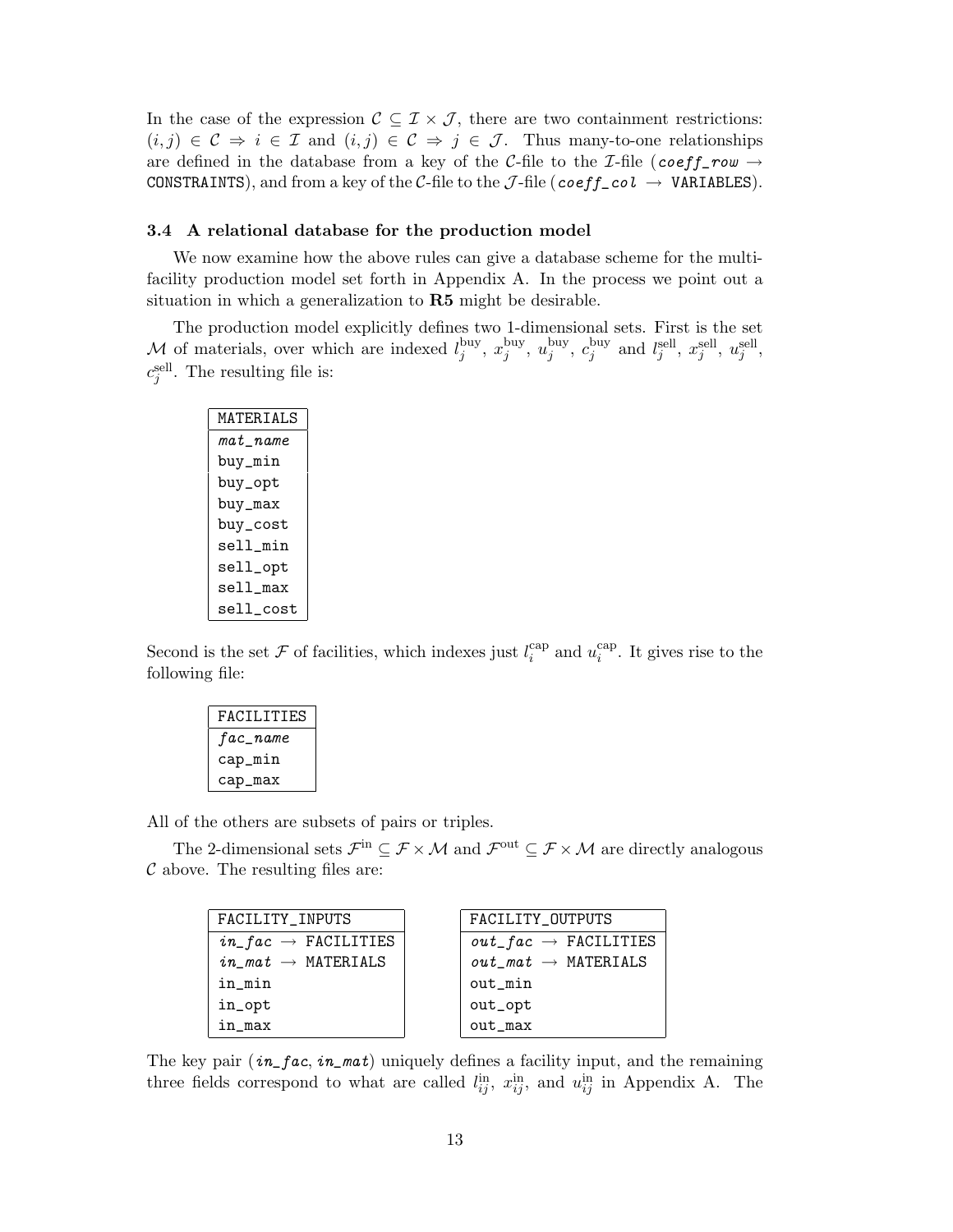situation is entirely analogous for facility outputs.

The model's other two 2-dimensional sets give rise to files that are only a bit different. The set  $\mathcal{M}^{\text{conv}} \subseteq \mathcal{M} \times \mathcal{M}$  yields two key fields that have many-to-one relationships to the same materials field:

| MATERIAL_CONVERSIONS              |  |
|-----------------------------------|--|
| $from\_mat \rightarrow$ MATERIALS |  |
| $to\_mat \rightarrow$ MATERIALS   |  |
| conv_yield                        |  |
| conv_cost                         |  |
| conv_opt                          |  |

The set  $\mathcal{F}^{\text{act}}$  has only one many-to-one relationship:

| <b>ACTIVITIES</b>                 |
|-----------------------------------|
| $act\_fac \rightarrow$ FACILITIES |
| $act_name$                        |
| act_min                           |
| act_opt                           |
| act_max                           |
| act_cost                          |
| act_cap_rate                      |

The lack of a relationship for  $act_name$  is a direct consequence of the absence of an explicit set  $A$  of single activities, which was discussed in Section 2. Notice that the formulation in Appendix A does not specify a containment restriction of the form  $\mathcal{F}^{\text{act}} \subset \mathcal{F} \times \mathcal{A}$ , which (from rule **R5**) would imply two many-to-one relationships as previously explained. Instead the formulation states only  $\mathcal{F}^{\text{act}} \subseteq -(i,k) : i \in \mathcal{F}$ <sup>"</sup>, which embodies only the one restriction that  $(i, k) \in \mathcal{F}^{\text{act}} \Rightarrow i \in \mathcal{F}$ .

It remains to consider the two 3-dimensional sets. Each member of  $\mathcal{A}^{\text{in}}$  is a triple  $(i, j, k)$ , where i is a facility, j is a material, and k is an activity; and each member indexes one data value,  $a_{ijk}^{in}$ . Thus, by rules **R2** and **R3**, the associated file has three key fields and a data field, as follows:

| ACTIVITY_INPUTS                       |  |  |  |  |
|---------------------------------------|--|--|--|--|
| $act\_in\_fac \rightarrow$ FACILITIES |  |  |  |  |
| $act\_in\_mat \rightarrow$ MATERIALS  |  |  |  |  |
| $act_in$                              |  |  |  |  |
| act_in_rate                           |  |  |  |  |

The two many-to-one relationships in this scheme would be implied from rule **R5** by  $\mathcal{A}^{\text{in}} \subseteq -(i, j, k) : i \in \mathcal{F}$  and  $j \in \mathcal{M}$ ". As discussed in Section 2, however, the model actually incorporates the stronger condition that  $\mathcal{A}^{in} \subseteq -(i, j, k) : (i, j) \in \mathcal{F}^{in}$  and  $(i, k) \in \mathcal{F}^{\text{act}}$ ", or equivalently  $(i, j, k) \in \mathcal{A}^{\text{in}} \Rightarrow (i, j) \in \mathcal{F}^{\text{in}}$  and  $(i, j, k) \in \mathcal{A}^{\text{in}} \Rightarrow$  $(i, k) \in \mathcal{F}^{\text{act}}$ . Because the condition to the right of  $\Rightarrow$  involves a 2-dimensional rather than a 1-dimensional set, these restrictions go beyond the situations covered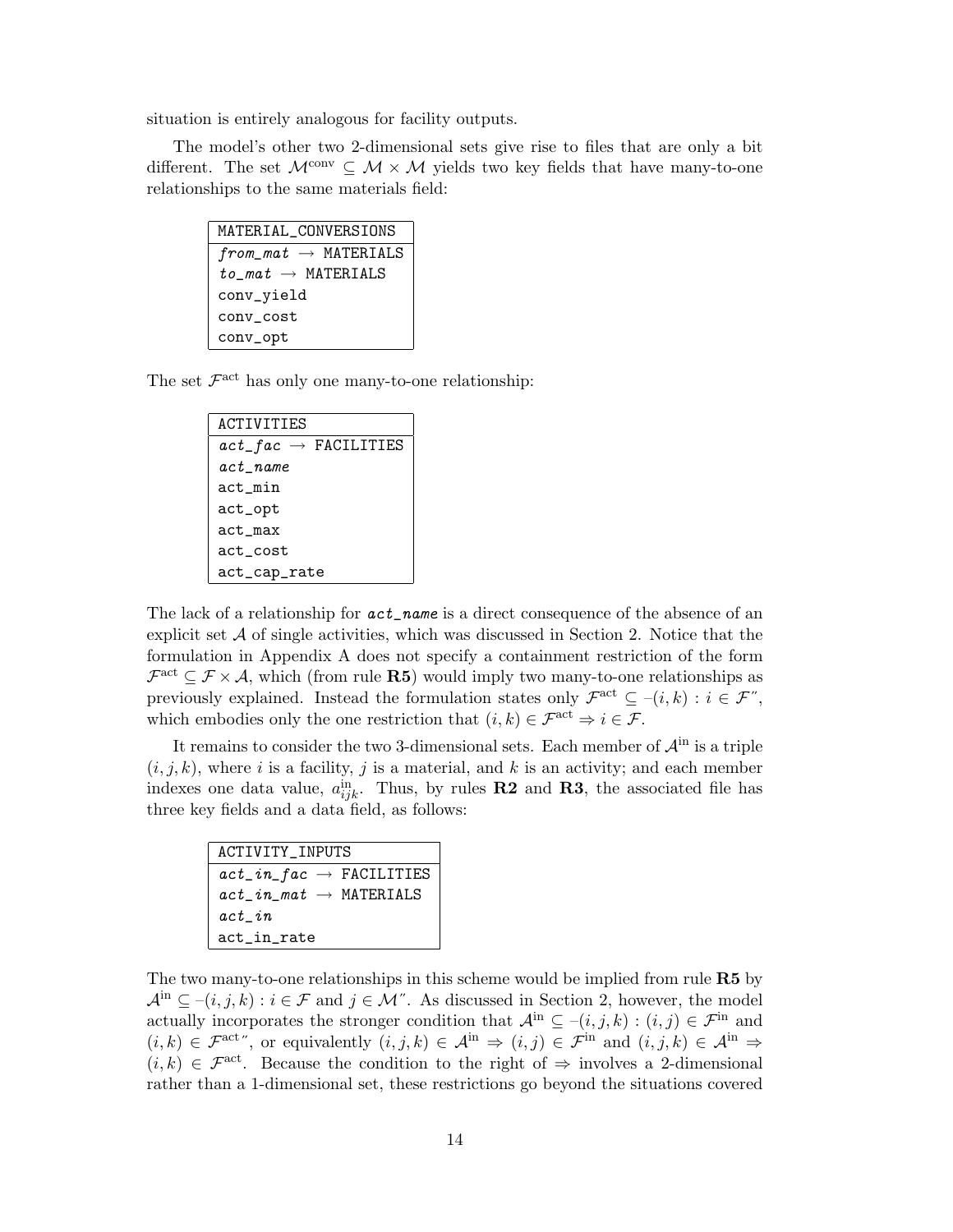by **R5**; they might be indicated in our relational database notation by

$$
\begin{array}{l}(\textit{act\_in\_fac},\textit{act\_in\_mat}) \rightarrow \textit{FACILITY\_INPUTS}\,,\\(\textit{act\_in\_fac},\textit{act\_in}) \rightarrow \textit{ACTIVITIES}\,. \end{array}
$$

Restrictions of these kinds can be enforced by relational database systems, but not so readily as the simpler many-to-one relationships that we have specified in our rules. The situation for  $\mathcal{A}^{\text{out}}$  is exactly analogous; one need only substitute "out" for all occurrences of "in" above.

The completed database scheme, consisting of eight relational tables, can be used to support a broad variety of queries. We defer further discussion, however, to the comparison in Section 5 with the alternative hierarchical structure.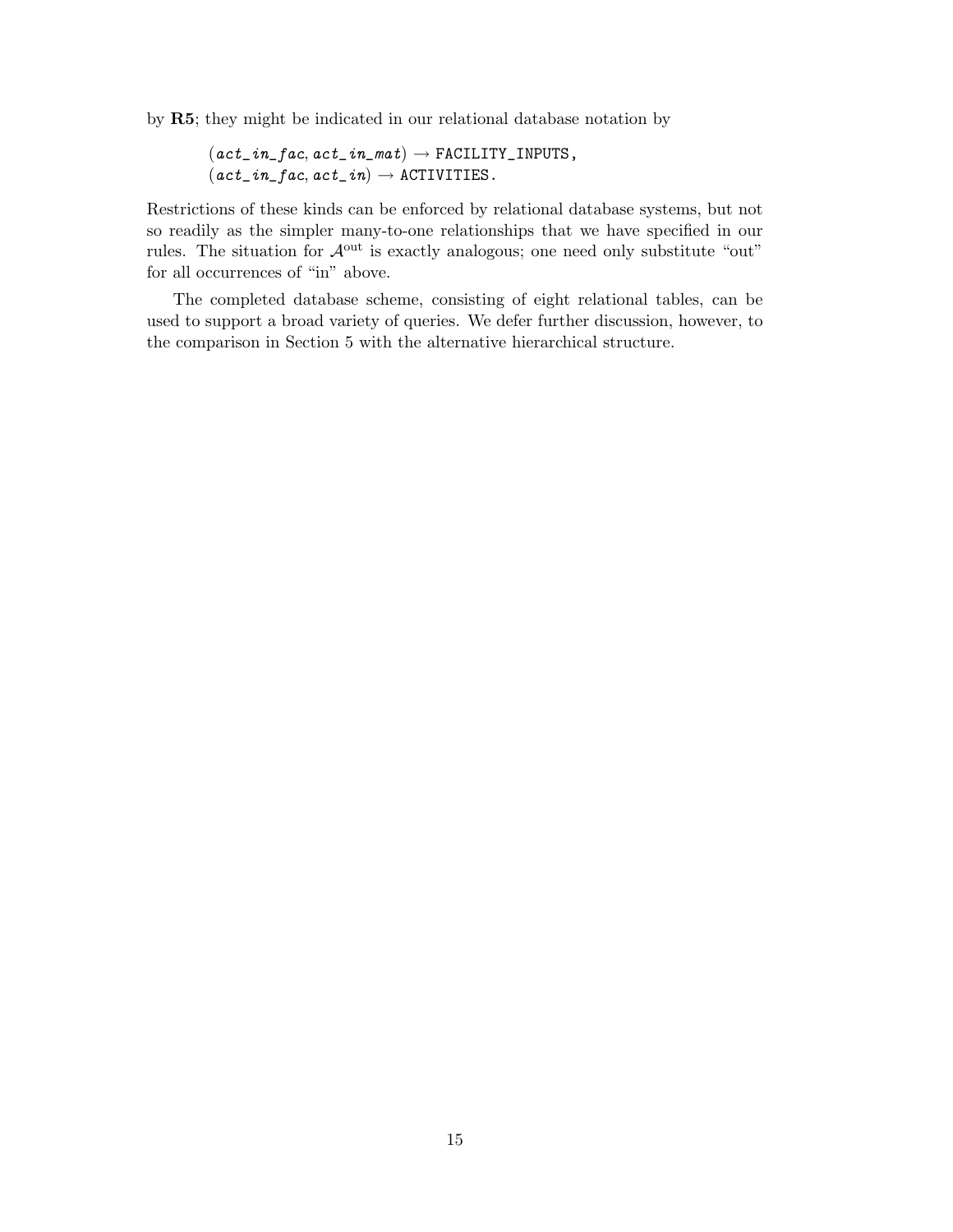## **4. Hierarchical Structures**

We now seek to, in effect, repeat the previous section's development, but working from the formulation of Appendix B rather than Appendix A. The result is a hierarchical data structure that will be seen, in the sequel, to have notable advantages as well as disadvantages.

Use of the term "hierarchical" in this context is suggested by Date [14, Section 26.5]; the same kind of structure is also often called "nested relational" or "non first normal form." Whereas the fields of a relational database record must contain single data items such as names or numbers, some fields in a hierarchical database file may themselves be structured as files. These subfiles (or nested relations) nicely capture the intent of the indexed subsets, such as  $\mathcal{M}_j^{\text{conv}}$  and  $\mathcal{A}_{ik}^{\text{in}}$ , that appear in Appendix B's formulation.

The organization of this section parallels that of the previous one. We first rewrite the simple linear programming model (from the beginning of Section 2) so that the nonzero coefficients are specified by use of an indexed collection of subsets, and then show how the coefficient values are naturally represented within a hierarchical database structure. Finally we generalize to a series of explicit rules for deriving hierarchical database schemes from linear programming models, and apply these rules to the case of the multi-facility production model.

#### **4.1 An indexed-subset view of the general model**

Just as in the previous section, we imagine the shape of the general linear program as being determined a set  $\mathcal I$  of constraints and a set  $\mathcal I$  of variables, which index  $l_i^{\text{row}}, u_i^{\text{row}}$  and  $c_j, x_j, l_j^{\text{col}}, u_j^{\text{col}}$  respectively. The difference lies in the description of the coefficients.

Suppose that we define, for each j, a subset of  $\mathcal I$  to specify which constraints use  $x_i$ :

 $C_j \subseteq \mathcal{I}$  is a subset of column nonzeroes:

 $i \in \mathcal{C}_i$  means that variable j is used in constraint i

Then the nonzero coefficient values are described as follows:

 $a_{ij}$  = the coefficient of variable j in constraint i, for each  $j \in \mathcal{J}$  and  $i \in \mathcal{C}_j$ 

These are the same coefficients as in the previous section; all that has changed is the way that their indexing is presented.

With insignificant modifications, our general formulation of the linear program can accommodate this view as well:

Maximize 
$$
\sum_{j \in \mathcal{J}} c_j x_j
$$
  
\nSubject to  $l_i^{\text{row}} \le \sum_{j \in \mathcal{J}: i \in \mathcal{C}_j} a_{ij} x_j \le u_i^{\text{row}}$ , for all  $i \in \mathcal{I}$   
\n $l_j^{\text{col}} \le x_j \le u_j^{\text{col}}$ , for all  $j \in \mathcal{J}$ 

The sum over  $-j \in \mathcal{J} : i \in \mathcal{C}_j$ " does seem rather awkward, however. Since there is one of these sums for each constraint, it might be preferable to define a subset for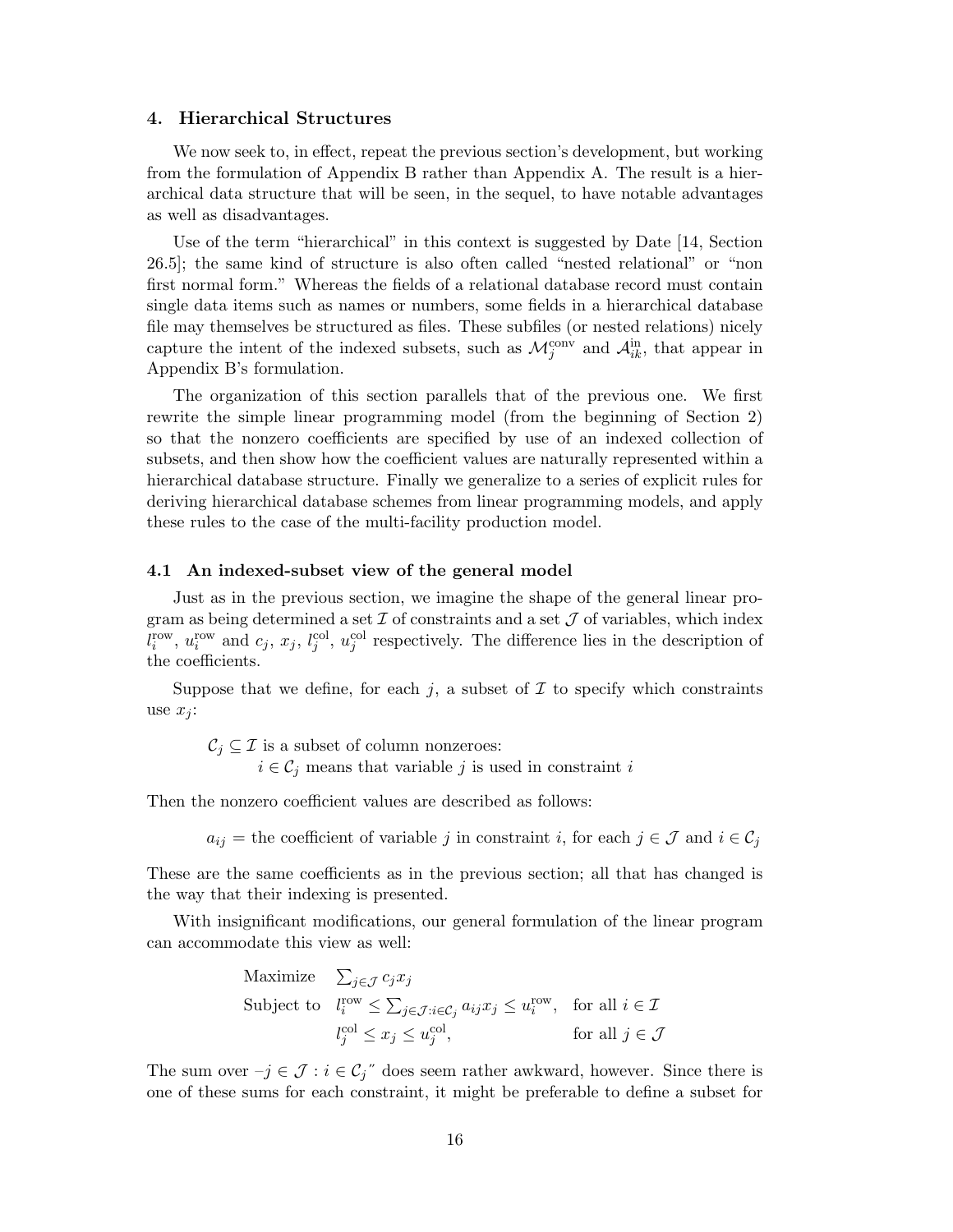each  $i \in \mathcal{I}$  (rather than for each  $j \in \mathcal{J}$ ):

 $\mathcal{C}_i \subseteq \mathcal{J}$  is a subset of row nonzeroes:

 $j \in \mathcal{C}_i$  means that variable  $j$  is used in constraint  $i$ 

 $a_{ij}$  = the coefficient of variable j in constraint i, for each  $i \in \mathcal{I}$  and  $j \in \mathcal{C}_i$ 

Then the formulation simplifies to the following:

Maximize 
$$
\sum_{j \in \mathcal{J}} c_j x_j
$$
  
\nSubject to  $l_i^{\text{row}} \le \sum_{j \in C_i} a_{ij} x_j \le u_i^{\text{row}}$ , for all  $i \in \mathcal{I}$   
\n $l_j^{\text{col}} \le x_j \le u_j^{\text{col}}$ , for all  $j \in \mathcal{J}$ 

Of course, there may be other concerns than the convenience of the algebraic formulation. We will later observe, for example, that the subsets  $\mathcal{C}_j$  are preferred for generating the "column-wise" data structures required by linear programming algorithms.

#### **4.2 A hierarchical database for the general model**

With respect to the unindexed 1-dimensional sets, a hierarchically structured database looks the same as a relational one. Thus we begin with the following two files from Section 3:

| CONSTRAINTS | VARIABLES   |
|-------------|-------------|
| row_name    | $col_name$  |
| row_min     | col_profit  |
| row_max     | $col\_min$  |
|             | col_optimal |
|             | $col_max$   |

Consider now one of the sets  $\mathcal{C}_j$ , for a particular j.  $\mathcal{C}_j$  is itself a 1-dimensional set, whose members are restricted to lie in  $\mathcal{I}$ ; and for each  $i \in \mathcal{C}_j$ , there is a coefficient value. Thus we can imagine that  $\mathcal{C}_j$  gives rise to a relational file as follows:

| COEFFICIENTS                                |  |
|---------------------------------------------|--|
| $coeff\_row \rightarrow \text{CONSTRAINTS}$ |  |
| coeff value                                 |  |

There is one of these files for each variable, just as there are  $col\_name$ ,  $col\_profit$ , col\_min, col\_optimal, and col\_max fields for each variable. Thus, in the hierarchical database scheme, a COEFFICIENTS file is incorporated as a subfile of the VARIABLES file. We depict this situation as follows: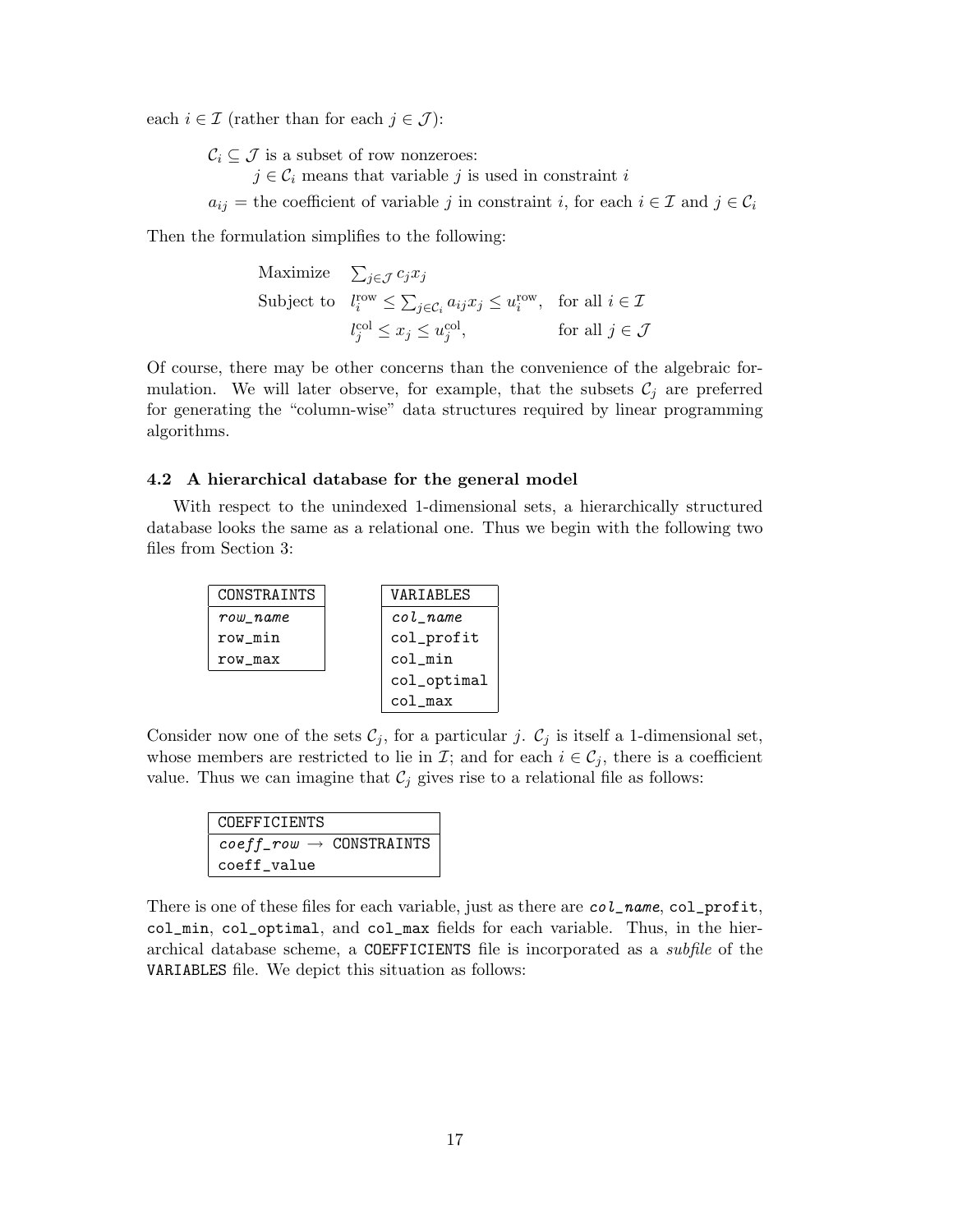| VARIABLES                                   |
|---------------------------------------------|
| $col_name$                                  |
| col_profit                                  |
| col_min                                     |
| col_optimal                                 |
| col max                                     |
|                                             |
| <b>COEFFICIENTS</b>                         |
| $coeff\_row \rightarrow \text{CONSTRAINTS}$ |
| coeff_value                                 |
|                                             |

The user of this structure can regard COEFFICIENTS as just another field of the VARIABLES file. Rather than containing a single value like other fields, however, this field is itself an entire relational subfile of values. This subfile has its own collection of records, each containing a coeff\_row field and a coeff\_value field.

When a database is structured in this way, all of the information about a variable, including a list of its nonzero coefficients, can be retrieved from a single record of the VARIABLES file. On the other hand, there is no obvious way to retrieve all nonzero coefficients in a single constraint. For such a retrieval to be equally easy, a different subfile, analogous to the set  $\mathcal{C}_i$ , would have to be added instead to the CONSTRAINTS file:

| CONSTRAINTS                               |
|-------------------------------------------|
| row name                                  |
| row_min                                   |
| row_max                                   |
|                                           |
| COEFFICIENTS                              |
| $coeff\_col \rightarrow \text{VARIABLES}$ |
| coeff_value                               |
|                                           |

Just as the sets  $C_i$  and  $C_j$  tend to be convenient for different purposes, the subfiles of the CONSTRAINTS and VARIABLES files are useful for viewing the database in different ways. This characteristic represents both an advantage and a disadvantage for the hierarchical structure, but we defer further discussion to the comparison with the relational structure in Section 5.

#### **4.3 Principles of hierarchical structure**

In the hierarchical as in the relational case, our simple example suggests a number of principles for deriving a database structure from a linear programming formulation. Individual sets (such as  $\mathcal I$  or  $\mathcal J$ ) not indexed over other sets in the model have the same connection to files as before: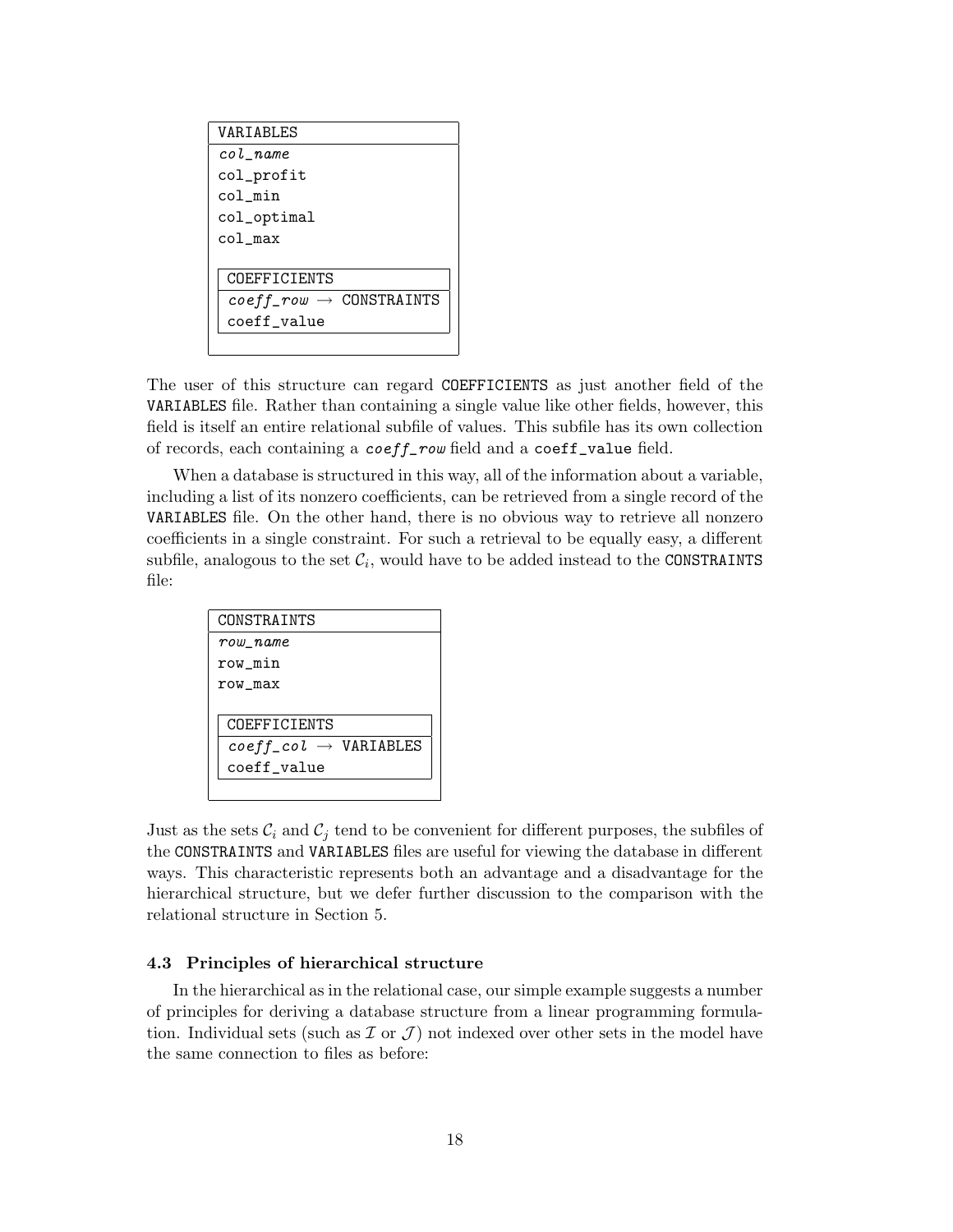$\Diamond$  **Rule H1a** (files): For each unindexed set S in the model, there is a corresponding file in the database.

A companion rule makes the analogous connection between indexed collections of sets (such as  $\mathcal{C}_i$  or  $\mathcal{C}_i$ ) and subfiles:

 $\Diamond$  **Rule H1b** (subfiles): For each collection of sets  $\mathcal{T}_s$  indexed over  $s \in \mathcal{S}$ , the S-file has a subfile corresponding to the collection  $\mathcal{T}_s$ .

This subfile rule has a straightforward extension, as we will see in the discussion of the production model below, to the case of "sub-subfiles"  $\mathcal{U}_{st}$  indexed over  $t \in \mathcal{T}_{s}$ . (As in Section 3, we use the term "S-file" to stand for "the file corresponding to  $\mathcal{S}$ "; and we use the term " $\mathcal{T}_s$ -subfile" analogously.)

Every file or subfile has a key field, and a data field for each entity indexed over the underlying set:

- $\Diamond$  **Rule H2** (key fields): Each file or subfile has one key field.
- $\Diamond$  **Rule H3** (data fields): The S-file (or  $\mathcal{T}_s$ -subfile) has an additional data field for each model entity indexed over  $S$  (or  $\mathcal{T}_s$ ).

Considering our example, how do we know whether the entity  $a_{ij}$ ,  $j \in \mathcal{J}$ ,  $i \in \mathcal{C}_j$ is indexed over  $\mathcal J$  or over  $\mathcal C_i$ ? We can conclude that it is indexed over  $\mathcal C_i$ , because there is exactly one piece of data  $a_{ij}$  for each  $i \in C_j$ ; it cannot be indexed over  $\mathcal{J}$ , on the other hand, because there are many numbers  $a_{ij}$  for each  $j \in \mathcal{J}$ .

The connection between the membership of a set and the content of a file is also much the same as before:

> $\Diamond$  **Rule H4** (records): The S-file (or  $\mathcal{T}_s$ -subfile) has a record corresponding to each member of  $S$  (or  $\mathcal{T}_s$ ).

Thus our VARIABLES file contains a record for each variable in the model, just as in the relational case. For the variable whose identifier is  $j$ , however, the associated record comprises not only the fields that contain j together with numerical values  $c_j$ ,  $l_j^{\text{col}}, x_j$ , and  $u_j^{\text{col}}$ , but also a COEFFICIENTS subfile for variable j. For each nonzero coefficient of variable j there is a record in this subfile whose fields contain i and  $a_{ij}$ .

It remains to prescribe the handling of containment restrictions in a hierarchical database:

> **Rule H5** (many-to-one relationships): For each containment restriction of the form  $j \in \mathcal{T}_s \Rightarrow j \in \mathcal{R}$ , the key record in the  $\mathcal{T}_s$ -subfile has a many-to-one relationship to the  $\mathcal{R}\text{-file}$ .

In the case of the expression  $\mathcal{C}_j \subseteq \mathcal{I}$  from our example, the containment restriction is  $i \in C_j \Rightarrow i \in \mathcal{I}$ . Thus there is a many-to-one relationship from the key of the  $\mathcal{C}_j$ -subfile to the *T*-file, represented by coeff\_row  $\rightarrow$  CONSTRAINTS in our database diagram.

We have made no mention of multi-dimensional sets in this development, to emphasize that relationships such as  $j \in \mathcal{J}$ ,  $i \in \mathcal{C}_j \subseteq \mathcal{I}$ , using indexed collections of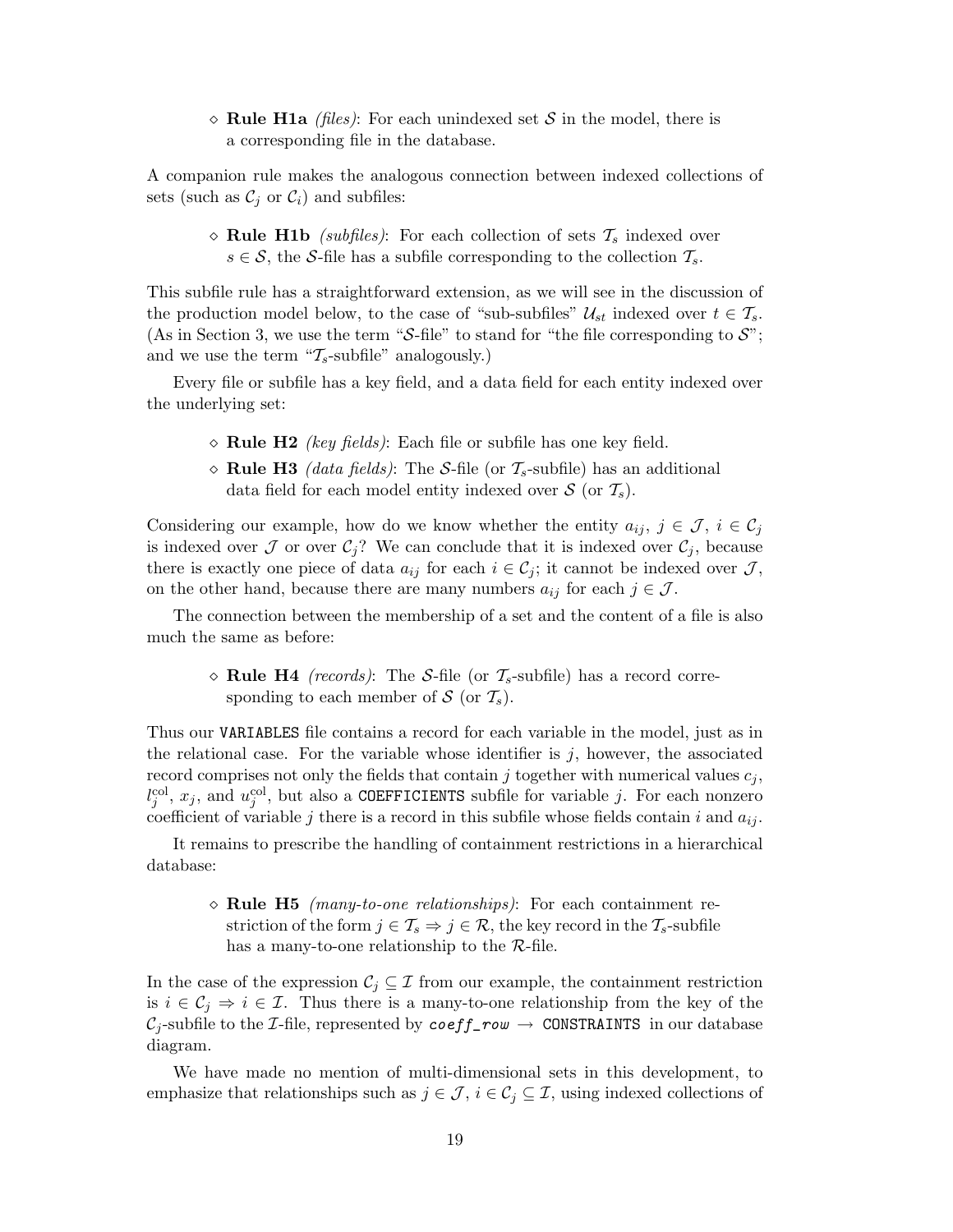1-dimensional sets, can take the place of expressions such as  $(i, j) \in \mathcal{C} \subseteq \mathcal{I} \times \mathcal{J}$  using a 2-dimensional set. The rules **R1**–**R5** and **H1**–**H5** are in fact compatible, however, and may be used together to provide a richer variety of indexing arrangements. For example, these rules can accommodate a collection of sets  $T_{qr}$  indexed over  $(q, r) \in S \subseteq Q \times \mathcal{R}$ , or a collection of 2-dimensional sets  $\mathcal{T}_s \subseteq Q \times \mathcal{R}$  indexed over  $s \in \mathcal{S}$ .

#### **4.4 A hierarchical database for the production model**

We conclude by showing how the above rules determine a hierarchical data scheme for Appendix B's version of the multi-facility production model.

The set  $M$  gives rise, by rule  $H1a$ , to a file that is like our previous example of the VARIABLES file. The members  $j \in \mathcal{M}$  index not only the values  $l_j^{\text{buy}}, x_j^{\text{buy}}, u_j^{\text{buy}},$  $c_j^{\text{buy}}$  and  $l_j^{\text{sell}}, x_j^{\text{sell}}, u_j^{\text{sell}}, c_j^{\text{sell}},$  but also the subsets  $\mathcal{M}_j^{\text{conv}}$ . Thus rules **H1b**, **H2** and **H3** specify that the corresponding MATERIALS file must have a key field and eight data fields, plus a subfile. Since for each  $j' \in \mathcal{M}_j^{\text{conv}}$  there are further values  $a_{jj'}^{\text{conv}}$ ,  $c_{jj'}^{\text{conv}}$  and  $x_{jj'}^{\text{conv}}$ , the subfile must by the same rules have a key field and three data fields. We thus arrive at a scheme that can be diagrammed as follows:

| MATERIALS                      |
|--------------------------------|
| mat name                       |
| buy_min                        |
| buy_opt                        |
| buy_max                        |
| buy_cost                       |
| sell_min                       |
| sell_opt                       |
| sell max                       |
| sell cost                      |
|                                |
| CONVERSIONS                    |
| to mat $\rightarrow$ MATERIALS |
| conv_yield                     |
| conv_cost                      |
| conv_opt                       |
|                                |

The record for a particular material contains, in addition to the purchase and sales data, a subrecord for each thing that the particular material can be converted to. The notation  $to_mat \rightarrow \text{MATERIALS}$  indicates that the target of each conversion must itself be a material in the database; it corresponds by rule **M5** to the containment restriction  $j' \in \mathcal{M}_j^{\text{conv}} \Rightarrow j' \in \mathcal{M}$ , which is implied by the statement  $\mathcal{M}_j^{\text{conv}} \subseteq \mathcal{M}$  in the model's algebraic formulation.

Some studies of hierarchical database structures [41] have found it convenient to assume that every subfile contains at least one record. In a typical multi-facility planning application, however, only a few of the materials are subject to conversions;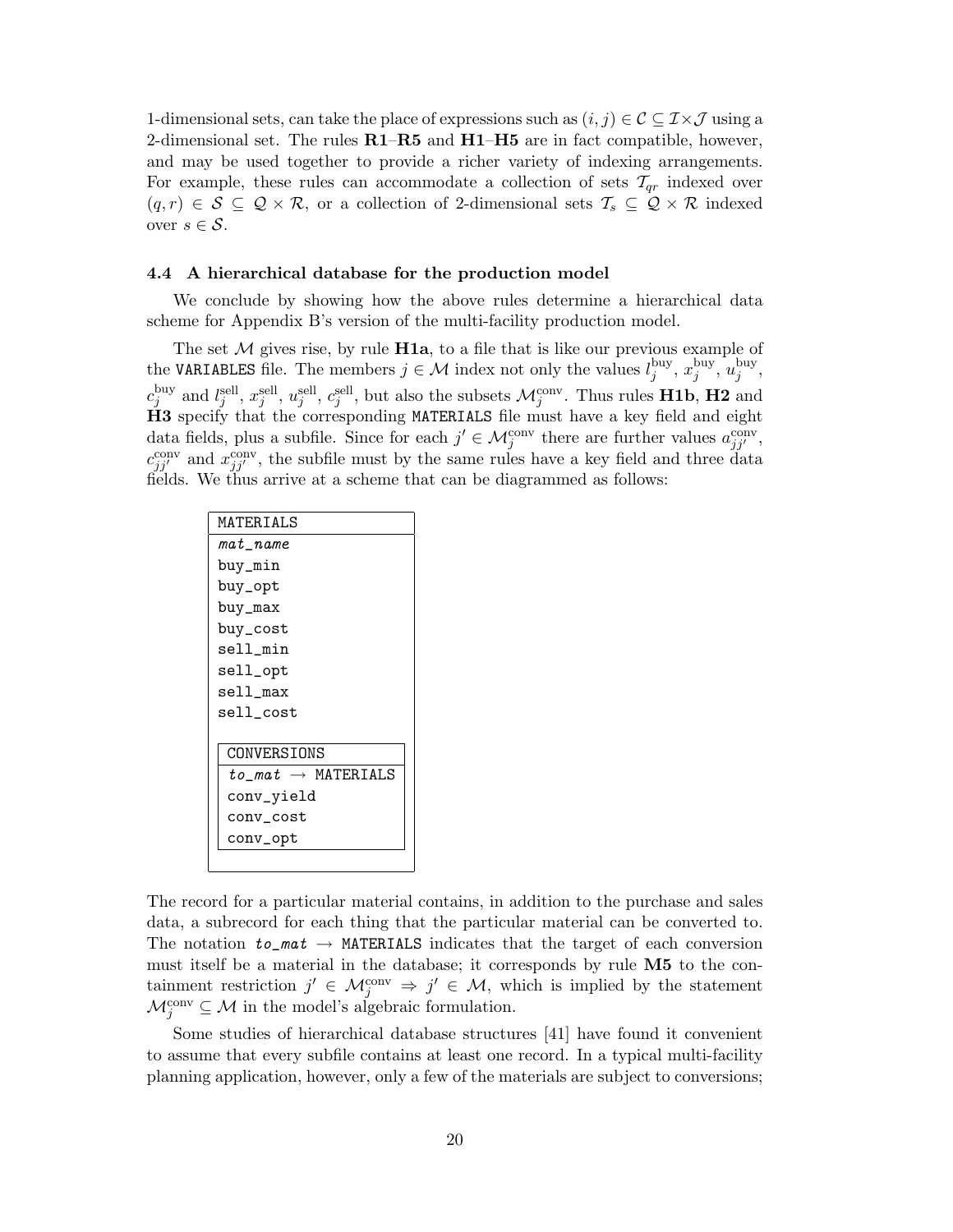that is to say,  $\mathcal{M}_j^{\text{conv}}$  is the empty set for many of the materials j. For this situation to be properly represented in the database, it is necessary that the corresponding records in the MATERIALS file be allowed to have "empty" CONVERSIONS subfiles.

We can apply analogous reasoning to start building a hierarchical scheme for facilities. The members  $i \in \mathcal{F}$  index the values  $l_i^{cap}$ ,  $u_i^{cap}$  and the subsets  $\mathcal{F}_i^{in}$ ,  $\mathcal{F}_i^{out}$ ,  $\mathcal{F}^{\text{act}}_i$ ; members of the subsets also index certain values, as follows:

$$
j \in \mathcal{F}_i^{\text{in}}: \quad l_{ij}^{\text{in}}, x_{ij}^{\text{in}}, u_{ij}^{\text{in}} \nj \in \mathcal{F}_i^{\text{out}}: \quad l_{ij}^{\text{out}}, x_{ij}^{\text{out}}, u_{ij}^{\text{out}} \nk \in \mathcal{F}_i^{\text{act}}: \quad l_{ik}^{\text{act}}, x_{ik}^{\text{act}}, u_{ik}^{\text{act}}, c_{ik}^{\text{act}}, r_{ik}^{\text{act}}
$$

It follows that there should be a key field, two data fields, and three subfiles. Each subfile should have its own key field, and three to five data fields. The result looks like this:

| FACILITIES                       |
|----------------------------------|
| fac_name                         |
| cap_min                          |
| cap_max                          |
|                                  |
| <b>TNPUTS</b>                    |
| $in\_mat \rightarrow$ MATERIALS  |
| in_min                           |
| in_opt                           |
| in_max                           |
|                                  |
| <b>OUTPUTS</b>                   |
| $out\_mat \rightarrow$ MATERIALS |
| out_min                          |
| out_opt                          |
| out_max                          |
|                                  |
| <b>ACTIVITIES</b>                |
| $act_name$                       |
| act_min                          |
| act_opt                          |
| act_max                          |
| act_cost                         |
| act_cap_rate                     |
|                                  |

Here each facilities record contains three collections of subrecords, rather than just one as in the case of the materials.

Still missing from this structure, however, is the detailed activities data. For each k in the indexed set  $\mathcal{F}^{\text{act}}_i$ , the model specifies not only the values  $l_{ik}^{\text{act}}, x_{ik}^{\text{act}},$  and so forth, but also the sets  $\mathcal{A}_{ik}^{\text{in}}$  and  $\mathcal{A}_{ik}^{\text{out}}$ , which are in turn also used to index data values: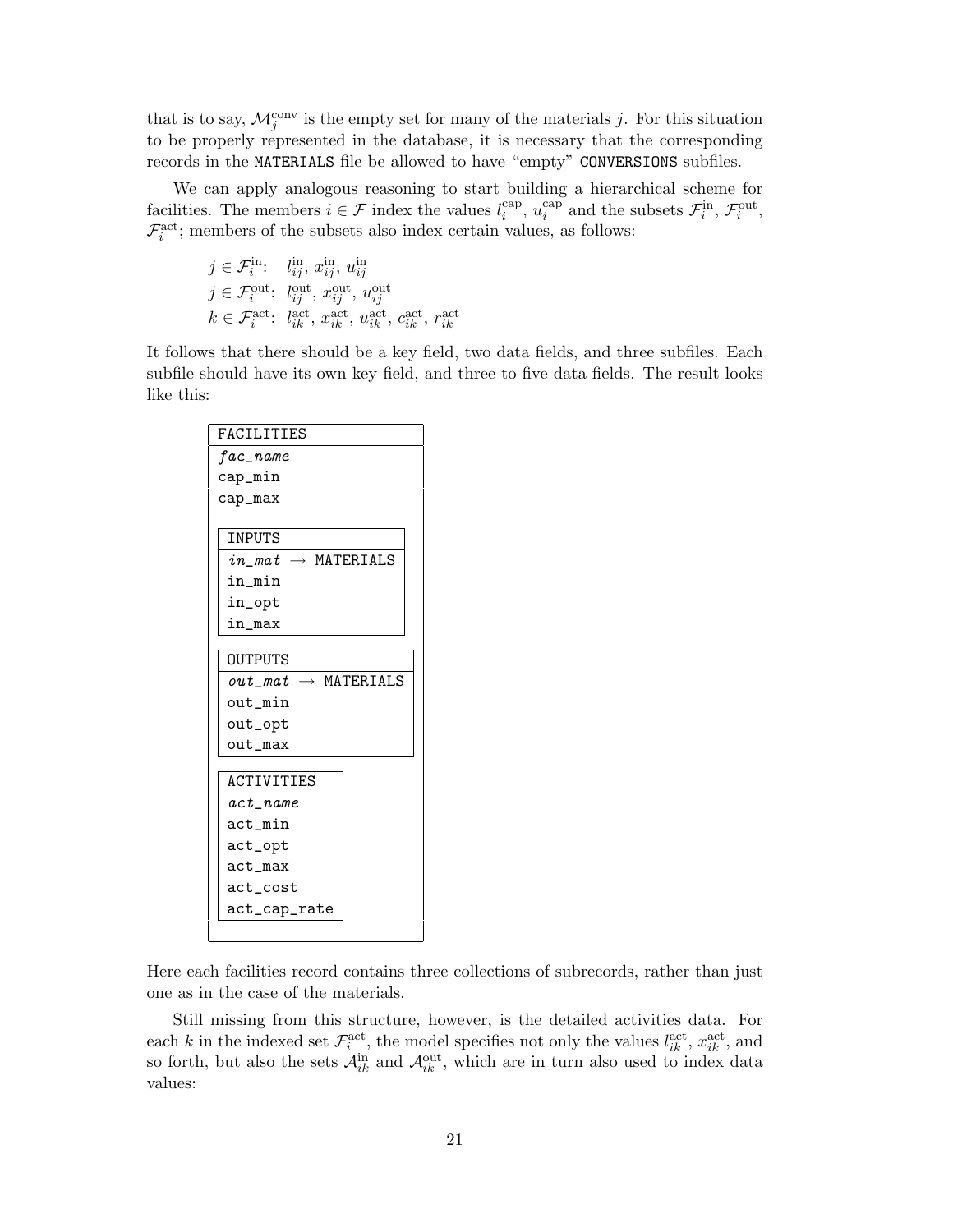$$
j \in \mathcal{A}_{ik}^{\text{in}}: \quad a_{ijk}^{\text{in}} j \in \mathcal{A}_{ik}^{\text{out}}: \quad a_{ijk}^{\text{out}}
$$

Since we have here two sets  $(A_{ik}^{\text{in}}, A_{ik}^{\text{out}})$  indexed over a set  $(\mathcal{F}_i^{\text{act}})$  that is itself indexed over a set  $(\mathcal{F})$ , we are led to extend Rule **H1b** to let sub-subfiles appear within subfiles. Specifically, two sub-subfiles that correspond to  $\mathcal{A}_{ik}^{\text{in}}$  and  $\mathcal{A}_{ik}^{\text{out}}$  must appear within the subfile ACTIVITIES that corresponds to  $\mathcal{F}^{\text{act}}_i$ . Calling the subsubfiles ACT\_INPUTS and ACT\_OUTPUTS, the subfile for activities is diagrammed as follows:

| ACTIVITIES                                      |
|-------------------------------------------------|
| act name                                        |
| act_min                                         |
| act_opt                                         |
| act_max                                         |
| act_cost                                        |
| act_cap_rate                                    |
|                                                 |
| <b>ACT_INPUTS</b>                               |
| $act\_in\_mat \rightarrow$ FACILITIES. INPUTS   |
| act_in_rate                                     |
|                                                 |
| ACT_OUTPUTS                                     |
| $act\_out\_mat \rightarrow$ FACILITIES. OUTPUTS |
| act_out_rate                                    |
|                                                 |

The foreign key specification  $act_in\_mat \rightarrow$  FACILITIES. INPUTS represents the natural generalization of rule **H5** to the model's containment restriction  $\mathcal{A}_{ik}^{\text{in}} \subseteq \mathcal{F}_i^{\text{in}}$ . It specifies a many-to-one relationship from the key field of the sub-subfile corresponding to  $\mathcal{A}_{ik}^{\text{in}}$  (that is,  $\texttt{act\_in\_mat}$ ), to the subfile corresponding to  $\mathcal{F}_i^{\text{in}}$  (which we denote FACILITIES.INPUTS because it is the INPUTS subfile of the FACILITIES file). The comparable relationship in the relational context is not so easy to represent, as we have already noted in Section 3.

The full facilities file is represented by substituting the above ACTIVITIES subfile diagram for the one that appears within the previously described FACILITIES diagram. A complete hierarchical database structure for the production problem thus consists of just two files, but with extensive internal structures of subfiles and subsubfiles. The diagrams for both the hierarchical and relational cases are collected in Appendix C, where the reader may more easily compare them. We proceed next to consider their relative advantages and disadvantages.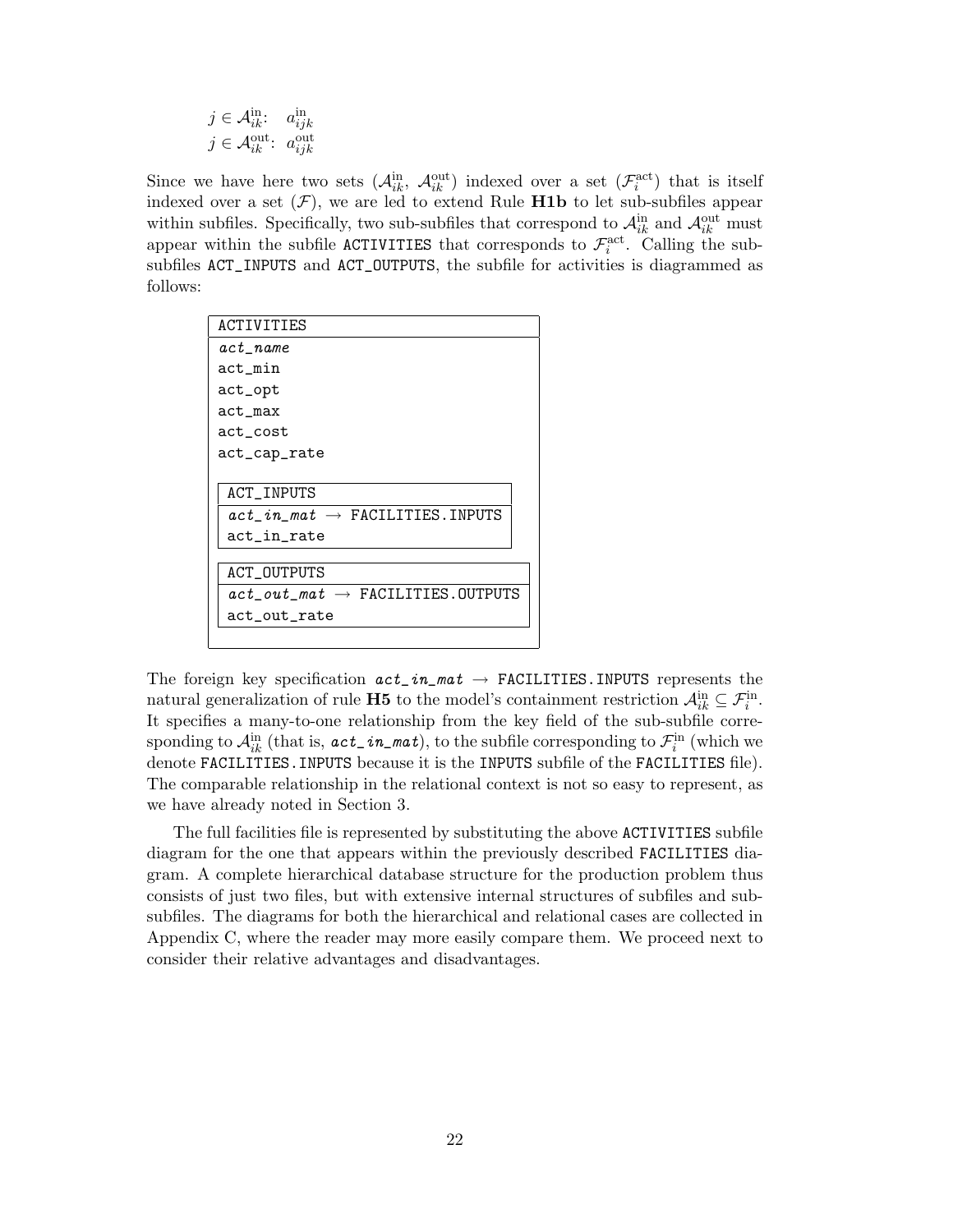#### **5. Comparisons**

The implementation to be described in Section 6 employs a database management system that supports both hierarchical and relational schemes. Thus, notwithstanding the current popularity of the relational model, for our application the choice of scheme has been more than an academic matter.

Before proceeding to the implementational details, we consider here some general contrasts between the relational and hierarchical approaches. Most obviously, the relational approach should tend to be more attractive to those who would prefer to formulate the algebraic linear program as it is given in Section 3, while the hierarchical approach should appeal to those who would prefer the formulation of Section 4. There are other important concerns, however, which we divide below into three categories; we argue that there are benefits either way in ease of use, but that there is a clear tradeoff between a hierarchical scheme's compact data storage and a relational scheme's flexible data retrieval.

#### **5.1 Ease of use**

In a realistic setting, the database scheme of Section 3 or 4 would be maintained by a database administrator who would also have responsibility for implementing displays and reports. A variety of database users would enter different collections of materials, facilities, bounds, yields, costs and so forth, for the purpose of modeling different plants and scenarios. Thus our proposed schemes are valuable only insofar as they can be implemented, within a database management system, to serve the needs of both administrators and users.

The hierarchical database diagrams in Appendix C may appear, at first glance, to be more complicated than their relational counterparts. Yet, on closer examination, the hierarchical scheme is seen to offer an especially simple and straightforward representation of the data. There are only two files, one for materials and one for facilities. In the materials file, each record contains all the purchase and sales data on one material, plus a list of any applicable conversions together with their costs and yields. In the facilities file, each record likewise specifies all information pertinent to a particular facility; and each activity subrecord gives all information pertinent to one activity at the facility. There is a certain intuitive arrangement to the hierarchical structure that is readily conveyed to database users.

The relational structure, by comparison, has a larger number of simpler files, and arguably requires the administrator to have a greater understanding of database principles in order to arrange for the extraction of desired information. The relational approach derives a significant advantage, however, from its solid foundation in the theory of relational algebra and relational calculus, and from its use of well-established concepts such as key, query and view in the relational context. Numerous implementations are based on the relational theory and concepts; many support a query language, SQL, for which there is a written standard. Popular textbooks [14, 45] also emphasize the relational approach. In contrast, implementations of hierarchical databases are less common and are minimally standardized. Thus an experienced database administrator is more likely to be familiar with the relational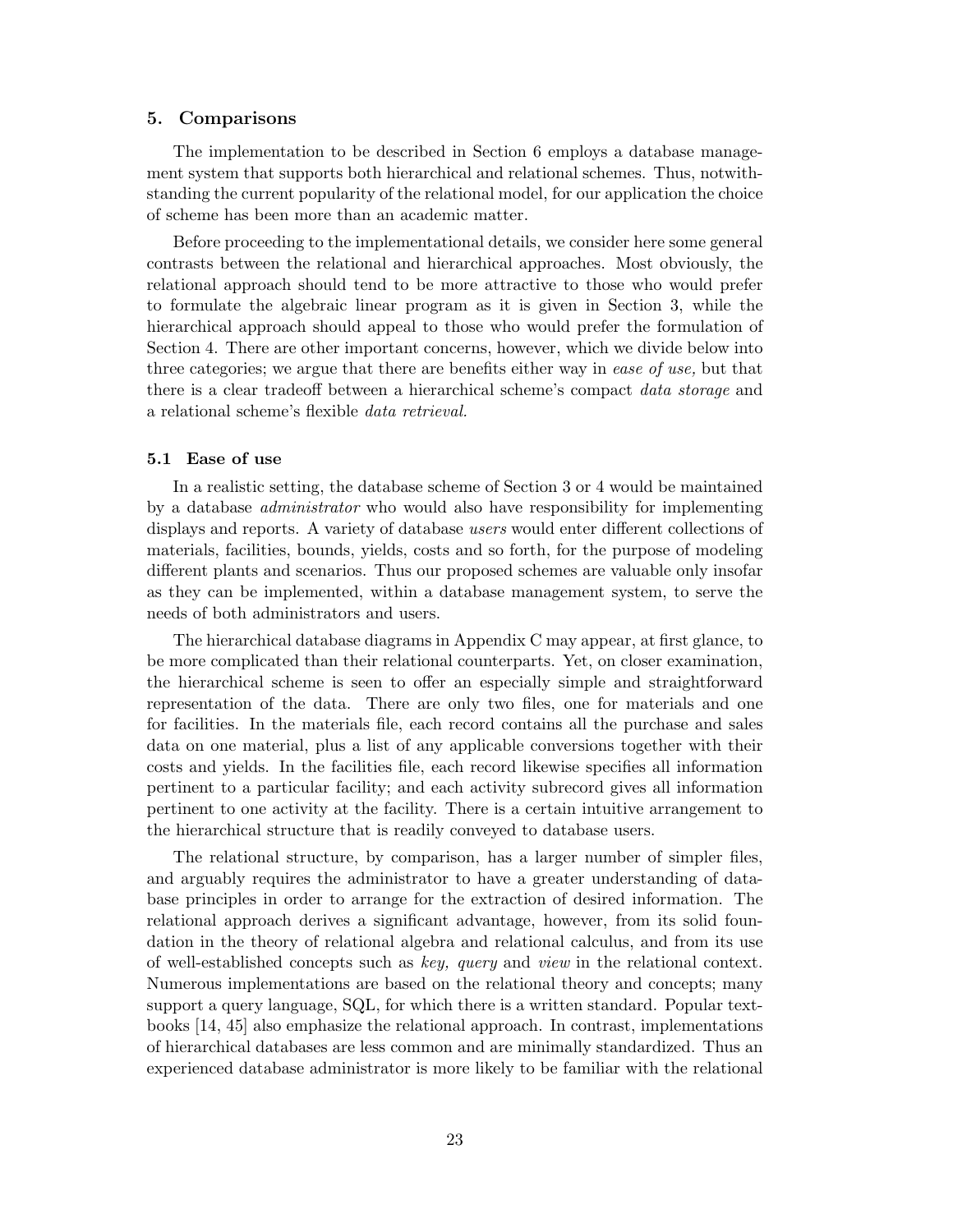structure of Section 3, and can choose from a wider range of software with which to implement it.

While these distinctions between hierarchical and relational are important, in practice they may be less than absolute. Relying on the features of a relational database management system, an administrator may be able to set up a relational scheme that supports certain hierarchical *views* for the user. Conversely, since hierarchical database schemes may be viewed as nested relational schemes, the popular relational algebra and relational query languages may be generalized for application to the hierarchical case; there has been extensive research along these lines in recent years, as the annotated bibliography in [14, Section 26.5] suggests.

#### **5.2 Data storage**

All of our proposed database schemes satisfy the normalization requirement that no piece of information be stored in more than one place. The hierarchical schemes do allow the data to be maintained more compactly, however.

The difference can be seen clearly in the data structures for the general LP model, which are shown side-by-side in Appendix C. There would be an exact correspondence between fields in the two structures, except that the *coeff\_col* key field in the relational structure does not appear in the hierarchical one. This field is needed in the relational approach, because each coefficient is regarded as an independent entity, which can be identified only by giving the constraint (coeff\_row) and variable ( $\text{coeff}_\text{1} \text{col}$ ) to which it belongs. In the hierarchical approach, however, a coefficient is considered part of the information about a variable; within the coefficient subrecords for a variable, it suffices to specify the constraint to which each coefficient belongs.

This difference of one field leads to several reductions in what must be stored and retrieved. The hierarchical structure saves one coeff col entry for each of the many coefficients. In addition, any space that would be required by an *index* file for the coeff\_col field—to facilitate searching or sorting on the field—is also saved. Finally, a lengthy index for the  $\omega_{eff}$  row field can also be avoided. Under the hierarchical structure, each coefficient subfile can be expected to have just a few records, because linear programs typically involve each variable in only a few constraints. Hence the subfile's coeff\_row key field requires only a minimal form of indexing to permit efficient searches of subrecords. The extent of these savings necessarily depends on implementational details; in Section 6 we exhibit some examples based on experiments with realistic data.

Many opportunities for comparable savings can be found in our database for the multi-facility production problem. Corresponding to each of the four files having two key fields and the two files having three key fields in the relational structure, there is just one key field needed in the hierarchical structure. Thus there is a savings of the contents of 8 key fields and of as many as 14 indexes. Indeed, the only sizable indexes likely to be used by the hierarchical scheme are for the  $mat_name$  key field of the MATERIALS file, and the fac\_name key field of the FACILITIES file.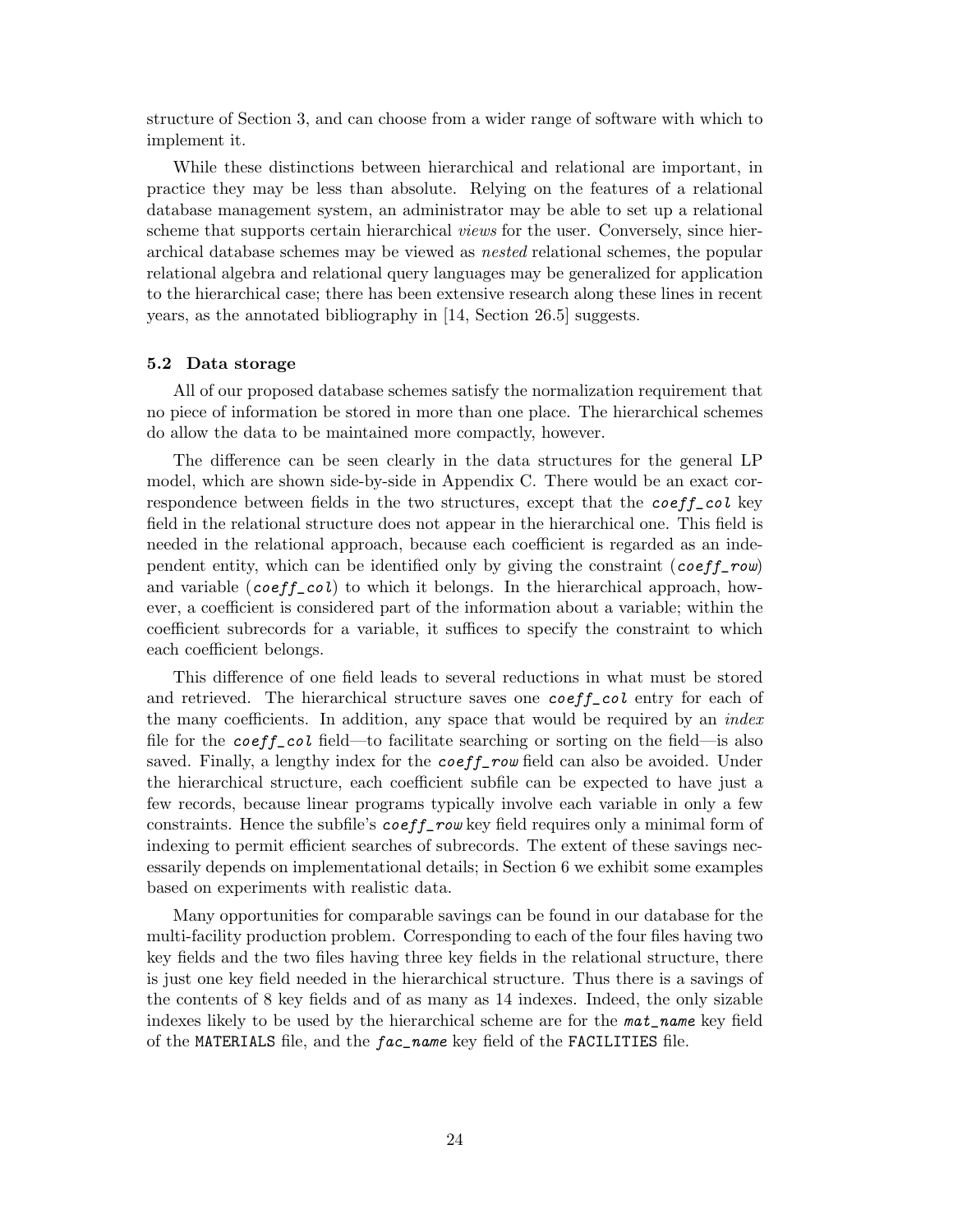#### **5.3 Data retrieval**

We have previously hinted that the hierarchical structure pays for its compactness with a loss of flexibility. In the case of the general LP formulation, the difference is essentially that the hierarchical scheme can only easily access coefficients "by column" whereas the relational scheme can also conveniently scan them "by row".

As a specific illustration, consider the problem of displaying all nonzero coefficients in a given constraint, together with the values of the corresponding variables. Such a request is readily filled by use of the select and join operations provided by any relational database management system. We would not expect to easily perform any comparable query on the hierarchical structure, however, because it does not conveniently collect the coefficients in a single file; they are scattered throughout the subfiles of different records in the VARIABLES file. This difficulty can be remedied in various ways, as described for example by [45, Section 2.6], but only by giving up some or all of the hierarchical scheme's advantage in data storage.

So long as we only want to access the nonzero coefficients of given variables, however, the hierarchical structure should be quite efficient. Indeed, all of the coefficient information for a variable can be retrieved directly as part of the record for the variable.

In the case of the multi-facility production model, the situation is predictably similar. Some queries are as easily performed on the hierarchical structure as on the relational one, because they involve just scanning a record and its subrecords (and possibly their sub-subrecords). Examples include the following:

- What materials can be converted from a given material, and at what cost and yield?
- What are all the materials used as input by a given facility, and how much of each is used in the optimal solution?
- What are the costs of all the activities at a given facility?

Where the desired information is scattered among subrecords, however, the relational model can be expected to be superior—as in these seemingly similar examples:

- What materials can be converted to a given material, and at what cost and yield?
- What are all the facilities that use a certain material as input, and how much do they use in the optimal solution?
- What are the costs of all the activities that make use of a given material?

These kinds of queries are useful not only for retrieving information of interest, but for diagnostic purposes. For instance, if the last query above shows that no activity makes use of a given material, then there is reason to expect an error or omission in the data.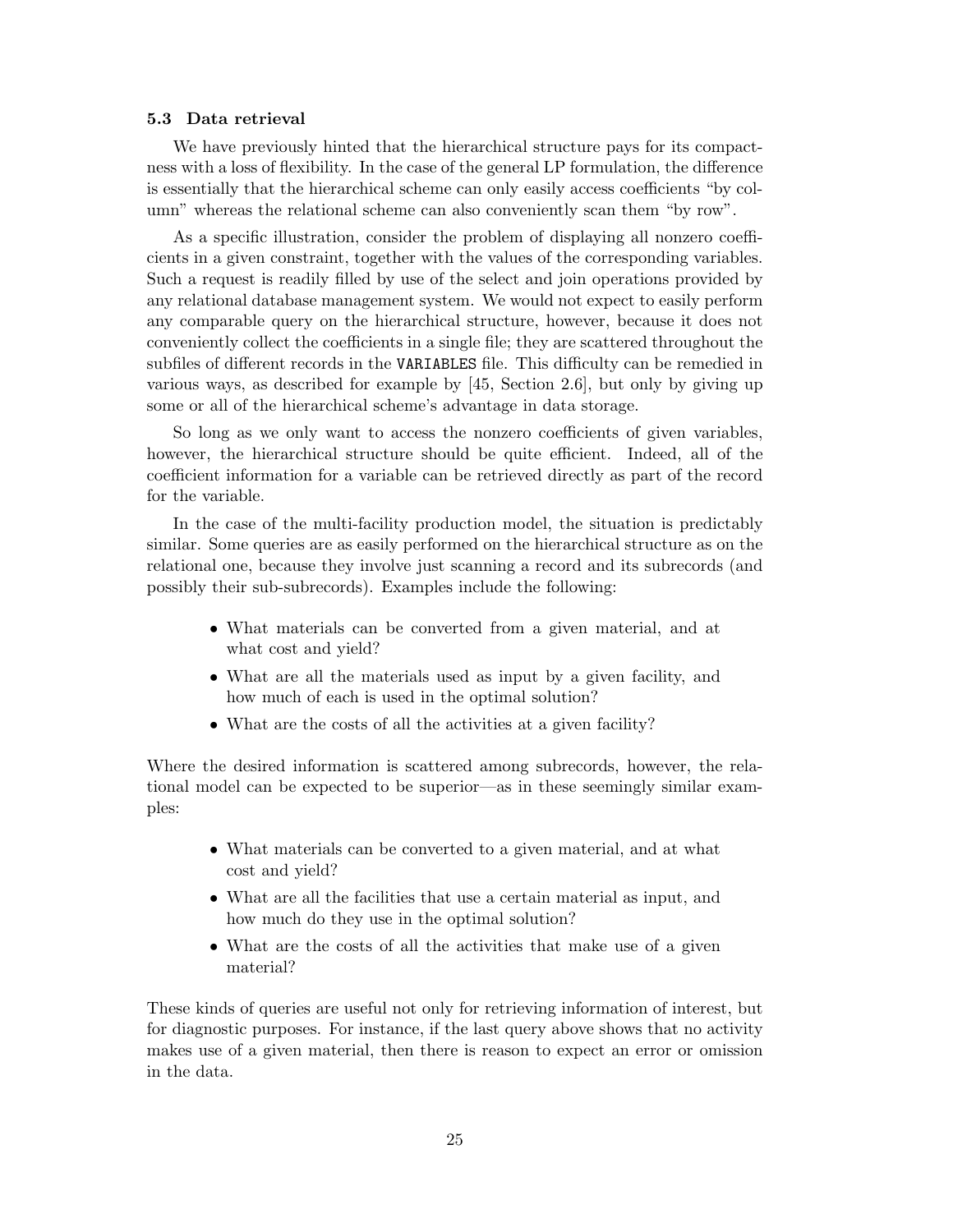#### **6. Implementation**

Our investigation of database structures was originally motivated by the intention of implementing them in an easy-to-use system for production planning. This section describes the system that has evolved. Our purpose is not to promote any particular database software or hardware, but rather to give the reader some feel for what is involved in building a working system around the ideas of the previous sections. Thus we emphasize the practical consequences of implementing database structures for linear programs, especially where difficult or unexpected design decisions have been required.

The operation of our system is quickly described in general terms. The principal steps of its use are as follows:

- 1. Collect data describing a production scenario, and store it according to one of the previously described database schemes for the multifacility production model.
- 2. Extract the bounds and the nonzero coefficients of the associated linear program, and store them according to one of the previously described database schemes for the general linear programming model.
- 3. Solve the linear program, and enter the optimal values in the appropriate fields of the database files.
- 4. Display and print the results as required.

As a practical matter, we expect step 1 to be only rarely performed in full. Usually an existing scenario will be modified by changing only a few fields, and step 2 will modify the bounds and coefficients accordingly. Steps 3 and 4 will then be repeated to obtain and examine the new solution.

The presentation in this section has four parts that correspond to major concerns of the implementation: data management, optimization, reporting, and updating.

#### **6.1 Data management**

In preliminary discussions with potential users, we encountered a widespread perception of linear programming as a difficult modeling technique that could be applied only through a great investment in time and effort. We resolved to design a system that would tend to counteract this perception as much as possible.

Our first decision concerned the database management system software within which our database schemes would be implemented. We chose a package called  $4th$ Dimension [40], which offered especially powerful facilities for defining menus and graphical entry screens tailored to our application. Fortuitously, 4th Dimension also provided a stimulus to our research by supporting both relational and hierarchical models of data; but its selection was based more on its interface features than on any other factor. In more recent years, similar features have spread to popular database packages running under Microsoft Windows, so that if we were to start the project today we would have a much wider choice.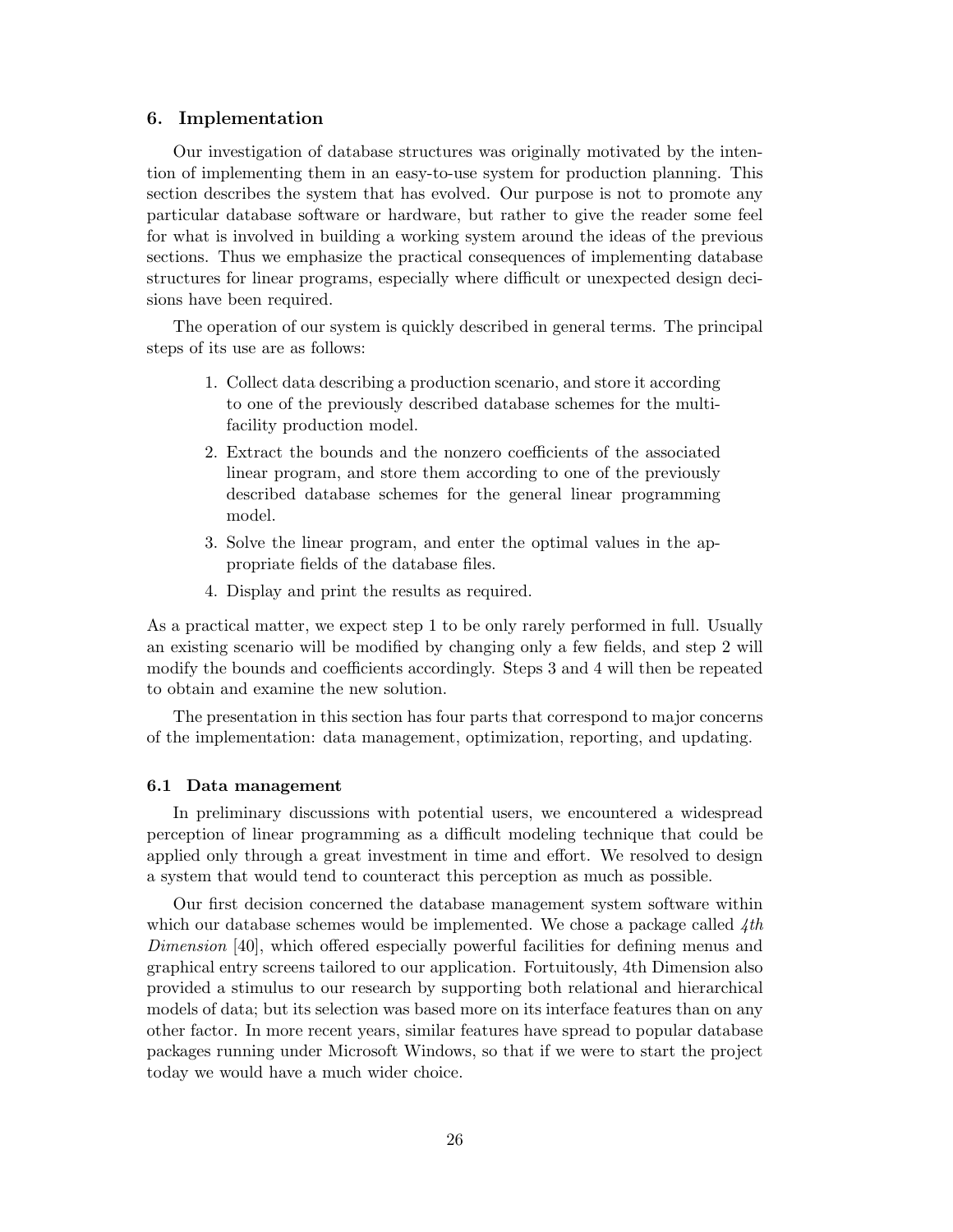| Material                      |       |                |             |  |  |
|-------------------------------|-------|----------------|-------------|--|--|
| Name Heavy shapes 2nd         |       |                |             |  |  |
| Units Tons                    |       |                | Type Output |  |  |
|                               | Price | <b>Minimum</b> | Maximum     |  |  |
| Buy                           | 0     | 0              | 0           |  |  |
| <b>Sell</b>                   | 338   | 0              | 170000      |  |  |
| <b>Conversions</b>            |       |                |             |  |  |
| <b>Conversion To</b>          |       | Yield          | Cost        |  |  |
| Hvy shape 2nd export<br>Sorap |       | 1<br>0.95      | л<br>26     |  |  |

**Figure 6–1.** *A data entry layout for a record in the* MATERIALS *file.*

We next chose to implement the hierarchical scheme for the multi-facility production data. Our decision was based largely on the perception that, in the first version of the 4th Dimension software, hierarchical structures were best supported and easiest to work with. Subsequent versions have offered much stronger support for relational structures; our experiments with a relational scheme for the VARIABLES, CONSTRAINTS and COEFFICIENTS files are described later in this section.

The "design environment" of 4th Dimension is employed to define the underlying database scheme, as well as to design layouts through which the user can enter, examine or modify data in individual records. The layout for materials, presented in Figure 6–1, is seen to provide entry areas for seven of the fields of the hierarchical MATERIALS file:

```
mat_name
buy_cost, buy_min, buy_max
sell_cost, sell_min, sell_max
```
Two additional fields have been added for informational purposes: one to describe the units in which the material is measured, and one to classify the material as an input, intermediate or output. This sort of information can be valuable to users even though it has no bearing on the linear program.

The scrollable area at the bottom of the layout presents the records of the CONVERSIONS subfile, one to a line. Each line contains what we have called the to\_mat, conv\_yield and conv\_cost records of a subfile field. To enter a new conversion, the user double-clicks at the top of the area, bringing up the subsidiary layout of Figure 6–2. A menu of material names for the  $to$ -mat field can be pulled down as illustrated. We find this kind of menu to be an essential practical feature, because users do not remember the exact names of all materials they have defined.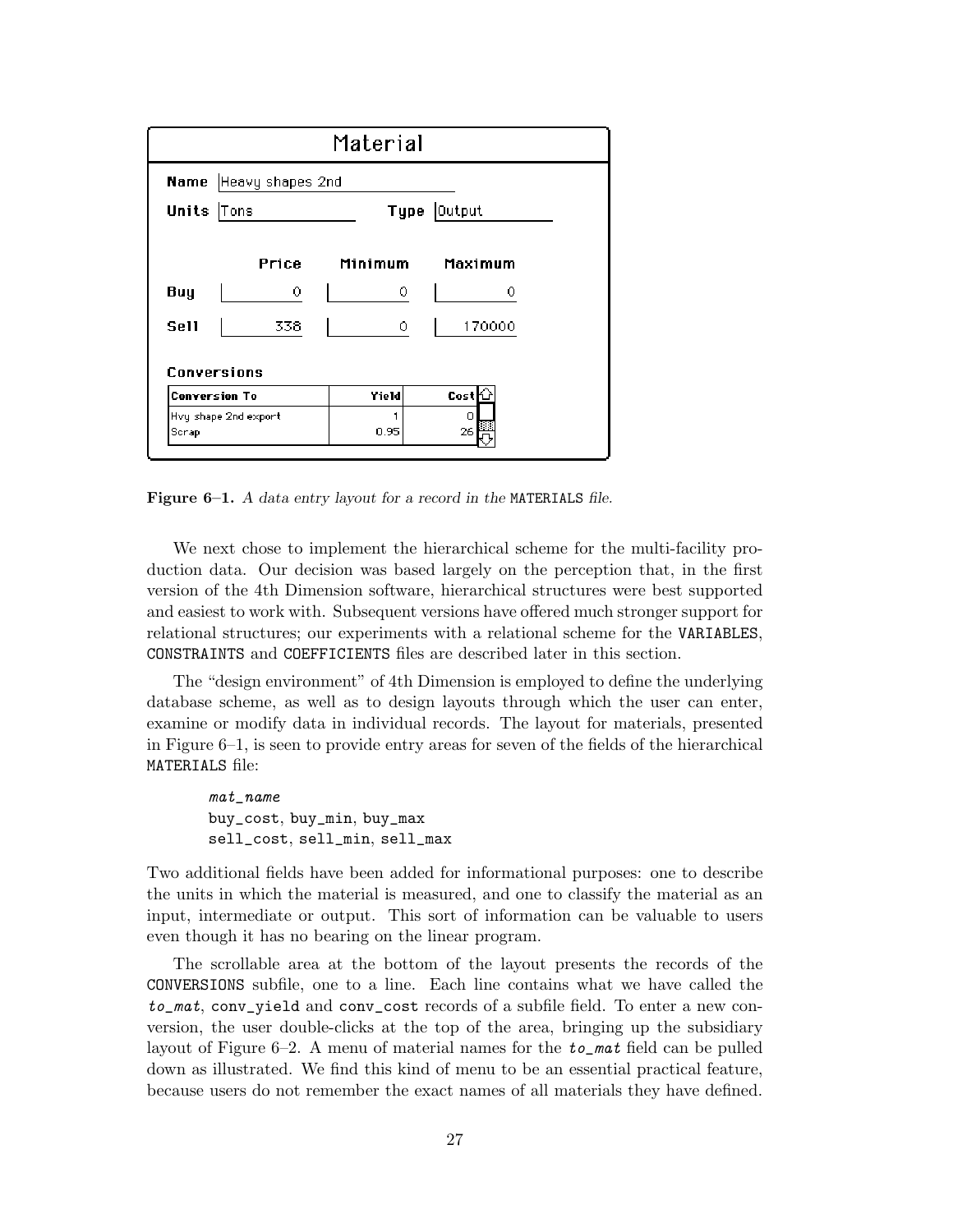

**Figure 6–2.** *Two views of a data entry layout for a subrecord in the* CONVERSIONS *subfile of the* MATERIALS *file.* At left a typical subrecord is displayed. At right the user has pulled down a menu of materials that are eligible targets for conversion.

| Facility Input<br>3ь5             |            |                |                    |          |          |
|-----------------------------------|------------|----------------|--------------------|----------|----------|
| Name                              | Bar Mill 5 |                |                    | Minimum  | 0        |
| Units                             | Tons       |                |                    | Maximum  | 473000   |
| <b>INPUTS</b>                     |            |                |                    |          |          |
| <b>Material</b>                   |            | <b>Minimum</b> |                    |          |          |
| <b>Billets</b>                    |            | 0              | 9999999            |          |          |
| Electricity                       |            | 0              | 9999999            |          |          |
|                                   |            |                |                    |          |          |
| <b>OUTPUTS</b><br><b>Material</b> |            | Minimum        | Maximum            |          |          |
| Light shapes                      |            | 0              | 9999999            |          |          |
| Bars                              |            | 0              | 9999999            |          |          |
| <b>ACTIVITIES</b>                 |            |                |                    |          |          |
| Activity                          |            | <b>Minimum</b> | <b>Maximum</b>     | Cost     | Capacity |
| Light shapes prod                 |            | о              | 9999999            | 26       |          |
| Bars prod<br>Reinf rods 1d prod   |            | 0<br>0         | 9999999<br>9999999 | 29<br>17 |          |

**Figure 6–3.** *A data entry layout for a record in the* FACILITIES *file.*

The same approaches are employed for the facilities data. A record of the hierarchical FACILITIES file is entered, displayed or modified through the layout shown in Figure 6–3. Toward the top are areas for the  $fac_name$ , cap\_min and cap\_max fields. A small area at the top right holds a "tag" field on which reports are sorted;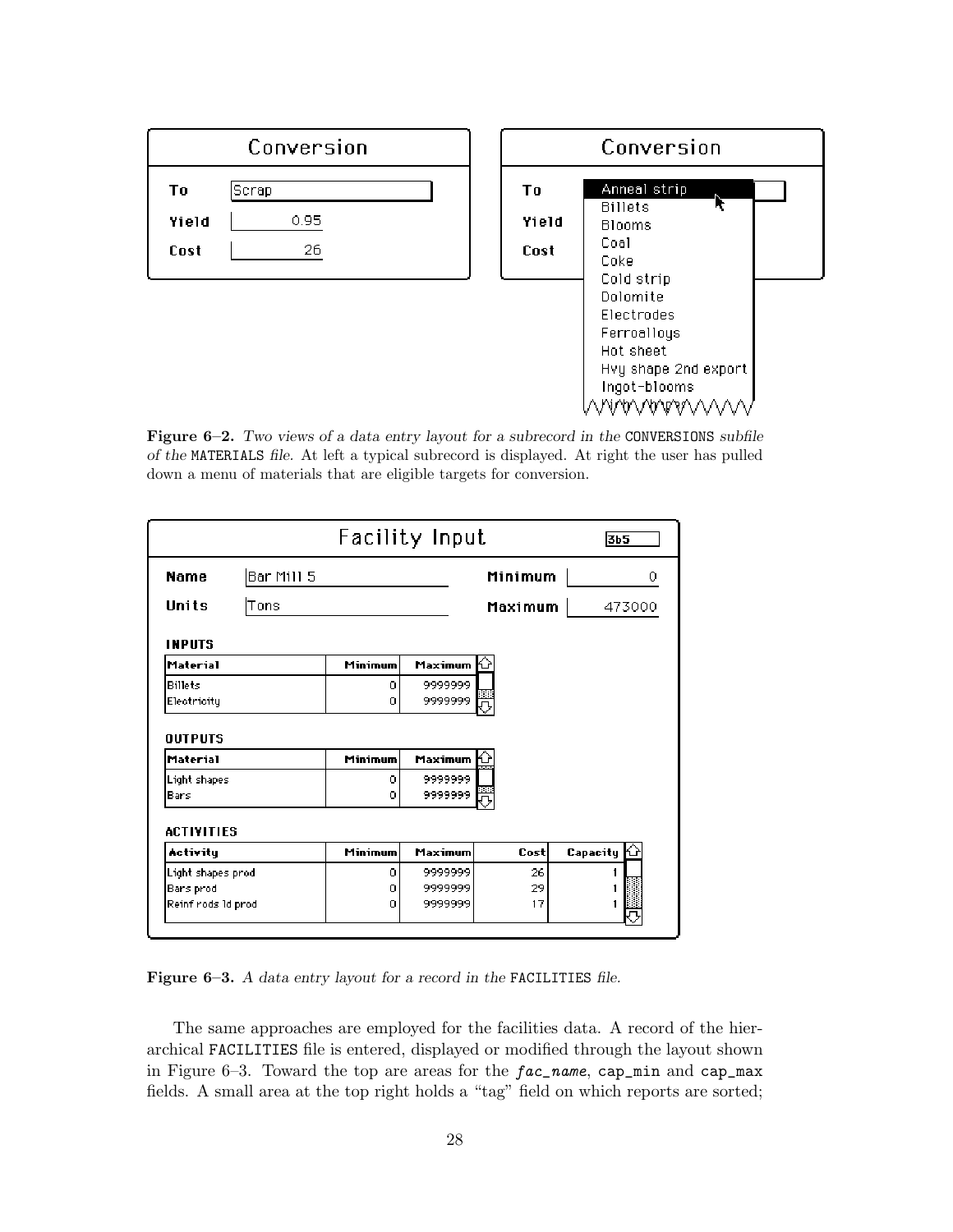| Activity Input         |                   |                      |    |  |
|------------------------|-------------------|----------------------|----|--|
| Name                   | Light shapes prod |                      |    |  |
| Units                  | Tons              |                      |    |  |
| Minimum                | 0                 | Cost                 | 26 |  |
| Maximum                | 9999999           | Use/Unit<br>Capacity |    |  |
| <b>INPUTS</b>          |                   |                      |    |  |
| Material               |                   | Input Rate           |    |  |
| Billets<br>electricity |                   | 1.06<br>0.03         |    |  |
| <b>OUTPUTS</b>         |                   |                      |    |  |
| <b>Material</b>        |                   | <b>Output Rate</b>   |    |  |
| Sorap<br>Light Shapes  |                   | 0.04                 |    |  |

**Figure 6–4.** *A data entry layout for a subrecord in the* ACTIVITIES *subfile of the* FACILITIES *file.*



**Figure 6–5.** *A data entry layout for a sub-subrecord in the* ACT\_OUTPUTS *sub-subfile of the* ACTIVITIES *subfile (of the* FACILITIES *file).* The user has pulled down a menu of possible output materials at the facility that contains this sub-subrecord.

properly chosen, the entries in this field cause the facilities to appear in some physically meaningful order. The lower part of the layout contains the scrollable areas that display records from the three subfiles. The INPUTS and OUTPUTS subfiles are managed in much the same way as the CONVERSIONS subfile described above. The ACTIVITIES subfile is a more complex case, because it has sub-subfiles that cannot be summarized in the scrollable area.

To work on the sub-subfiles of an activity subrecord, the user double-clicks on a line in the activity area to bring up the activity layout shown in Figure 6–4. Areas for the activity's  $act_name$ ,  $act\_min$ ,  $act_max$ ,  $act\_cost$  and  $act\_cap\_rate$  fields are seen at the top. The two scrollable areas display records from the ACT\_INPUTS and ACT\_OUTPUTS sub-subfiles; that is, they show the activity's inputs and outputs, and their rates of use. Double-clicking on these brings up a small layout, like the one in Figure 6–5, that works much like the small layout for conversions (Figure 6–2).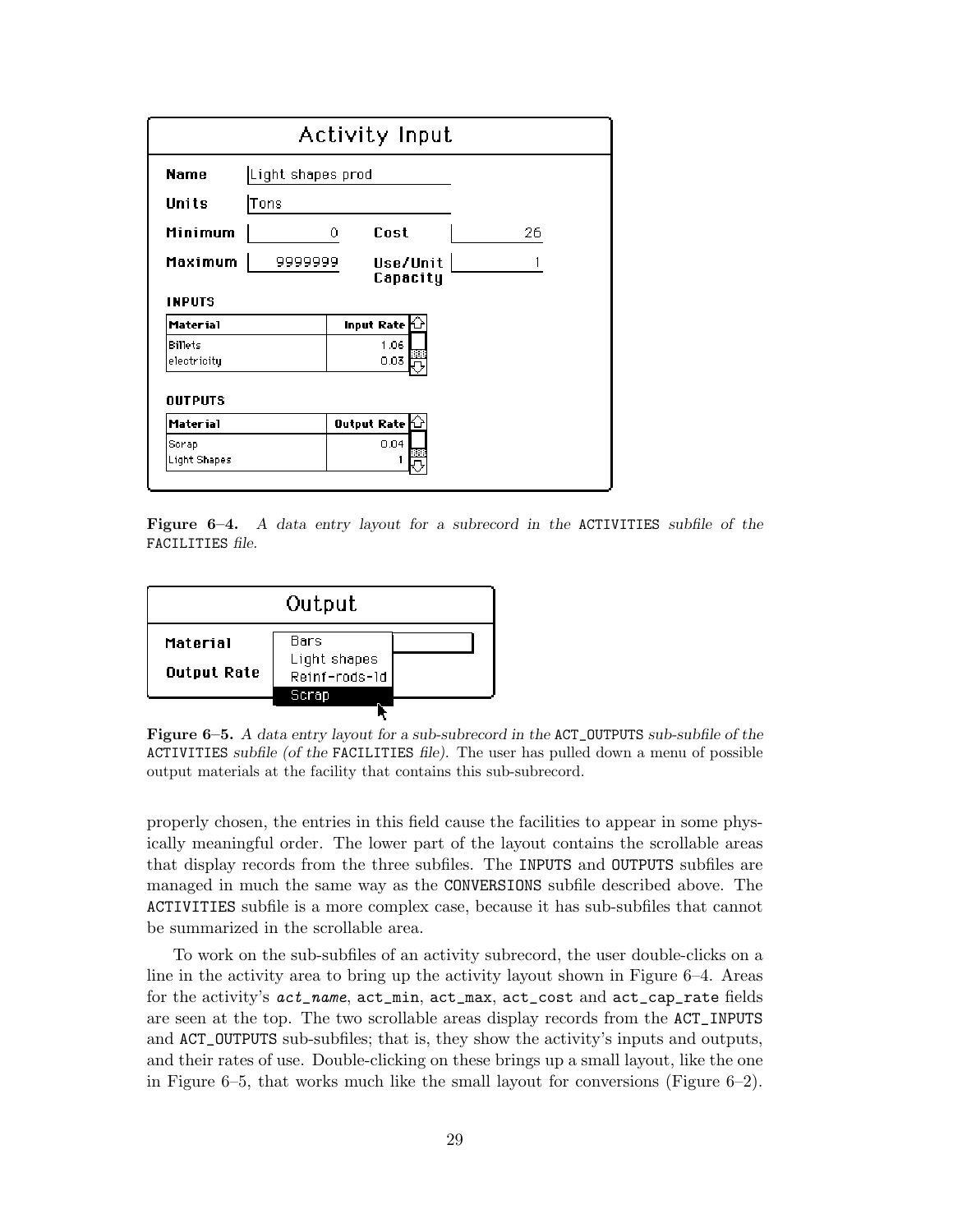The main difference is that the pull-down menu shows only the materials currently entered in the facility's INPUTS or OUTPUTS subfile, since these are the only materials available for the facility to use. (In the algebraic model of Appendix B, this is the restriction expressed as  $\mathcal{A}_{ik}^{\text{in}} \subseteq \mathcal{F}_i^{\text{in}}$  and  $\mathcal{A}_{ik}^{\text{out}} \subseteq \mathcal{F}_i^{\text{out}}$ .)

#### **6.2 Optimization**

To find profit-maximizing levels of operation, our implementation executes a series of programs to perform the following operations:

- 1. Determine the constraints of the associated linear program. Extract constraint-related data values  $(l_i^{\text{row}})$  and  $u_i^{\text{row}}$ ) and store them in a separate CONSTRAINTS file of the database.
- 2. Determine the variables of the associated linear program. Extract variable-related data values  $(c_j, l_j^{\text{col}}, u_j^{\text{col}})$  and nonzero coefficients  $a_{ij}$ ) and store them in a separate VARIABLES file of the database.
- 3. Scan the CONSTRAINTS and VARIABLES files, and write all of the essential information about the linear program to an ordinary text file in a compact format.
- 4. Read the text file, solve the indicated linear program, and write the optimal values of the variables to a second text file.
- 5. Read the second text file, and place the optimal values in appropriate fields of the MATERIALS and FACILITIES files.

Steps 1–3 and 5 are implemented in 4th Dimension's database programming language, which can specify the actions associated with menu items and layouts, and with objects (such as buttons and fields) within layouts. This language resembles a cross between Pascal and HyperTalk, with numerous built-in functions for working with database files, fields, and records. Step 4 uses separate, general-purpose linear programming software. We comment below on the major design issues posed by individual steps, and then address overall limitations on problem size.

For steps 1 and 2, the structures of the CONSTRAINTS and VARIABLES files may be either the relational ones of Section 3 or the hierarchical ones of Section 4. Table 6–6 compares the performance of these alternatives on a moderately large example in 286 materials and 19 facilities. The hierarchical structure, which has been used in our implementation, requires somewhat less disk space and computation time, as the discussion in Section 5 has predicted. The relational structure is still efficient enough to be practical, however.

Step 2 generates variables  $x_j^{\text{buy}}$  (or  $x_j^{\text{sell}}$ ) only for those materials that have a positive upper limit  $u_j^{\text{buy}}$  (or  $u_j^{\text{sell}}$ ). Since typically few materials are both bought and sold, and many intermediates are neither bought nor sold, this refinement can substantially reduce the number of VARIABLES records that must be generated. The other variables, which are much less likely to have upper limits of zero, are always generated.

For step 4, we employ a general-purpose programming language to create a short driver that reads the first text file, calls an algorithm from an optimization subroutine library, and writes the optimal values to the second text file. We use Fortran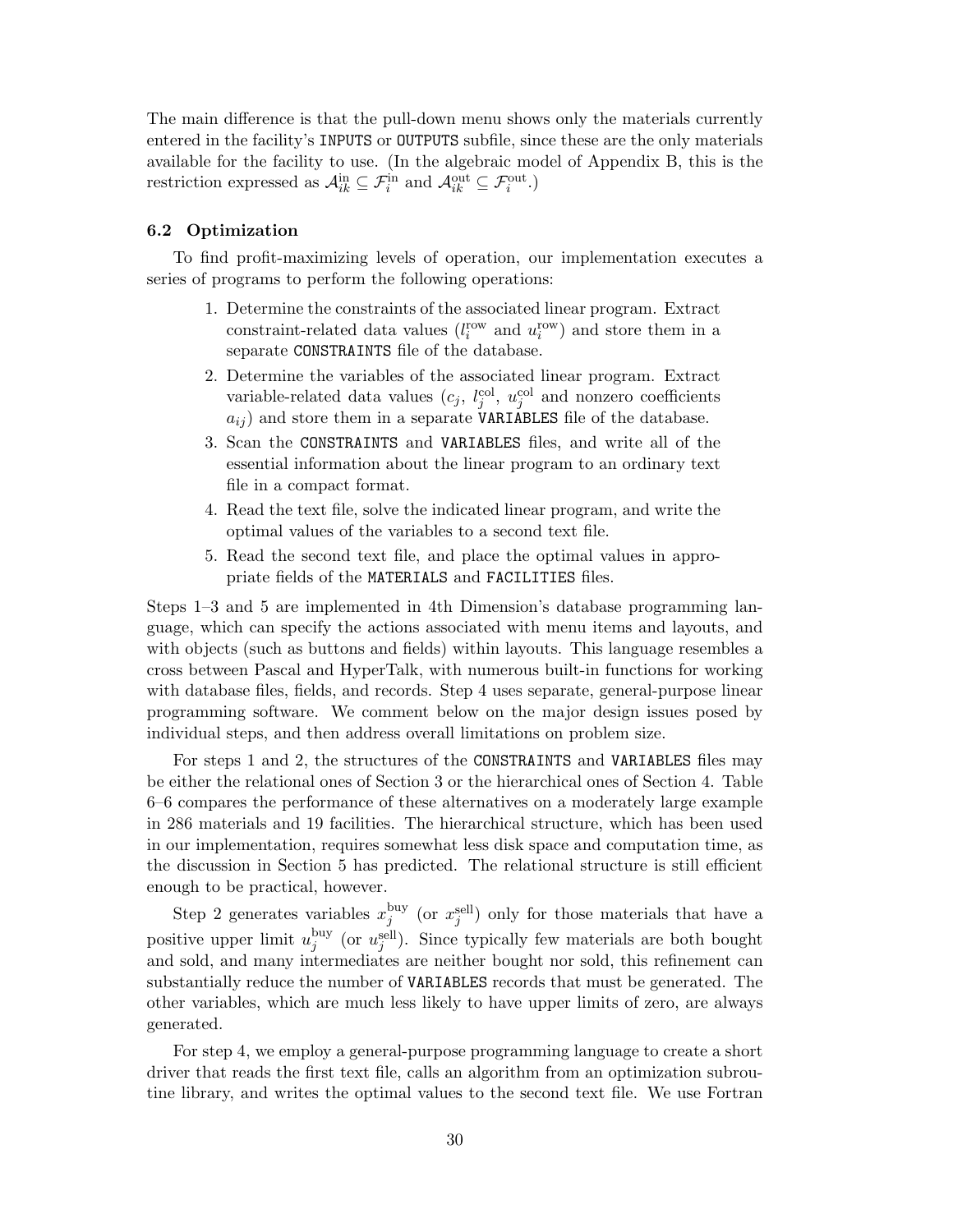|                  | HIER RELA    |
|------------------|--------------|
| Materials        | 286          |
| Facilities       | 19           |
| Constraints      | 853          |
| Variables        | 847          |
| <b>Nonzeroes</b> | 2337         |
| Steel data       | 399K         |
| LP data          | 557K 740K    |
| Gen const        | 1:39         |
| Gen var          | 7:21<br>9:01 |
| Write constr     | :55<br>:59   |
| Write var        | 1:19<br>1:33 |
| Solve (XMP)      | 1:59         |
| Read var         | 1:38         |
| Read constr      | 1:25         |

**Table 6–6.** *A comparison of the hierarchical and relational structures for the* VARIABLES *and* CONSTRAINTS *files.* Centered quantities are the same for both alternatives. Timings are in minutes and seconds on a Macintosh IIci with a 50MHz 68030accelerator, using 4th Dimension 3.0.1 and 4D Compiler 2.0.2; the four groups of times (Gen, Write, Solve, Read) correspond to steps 1–2, 3, 4, and 5, respectively, as defined in the text.

and the primal simplex routines from the xmp library [32], but our arrangement could easily be adapted to use any collection of routines that apply an algorithm for linear programming. Since xmp, like most linear programming codes, requires only a column-wise representation of the coefficient matrix, we find it convenient to place the subfile of nonzero coefficients within the VARIABLES file.

It is not hard to coordinate steps 3–5 so that each optimal value is placed in the appropriate col\_optimal record of the VARIABLES file. The user wants to look at materials and facilities, however, not at constraints and variables. Thus step 5 must be able to determine, by looking at a VARIABLES record, where the associated optimal value ought to go in the MATERIALS or FACILITIES files. At the cost of some extra processing, this information could be encoded in the col\_name field. At the cost of some extra space instead, we place the information in three fields, one that gives the variable's type (material bought, input to facility,  $\dots$ ) and two that specify the pertinent material, facility or activity as appropriate. The  $col_name$  key field holds a unique record number that has no intrinsic meaning.

There is no inherent limit on the size of optimization problems that can be generated and solved by this kind of arrangement. When our our first prototype was completed in 1987, the speed of available Macintosh hardware and the 4th Dimension software imposed a practical limit of about 1000 variables. Subsequent advances have pushed the limit much higher, so that—for single-period planning in steel mills—the true practical limit at this point is determined by the level of detail that is worth modeling, rather than by the capabilities of the implementation. A linear program of even 2500 variables would represent a very high level of detail.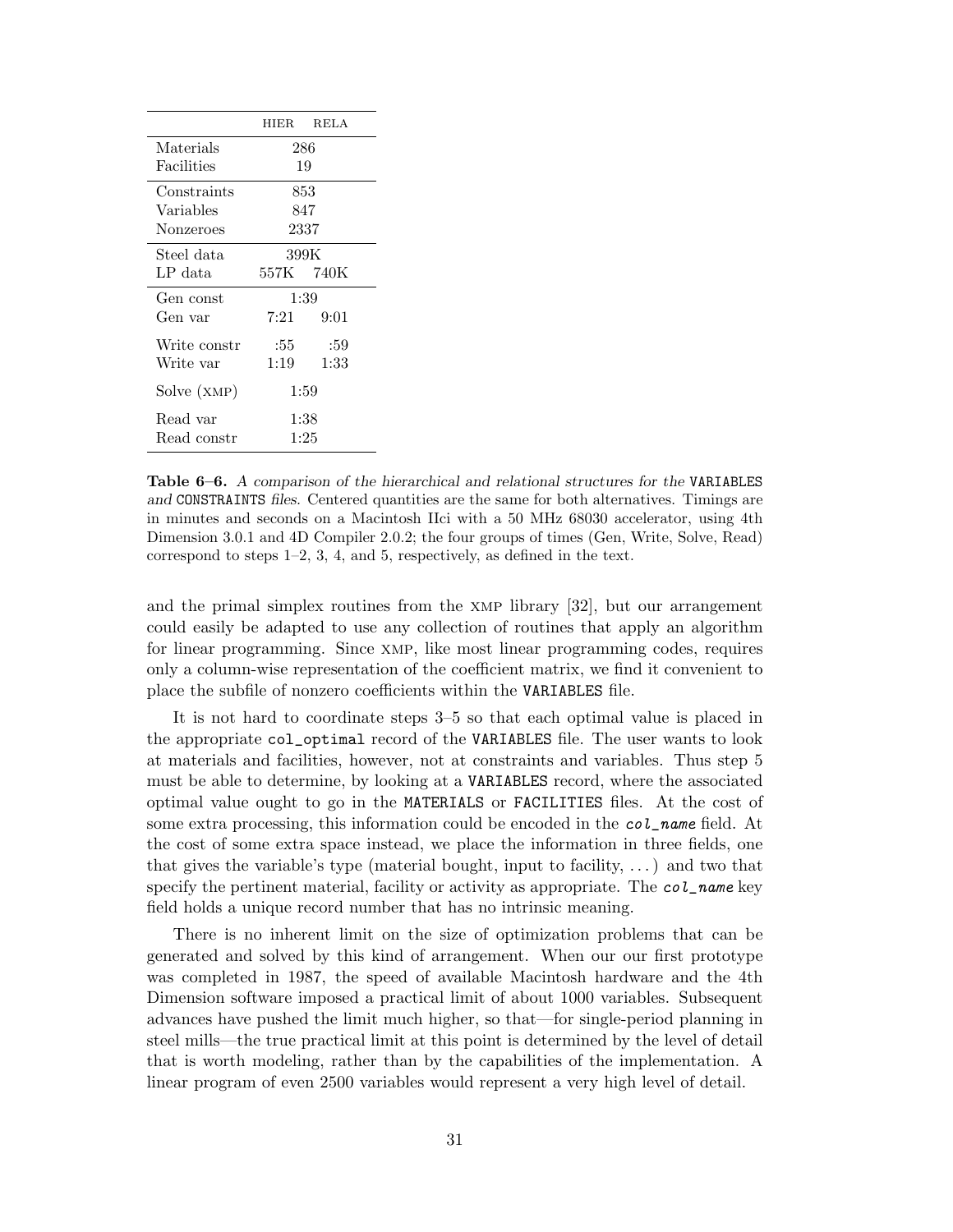#### **6.3 Reporting**

A modified collection of layouts present the optimal values along with the input data. Figure 6–7 shows the optimality layout for a representative facility. The columns labeled "actual" give the optimal levels of inputs used, outputs produced and activities operated; these amounts are precisely the optimal values of the  $x_{ij}^{\text{in}}$ ,  $x_{ij}^{\text{out}}$  and  $x_{ik}^{\text{act}}$  variables.

The number labeled "capacity used" is  $\sum_{k \in \mathcal{F}_i^{\text{act}}} x_{ik}^{\text{act}}/r_{ik}^{\text{act}}$ , the total capacity required to run all of the facility's activities at their optimal levels. This derived value, taken from the body of the capacity constraint, shows the user whether the facility is a bottleneck. Functions of data values are easily added to a layout by specifying a short "script", in the 4th Dimension programming language, that is executed every time a new record is displayed.

The availability of optimal values alongside data values is in fact a key feature of any reporting environment for linear programming. The facilities of 4th Dimension permit elaborate transformations of the results, to put them in forms that people want to see. As one example, our implementation provides a summary layout (Figure 6–8) that breaks the different kinds of cost out of the net profit. A variety of printed reports are also available through selection of menu items.

Another kind of reporting is provided by a sequence of diagnostic tests imple-

**Figure 6–7.** *An analogue of the layout in Figure 6–3, but showing optimal values as well as the facility data.*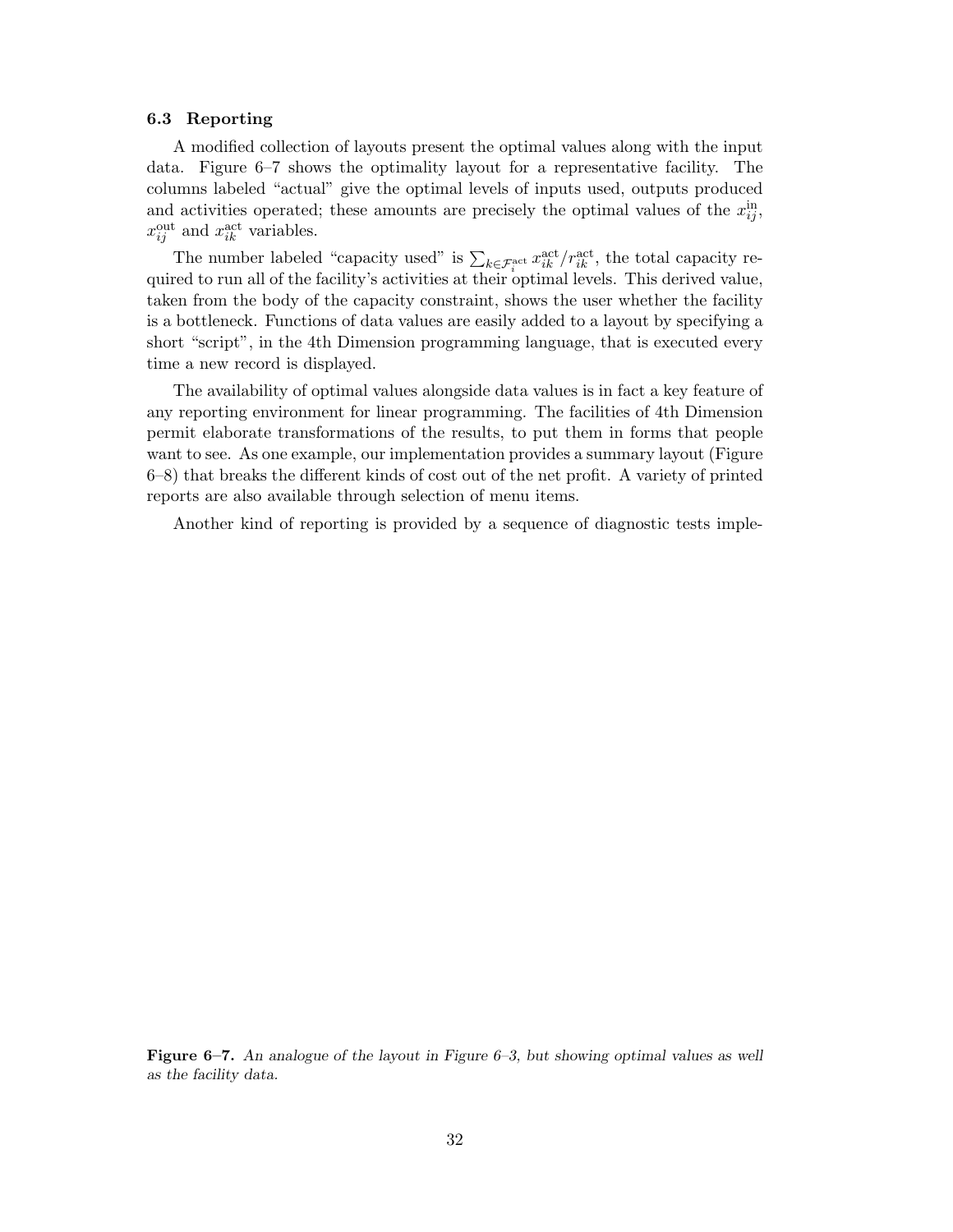|                     | Summary of Solution |
|---------------------|---------------------|
| Revenue from Sales  | 1,732,616,000.00    |
| Cost of Purchases   | -547,775,622.36     |
| Cost of Conversions | 0.00                |
| Cost of Activities  | $-9,511,000.00$     |
| Net Prafit          | 1,175,329,377.63    |

**Figure 6–8.** *A summary layout showing revenue and cost totals.*



**Figure 6–9.** *A representative message produced by the optional diagnostic routines.*

mented in the 4th Dimension language. These tests scan the data for inconsistencies, such as materials that must be sold but that cannot be created or purchased in any way. The diagnostics are run only when the user requests them, through a menu selection; they produce brief messages identifying any problems found (Figure 6–9).

Most of the inconsistencies detected by our diagnostic tests would also be revealed by a general-purpose diagnostic tool such as analyze [25, 26]. By detecting these errors though a scan of the database, before any linear program is generated, we can save the user some time and can provide error messages more closely tailored to the implementation. On the other hand, we have had to write and maintain some fairly intricate and specialized routines in the database language to carry out our diagnostics, whereas analyze would apply equally well to any linear program that we happened to generate.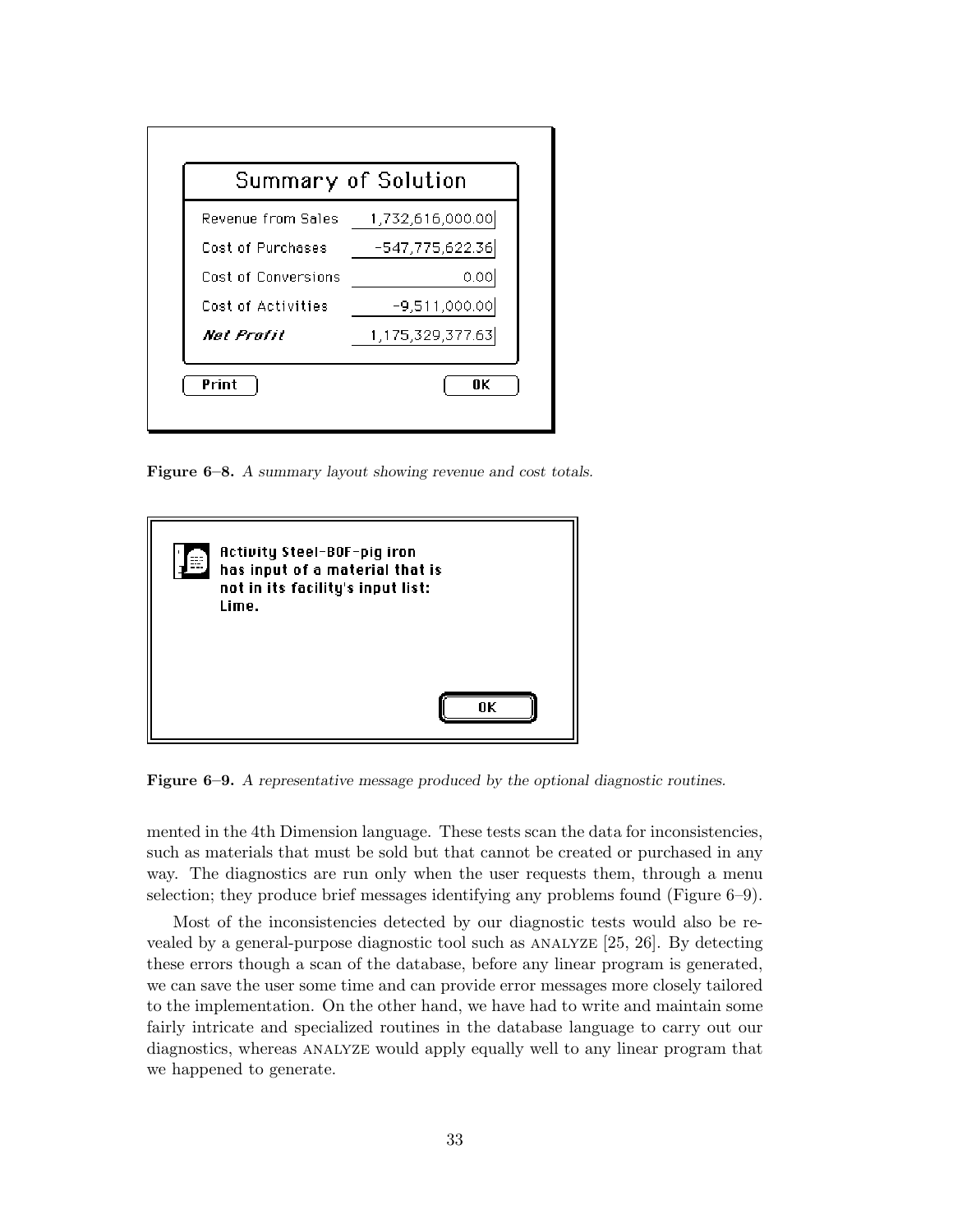## **6.4 Updating**

In our experiments with diverse steel-production scenarios, the effort of generating the constraints and variables has invariably dominated the effort of solving the resulting linear program; the timings reported by Table 6–6 are typical. This is not a hindrance initially, since both generation and solution seem fast compared to the work of entering all the database records. In typical continued use, however, the difference between one scenario and the next is often just a few quick changes to the data. A substantial part of the user's time thus ends up being spent in waiting for the generation stage to be completed.

Fortunately, when successive scenarios are quite similar, so are the successive linear programs. In most cases, changing one value in the database has the effect of changing just one lower bound, upper bound, or coefficient in the linear program.

To take advantage of this situation, we allow the user to switch to an updating mode. The layouts in this mode look almost the same as those exhibited previously, but they support only the simplest and most straightforward updating operations. For example, the materials update layout (Figure 6–10) allows changes to the costs, limits and yields, but not additions or deletions of records or changes to material names. When one of the allowed changes is made, a corresponding change is quickly made to the VARIABLES file, so that its representation is kept up to date.

When all updates are completed, it remains only to run the steps 3–5 defined in Section 6.2. Since step 2 is usually the most time-consuming, the savings afforded by updating are often considerable.

| There are many other ways in which we might allocate the work of generating a |  |  |  |
|-------------------------------------------------------------------------------|--|--|--|
|                                                                               |  |  |  |

| Material Update    |                       |         |              |        |         |
|--------------------|-----------------------|---------|--------------|--------|---------|
|                    | Name Heavy shapes 2nd |         |              |        |         |
| Units Tons         |                       |         | Tgpe  Output |        |         |
|                    | Price                 | Minimum |              | ハロマロック | Maximum |
| Buy                | 0                     |         | 0            | n      | 0       |
| <b>Sell</b>        | 338                   |         | 0            | 162000 | 170000  |
| <b>CONVERSIONS</b> |                       |         |              |        |         |
| Conversion to      |                       | Yield   | Cost         | ketast |         |
| Sorap              | Hvy shape 2nd export  | 0.95    | 0<br>26      |        |         |

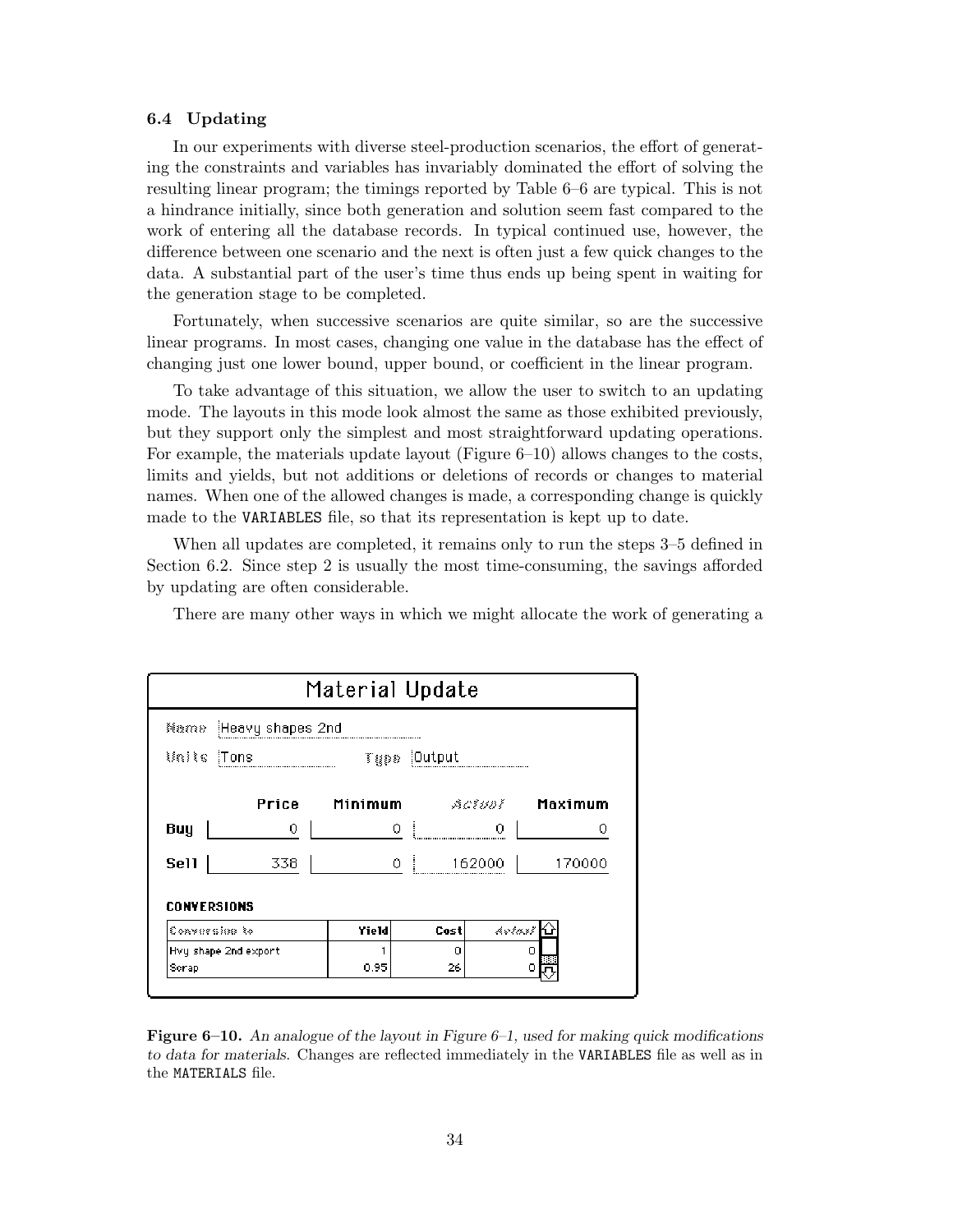linear program. The following represent perhaps the two most extreme possibilities:

- The coefficients and bounds could be generated directly from the MATERIALS and FACILITIES files, without the intermediate creation of records in a CONSTRAINTS file or a VARIABLES file.
- The CONSTRAINTS and VARIABLES files could be automatically built up, step by step, along with the MATERIALS and FACILITIES files so that data entry would always be in a powerful update mode that could handle changes of any kind.

We have adopted one of the many intermediates between these possibilities, in the hope of achieving a good compromise between ease of implementation, speed and reliability.

The influence of reliability on our design decision is perhaps surprising, but should not be underestimated. So long as the programs implementing steps 1 and 2 are subject to development and modification, displays of the CONSTRAINTS and VARIABLES files are a valuable tool for validation. If the output of step 3—essentially, a list of numbers—were instead generated directly from the the MATERIALS and FACILITIES files, our programs would be a lot harder to debug reliably. Hence even if direct generation were the preferred option, we might want to implement it only when further modifications were no longer anticipated.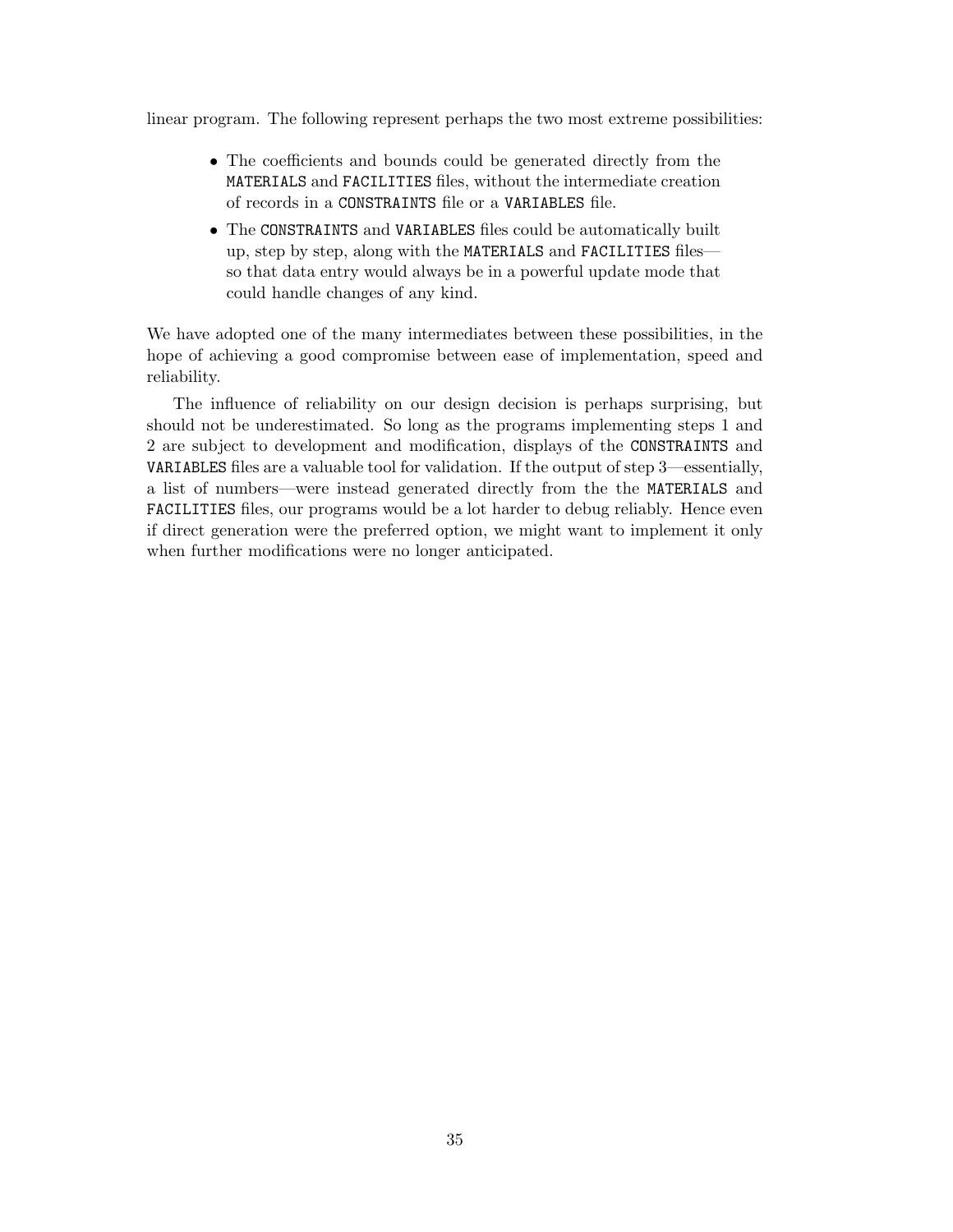#### **7. Extensions and Generalizations**

This paper's presentation has relied on examples motivated by one steelmaking application and implementation. The same ideas could readily be applied, however, in other applications to multi-facility production planning. More broadly, we have exhibited general principles that relate the customary algebraic description of linear programming data to standard relational and hierarchical structures for databases.

As a complement to Section 6, which has presented a particular implementation in detail, this section surveys a range of alternatives for the integration of database management and linear programming. We first consider varied ideas for the addition of linear programming features to database management systems, and for the incorporation of database features into modeling systems for linear programming. We then describe several promising options for intermediate levels of integration between database and LP software. In classifying integration strategies, we observe that much depends on how the modeling system's symbolic description of data is coordinated with the database management system's data scheme.

#### **7.1 Linear programming in database management systems**

More people are familiar with database management than with linear programming, and much of a planning model's data may already be maintained in corporate databases. Thus there is an argument to be made for implementing LP models entirely within the framework of a database system. Indeed, once the general structure of a model is decided upon, we can expect the users' attention to be fixed almost entirely on database activities such as entry of updated values and design of reports.

Popular database management systems support specialized programming languages and environments that can manipulate records and fields in almost any desired way. Thus, in particular, database systems can serve to implement "matrix generators" that write out LP data in the form required by an optimization algorithm, and that produce reports from the resulting optimal solution. The use of the dBASE II language for such a purpose has been described by Pasquier et al. [39]. The implementation described in Section 6 also has at its core a matrix generator, written in the 4th Dimension language.

Because the languages employed by database management systems were not designed with mathematical programming in mind, they lack high-level tools for purposes of communicating with an LP optimizer. The 4th Dimension programs that perform steps 1–3 and 5 described in the previous section, for example, rely upon functions such as SORT SELECTION, NEXT RECORD and SEARCH SUBRECORDS to individually extract the constraint coefficients or store solution values. These programs are reasonably short and easy to modify; an option for "soft capacities" at the facilities was added in an hour, for example, in response to one company's request at a meeting. Nevertheless, in the long run, such programs pose the same problems of understandability, verifiability and maintainability as other matrix generators [17]. One remedy for this difficulty is to extend a familiar database language with statements that specifically refer to variables, constraints, objectives and other constructs of optimization. Extensions to the widely-used SQL query language have been described by Choobineh [11], by Lenard [31], and by Savage and Baker [42].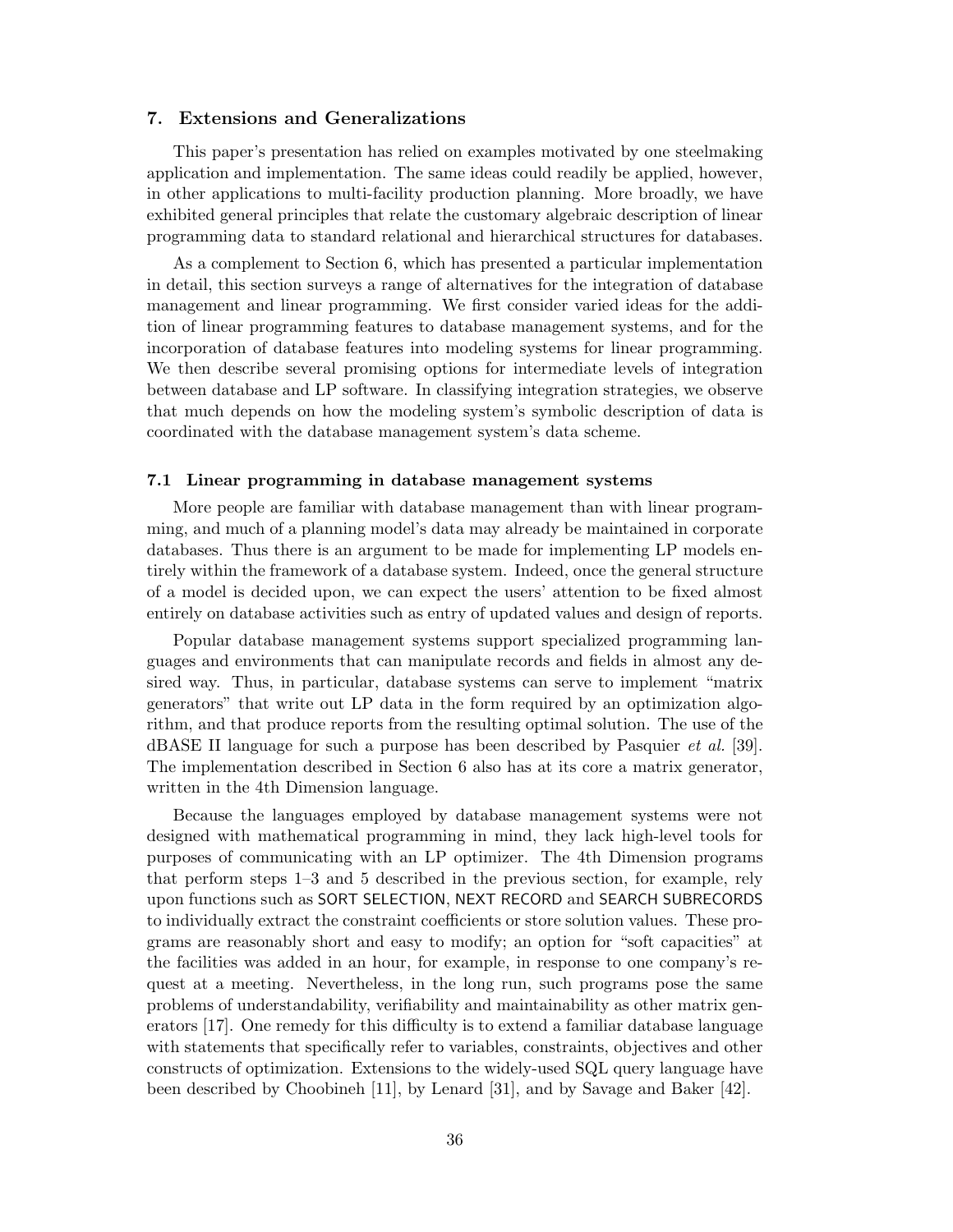#### **7.2 Database management in linear programming systems**

There is also an argument to be made for using software that has been specifically designed to support linear programming applications. People who build and maintain LP models are already comfortable with standard ways of representing them; the algebraic approach of Section 2 is just one example. A system that employs a standard and familiar LP representation has a built-in advantage, especially if changes often have to be made to the structure (not just the data) of the objective and constraints.

As we remarked at the outset of this paper, successful mathematical programming systems have always addressed the issue of data management. An ability to define data tables, to manipulate data, and to generate reports is built into commercial systems as diverse as AIMMS [5], AMPL [18, 19], DATAFORM [13, 38], GAMS [8], MathPro [27], MGG [43] and PAM [47]; Palmer [37] describes database management as a key aspect of the PLATOFORM system developed at Exxon. Nevertheless, mathematical programming remains the focus of these systems; the associated database features do not provide the rich variety of relational operations and application development tools that are commonplace in commercial systems intended for database management alone. As an example, the 4th Dimension package (employed by the Section 6 implementation) offers direct support for such concepts as many-to-one relationships, custom menus, and scrolling windows of subrecords, and provides a database design environment to help developers combine these elements into applications.

The data management features of mathematical programming systems have also been strongly influenced by their reliance upon sequential text files to store set members and numerical values. This approach has the advantage of allowing data to be entered and maintained using any text editor, whereas the data files created by an efficient database management system cannot be easily examined or changed except by further use of that system. The simplicity of a text file also imposes significant limitations, however, on how data may be conveniently formatted and displayed. Typically there is a separate table, or series of tables, for each indexed collection of values, with perhaps some limited provision for tabulating similarly indexed values together. By contrast, Section 6's database implementation lets the user enter and view in a single layout *all* the data relevant to one material, facility or activity. As an example, a text data file for the model of Appendix B would include a table of  $l_{ik}^{\text{act}}$  values, a table of  $u_{ik}^{\text{act}}$  values, a collection of tables giving the  $a_{ijk}^{\text{in}}$  values, and so forth; using our hierarchical database for the same model, the layout shown by Figure 6-4 gathers all of the data  $(l_{ik}^{\text{act}}, u_{ik}^{\text{act}}, c_{ik}^{\text{act}}, r_{ik}^{\text{act}}, \mathcal{A}_{ik}^{\text{in}}, a_{ijk}^{\text{in}},$  $\mathcal{A}^{\text{out}}_{ik}$ ,  $a^{\text{out}}_{ijk}$  relevant to one activity k.

Other, less traditional designs for mathematical programming systems place a stronger emphasis on the database aspects. Examples are found in the projects of Bonczek, Holsapple and Whinston [7], of B¨urger [9], and of Stohr and Tanniru [44]. Among current commercial implementations, MIMI/LP [10, 12] is notable for allowing optimizers to request values directly from its database, so as to eliminate much of the usual work of translation between hierarchical or relational data structures and the optimizer's data format. This high level of integration is facilitated by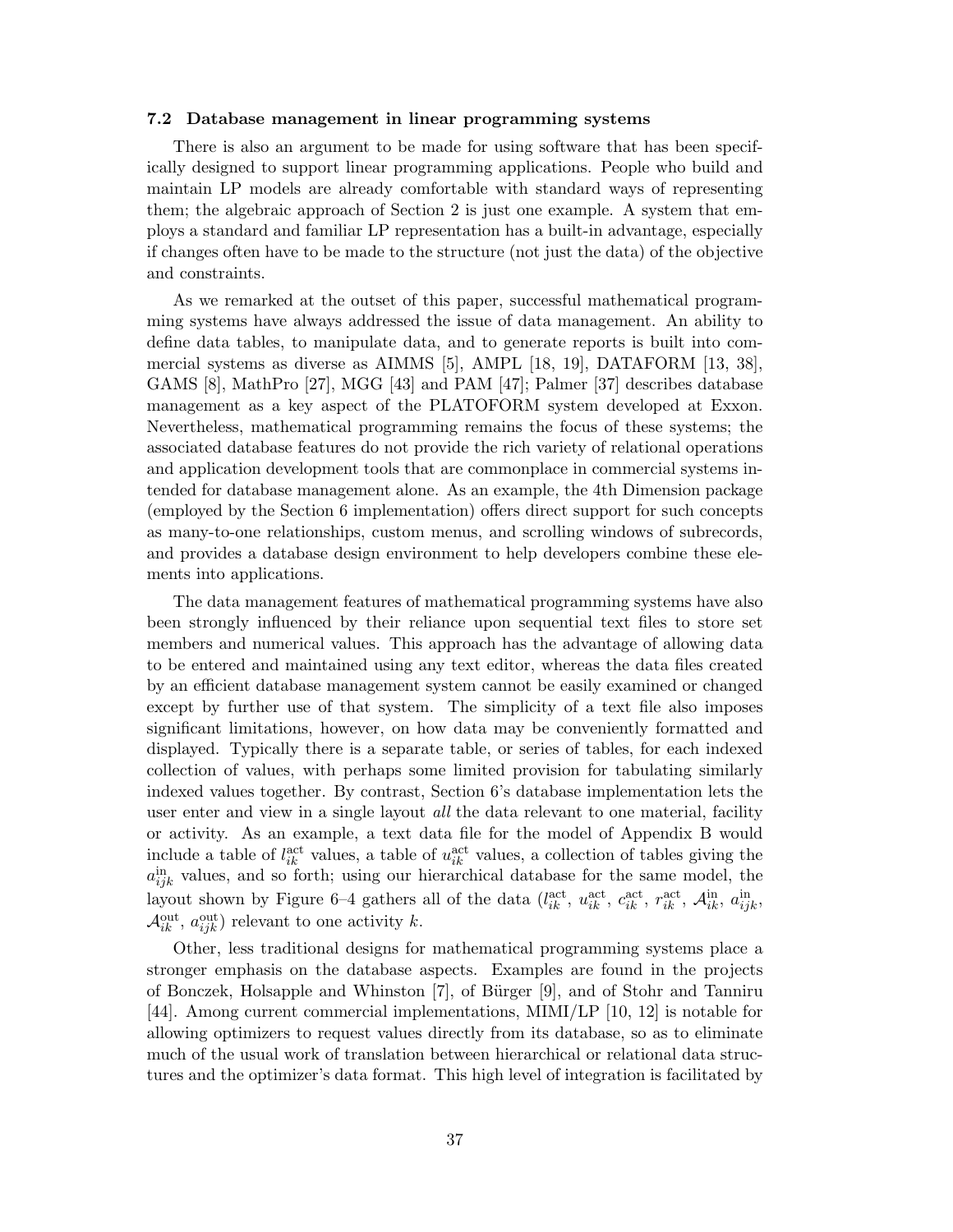the design of MIMI's model description language, which maps blocks of constraint coefficients directly to tables in the database. Kristjansson et al. [30] describe a different approach based on MPL, an algebraic modeling language; they extend the language so that each declaration of an indexed collection of data may specify a relational database file from which the data values are to be retrieved.

#### **7.3 Intermediate levels of integration**

It is not easy to design or to implement a system that is ideal for both database management and linear programming. Even if such a system were available, moreover, it would tend to duplicate the facilities already available in dedicated database management and linear programming software. One is thus led to consider the alternative in which separate systems are linked. Various designs, differing in the degree and method of integration, can result from this approach; we consider first some general principles of integration, and then describe three specific possibilities.

Database systems make a distinction between the data scheme, which describes the structure of files and fields, and the data values that might be stored according to the scheme. In linear programming formulations there is a similar distinction between the abstract description of the data, and the actual values that specify a particular case to be solved. Several LP modeling languages, notably AMPL [18, 19] and SML [22, 23], are designed to support this distinction explicitly. They describe the form of the data in much the same way that we present it in Appendix A or B, while leaving the explicit data values to be provided in separate tables.

These considerations suggest a three-point division of responsibilities between database and linear programming systems:

- The abstract structure of the objective and constraints is read and processed by an LP modeling system.
- The actual data values are entered, changed and viewed through a database management system.
- The abstract structure of the sets, parameters and variables—that is, the data scheme—is specified by one or both of the two systems.

The logic of the first two points is evident; in each case, the work is given to the system that is designed to deal with it. The third point leaves several options, which lead to distinctly different modes of integration. We consider first the situation in which both systems maintain their own data schemes, and then the possibilities for one or the other system's scheme to take precedence.

*Separate data schemes.* The most loosely integrated option gives precedence to neither the LP nor the database system. Under such an arrangement,

- $\triangleright$  a data scheme is developed, and data values are stored and viewed, in the context of a database system;
- $\triangleright$  an analogous data scheme is created, along with a description of the abstract objective and constraint structure, in the context of an LP system;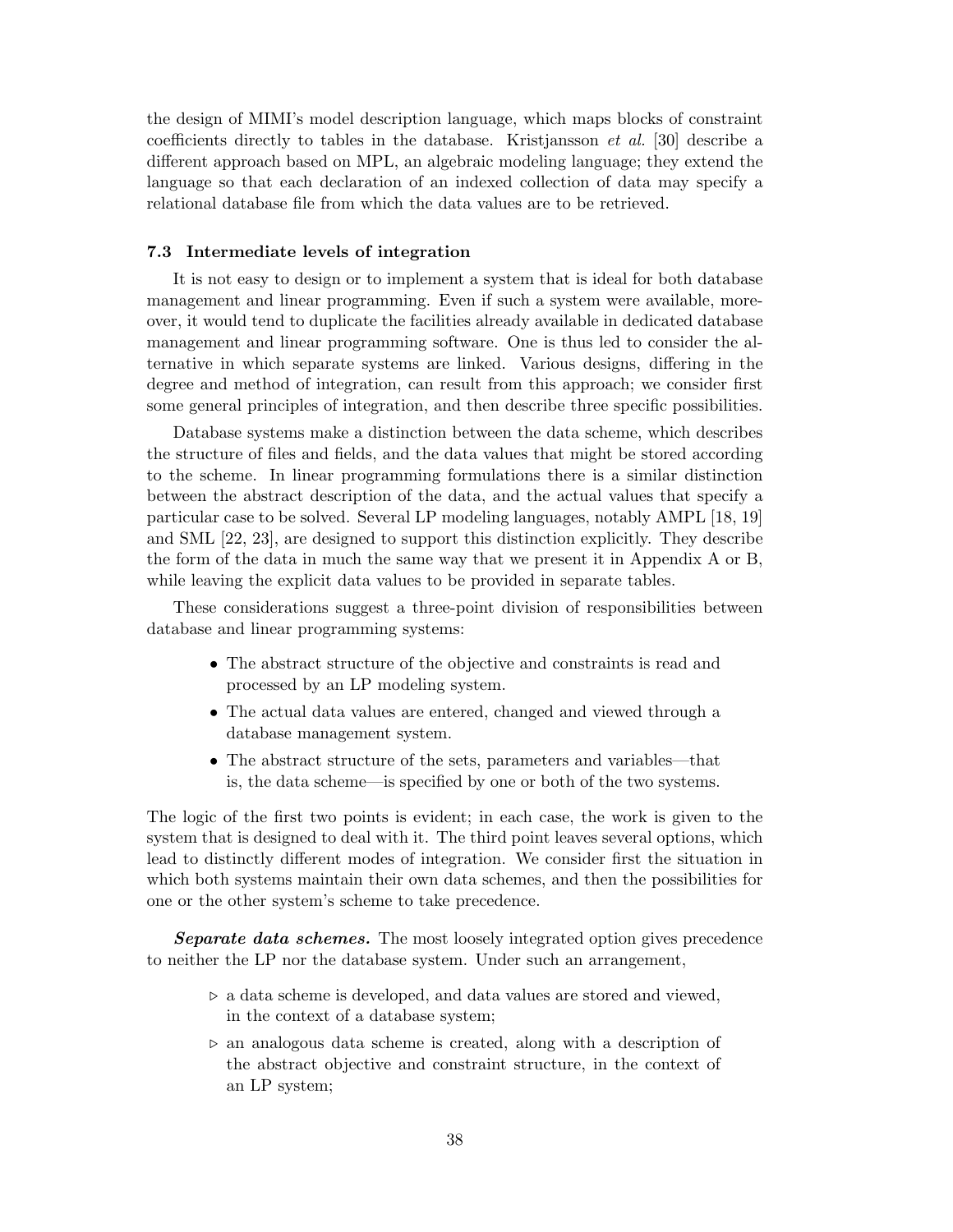- $\triangleright$  programs in the database language scan the data, and convert it to tables in the format required by the LP system;
- $\triangleright$  the LP system reads the tables together with the abstract model structure, and writes the LP matrix for the optimizing algorithm; and eventually,
- $\triangleright$  programs in the database language read the listing of optimal values, and store selected values for retrieval from the database.

An implementation along these lines is described by Kendrick, Krishnan and Carl-Mitchell [28]. The attractiveness of such an approach lies in the simplicity of the integration; if suitable database and LP systems are already available, then no further system development is necessary, aside from the writing of the necessary programs in the database language.

The price that is paid for this loose integration, however, is the lack of any automatic relationship between the data schemes employed by the two systems. For each different application, a different collection of programs must be written in the database language; and subsequently, any change to the structure of the data requires compensating changes to the data schemes and to the database programs. As a consequence, the development and maintenance of a reliable application can be difficult, even when the modeler is well versed in both database design and linear programming.

One possibility for a more tightly integrated arrangement, described by Bhargava, Krishnan and Mukherjee [3], introduces a third embedding language in which the correspondence between the LP system's data scheme and the database system's data scheme can be formally specified. Under most current approaches to tight integration, however, there is one data scheme that dominates. Changes to the structure of the data require only that changes be made to this one scheme. Naturally there are two possibilities, depending on whether the data scheme of the database system or of the LP system is the dominant one.

*LP system dominant.* If the linear programming system's data scheme takes precedence, then we are essentially automating the kind of analysis that was done in Sections 3 and 4. In this case,

- $\triangleright$  the abstract structure of the data, objective and constraints is developed in a form natural to LP modelers;
- $\triangleright$  a corresponding data scheme is *automatically* set up, in the context of a database system, to receive the actual data values;
- $\triangleright$  an LP system reads the values from the database together with the description of the abstract model structure, and writes the LP matrix for the optimizing algorithm; and eventually,
- $\triangleright$  the optimal values are automatically retrieved and stored in the appropriate fields within the database.

This option gives precedence to an abstract structure that is designed for modeling, not just for database management. Indeed, it does not require that the modeler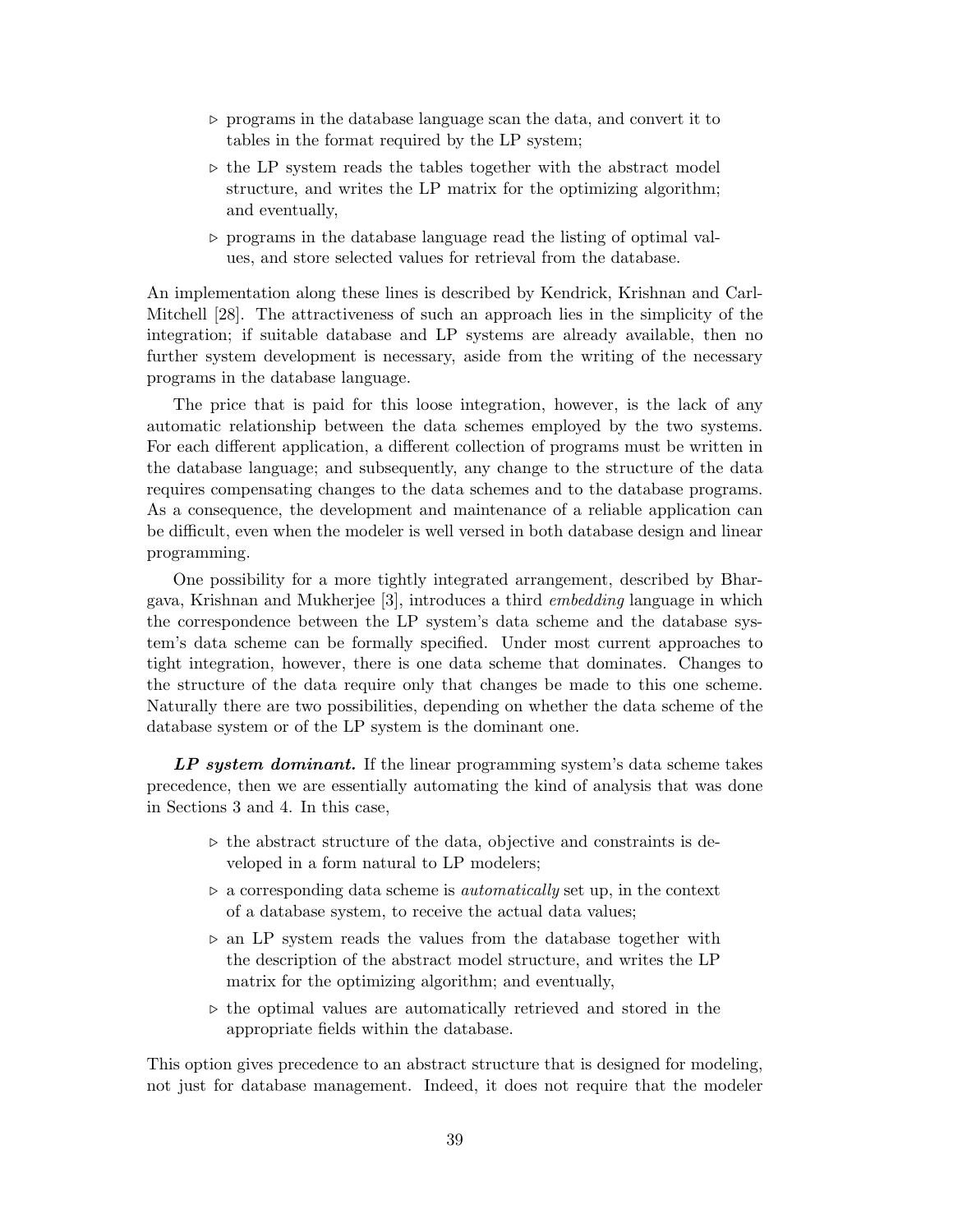invest any work in database design, programming and maintenance. A good example is provided by aspects of the prototype system FW/SM [21, 36]. The abstract structure of FW/SM data is described by use of the SML language [22, 23], which embodies the principles that have been codified as structured modeling [20]. The database management component is supplied by Framework III, an integrated software system for MS-DOS computers.

This is an appealing arrangement, but it does confront some substantial design issues. Certainly, the class of schemes "natural to LP modelers" is too broad and vague to be supported in any literal way. We have already noted in Section 2, as an example, that modelers may want to define parameters that are indexed over a join of two indexing sets, whereas for purposes of database definition it is desirable to limit indexing to fundamental sets and subsets of their cartesian products. Bisschop and Kuip [6] describe several other instances of particularly intricate data indexing requirements that may be impossible to support in any conventional database. To address concerns in this area, the design of an LP system must reflect a judicious tradeoff: it must incorporate a data description that is restrictive enough to support automatic creation of corresponding database schemes, yet that is intuitive and general enough to allow for the models that people want to develop. Two contrasting approaches to the design of such a system may be identified.

A descriptive approach determines what is "natural to LP modelers" by examining the data representations that existing LP systems make available to users. The AMPL language [19], for instance, allows for indexing over subsets of cartesian products as in Section 3, and over indexed collections of subsets as in Section 4, but also offers indexing over sets defined in a variety of other ways: by unions, intersections and other set operations; by "slicing" or "projection" of multi-dimensional sets; and by selection of members that satisfy logical conditions. Since these features were provided (as explained in [18]) to satisfy people's perceptions that different models were expressed most naturally in different ways, it would make sense to consider how all of these features could be systematically mapped to the structures of a database management system. Such an effort would in effect address all of linear programming, rather than any particular class of applications as in Sections 2–4, and would represent a significant extension of present research.

A contrasting prescriptive approach seeks to design an LP system's data description conventions through reference to design principles of existing database systems. The LP system thus rules out certain common but dubious modeling constructs, such as representations that force a set member or number to be supplied in more than one place, or indexing sets whose membership is unnecessarily conditioned on the values of numerical parameters. The range of representations available to the modeler is narrowed as a result, but in a systematic way that promotes good modeling practice. This approach has been adopted in studies by Geoffrion [24] and Neustadter [35].

Under either approach, the linear programming system must be designed to cope with changes to the LP data scheme. Most seriously, if the LP data scheme is changed after many records have been created in the corresponding database, then some automatic adjustments to the data may be necessary to maintain consistency.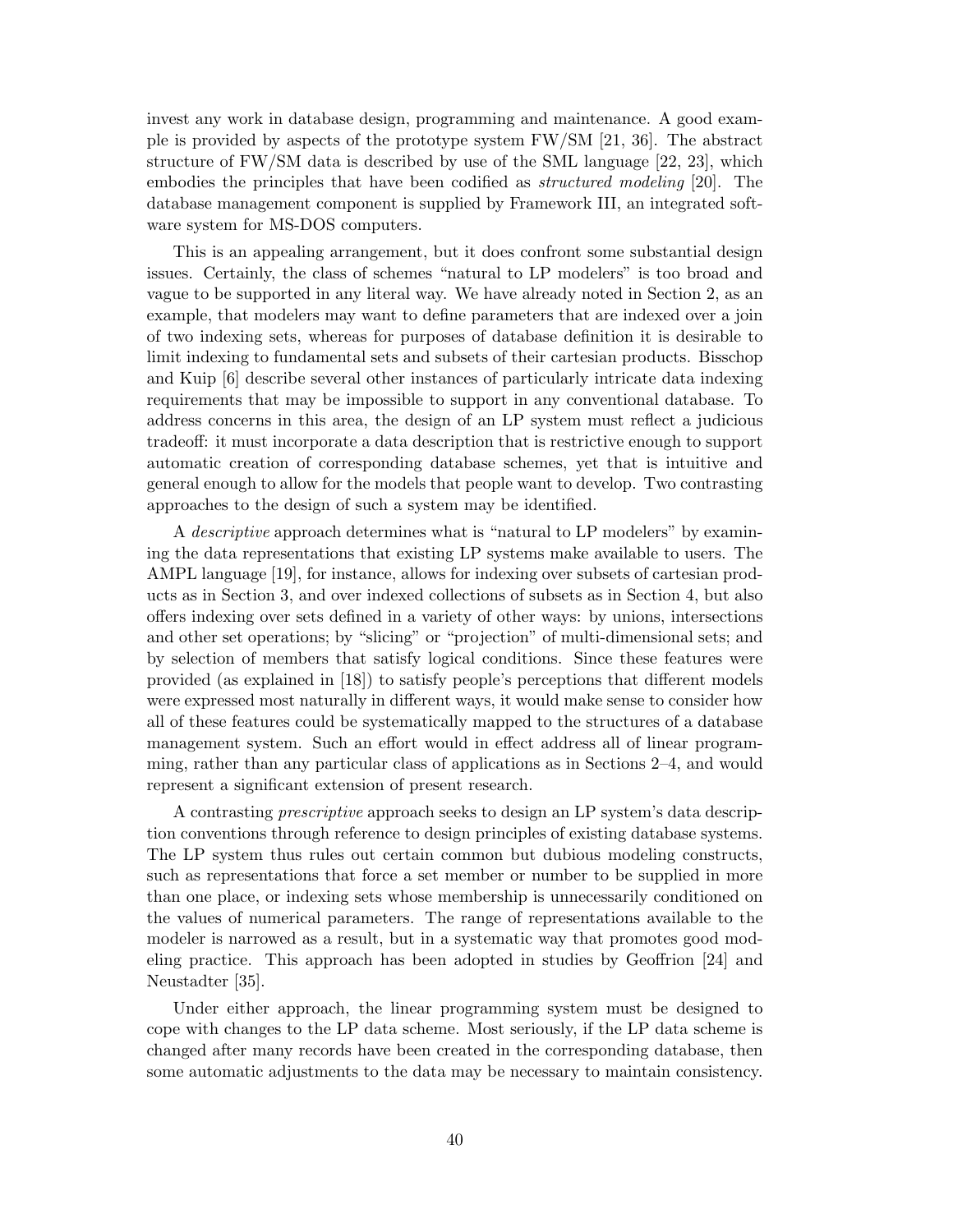On the whole, the automated maintenance of the database is substantially more challenging to implement than the simpler, looser integration described previously.

*Database system dominant.* If instead the database's scheme takes precedence, then we are faced with a somewhat different arrangement:

- $\triangleright$  an appropriate data scheme for the modeling project is developed, and data values are stored and viewed, in the context of a database system;
- $\triangleright$  the abstract structure of the objective and constraints is expressed in a form natural to LP modelers, under the requirement that each reference to a parameter or variable must correspond to some field in the database;
- $\triangleright$  an LP system reads the values from the database together with the abstract objective and constraints, and writes the LP matrix for the optimizing algorithm; and eventually,
- $\triangleright$  the optimal values are automatically retrieved and stored in the appropriate fields within the database.

Although this alternative superficially resembles the loose integration described previously, it offers fundamentally stronger support for the connection between the database and LP systems. Creation of the database scheme automatically defines the set, parameter and variable references that will be recognized in the LP formulation. Data values can then be communicated automatically to the LP system, and optimal values can be communicated automatically back to the database; there are no application-specific table generating and result retrieving programs to be written, as in the loose integration approach.

The problems of coordination under this arrangement are likely to be less serious than under an arrangement in which the LP system dominates. In particular, changes to the data scheme are more easily accommodated, because both the scheme and its associated data values are maintained by the database system. Some coordination between the database and LP system is still necessary, but only to ensure consistency between the data scheme and the abstract model structure; the model cannot refer, say, to a set MATERIALS and to a parameter buy\_min indexed over it, unless the database has a file MATERIALS in which there is a field buy\_min. This sort of consistency needs to be enforced in any case, however, no matter how the model and data are represented.

A further advantage might be achieved by storing the objective and constraint descriptions within text fields of the database. The facilities of the database system might then be used to manage scenarios of both the model and the data. This would be a step toward the "model management" or "model base" systems described by Dolk [15] and Muhanna [33].

A significant hurdle remains, however, between the idea of this approach and its successful realization. Any implementation must incorporate a workable mapping from the fields of database schemes to the descriptions of sets, parameters and variables in linear programs—essentially the reverse of what we developed in Sections 3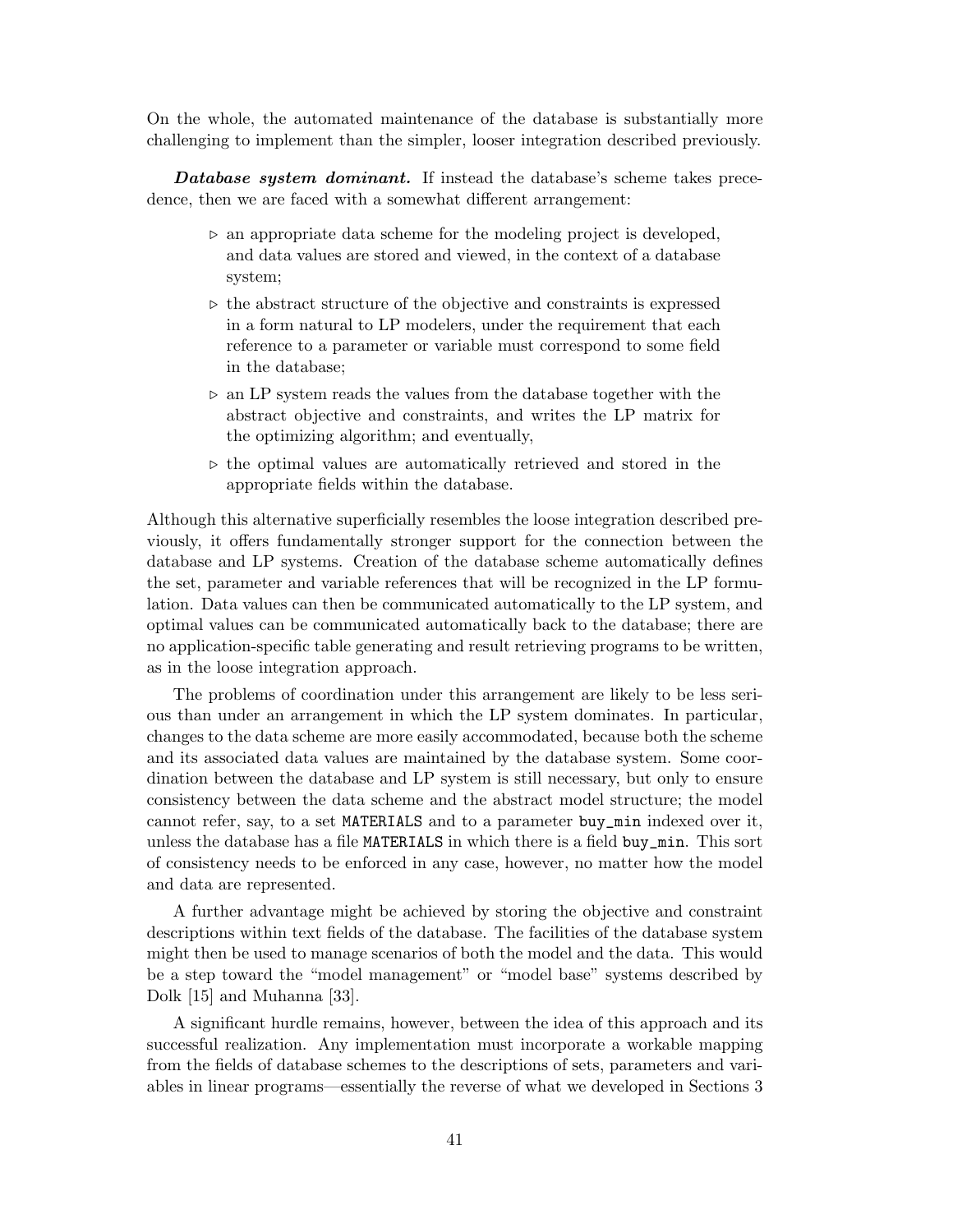and 4. The rules of the mapping must be theoretically sound, must be reasonably easy for a modeler to understand, and must be capable of automatic application by computer software. The case study in this paper can suggest many of the principles of a suitable mapping, but the details remain to be worked out in subsequent research.

## **Acknowledgements**

Valuable comments on earlier versions of this paper were provided by A.M. Geoffrion, by reviewers for the 24th Hawaii International Conference on System Sciences, and by referees for *ORSA Journal on Computing*.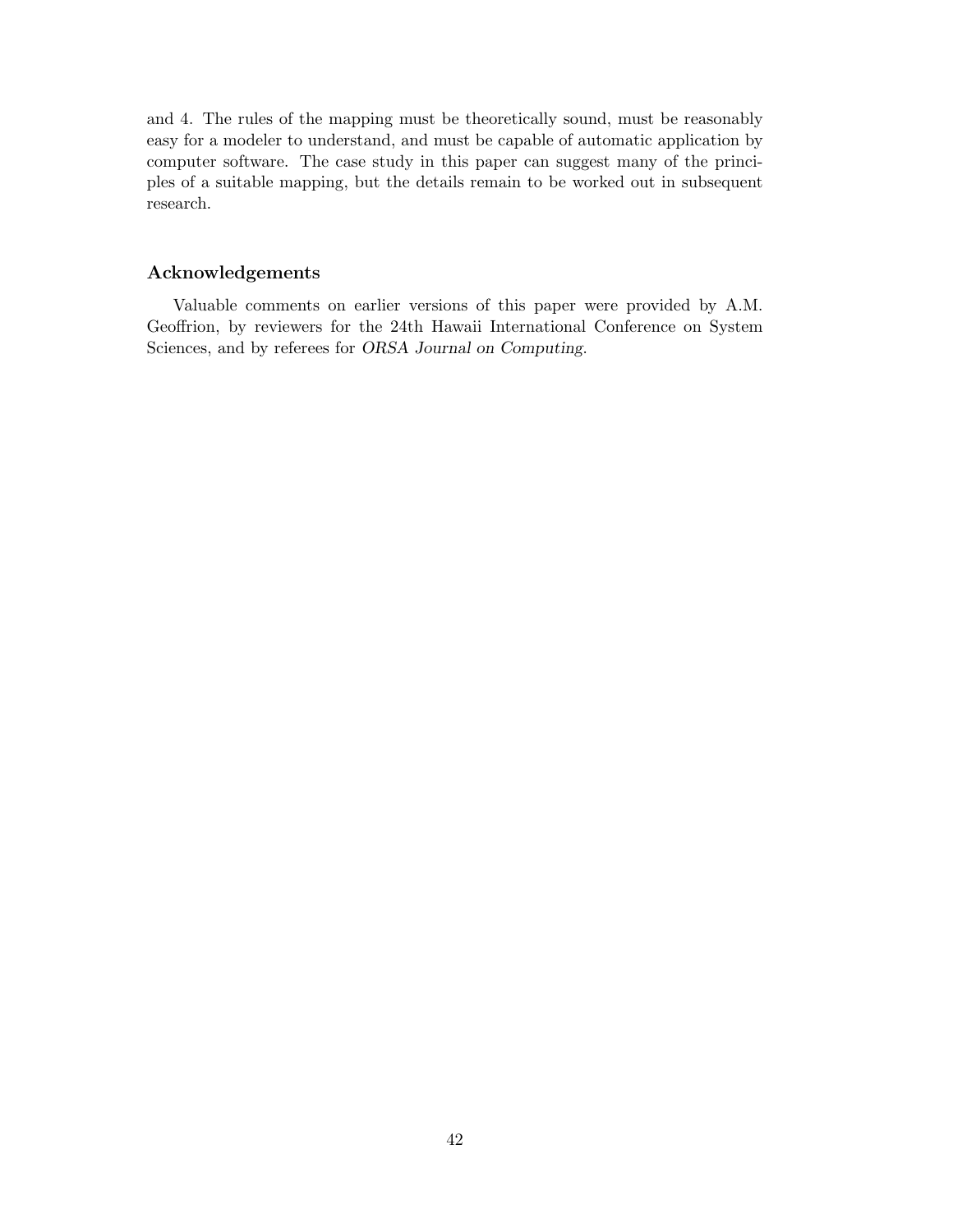## **Appendix A. Formulation Using Ordered Pairs and Triples**

#### **Materials data**

M *is the set of materials*

 $l_j^{\text{buy}}$  = the lower limit on purchases of material j, for each  $j \in \mathcal{M}$  $u_j^{\text{buy}}$  = the upper limit on purchases of material j, for each  $j \in \mathcal{M}$  $c_j^{\text{buy}}$  = the cost per unit of material j purchased, for each  $j \in \mathcal{M}$  $l_j^{\text{sell}}$  = the lower limit on sales of material j, for each  $j \in \mathcal{M}$  $u_j^{\text{sell}} =$  the upper limit on sales of material j, for each  $j \in \mathcal{M}$  $c_j^{\text{sell}} =$  the revenue per unit of material j sold, for each  $j \in \mathcal{M}$  $\mathcal{M}^{\text{conv}} \subseteq \mathcal{M} \times \mathcal{M}$  *is the set of conversions:*  $(j,j')\in\mathcal{M}^{\text{conv}}$  means that material  $j$  can be converted to material  $j'$  $a_{jj'}^{\text{conv}} =$  number of units of material j' that result from converting one unit of material j, for each  $(j, j') \in \mathcal{M}^{\text{conv}}$ 

 $c_{jj'}^{\text{conv}} = \text{cost per unit of material } j \text{ of the conversion from } j \text{ to } j',$ for each  $(j, j') \in \mathcal{M}^{\text{conv}}$ 

#### **Facilities data**

F *is the set of facilities*

- $l_i^{\text{cap}} =$  the minimum amount of the capacity of facility i that must be used, for each  $i \in \mathcal{F}$
- $u_i^{\text{cap}}$  = the capacity of facility *i*, for each  $i \in \mathcal{F}$
- $\mathcal{F}^{\text{in}} \subseteq \mathcal{F} \times \mathcal{M}$  is the set of facility inputs:  $(i, j) \in \mathcal{F}^{\text{in}}$  means that material j is used as an input at facility i
- $l_{ij}^{\text{in}}$  = the minimum amount of material j that must be used as input at facility i, for each  $(i, j) \in \mathcal{F}^{\text{in}}$
- $u_{ij}^{\text{in}} =$  the maximum amount of material j that may be used as input at facility i, for each  $(i, j) \in \mathcal{F}^{\text{in}}$
- $\mathcal{F}^{\text{out}} \subset \mathcal{F} \times \mathcal{M}$  *is the set of facility outputs:*  $(i, j) \in \mathcal{F}^{\text{out}}$  means that material j is produced as an output at facility i
- $l_{ij}^{\text{out}}$  = the minimum amount of material j that must be produced as output at facility *i*, for each  $(i, j) \in \mathcal{F}^{\text{out}}$
- $u_{ij}^{\text{out}} =$  the maximum amount of material j that may be produced as output at facility i, for each  $(i, j) \in \mathcal{F}^{\text{out}}$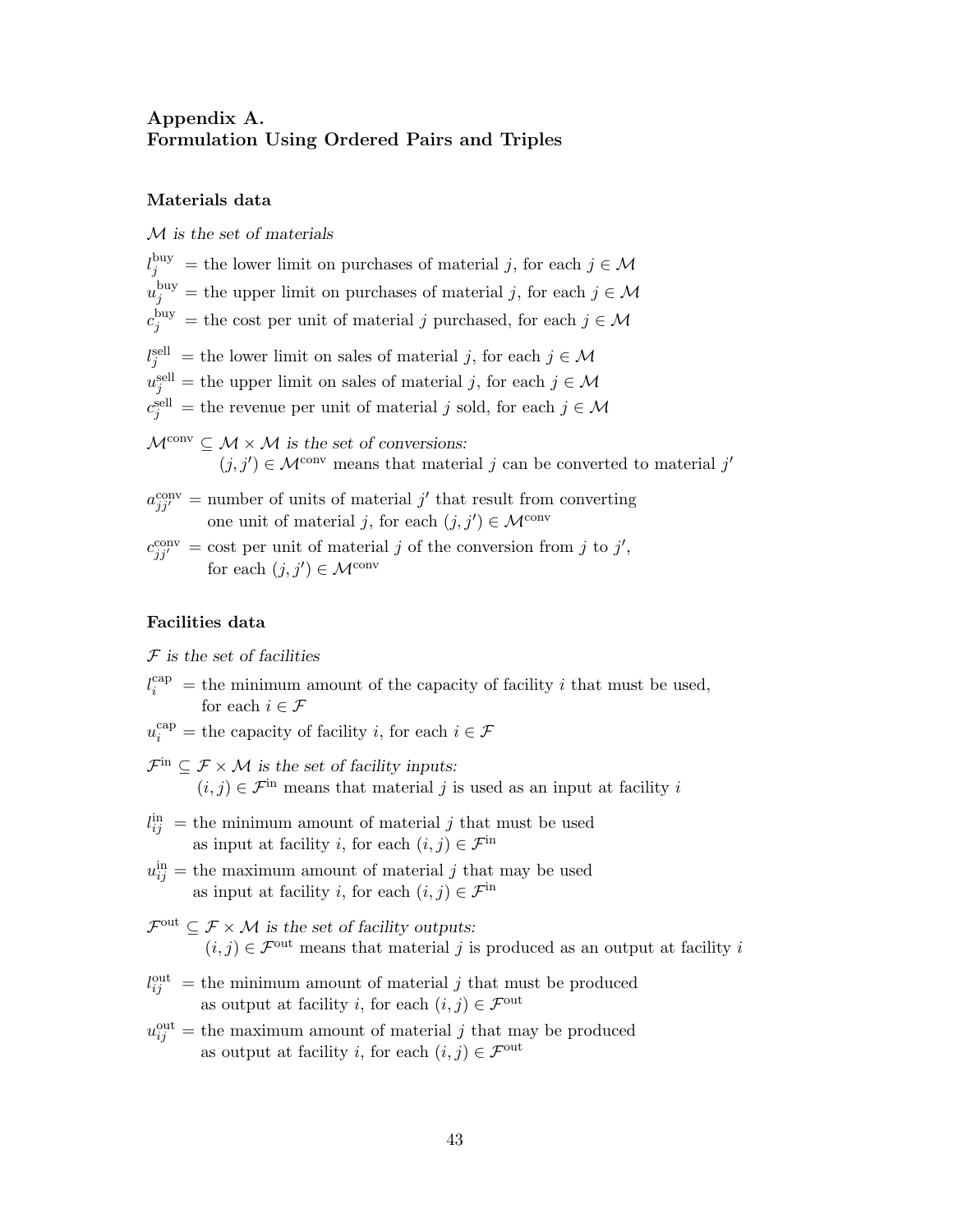#### **Activities data**

- $\mathcal{F}^{\text{act}} \subseteq -(i,k) : i \in \mathcal{F}^{\prime\prime}$  is the set of activities:  $(i, k) \in \mathcal{F}^{\text{act}}$  means that k is an activity available at facility i
- $l_{ik}^{\text{act}}$  = the minimum number of units of activity k that may be run at facility i, for each  $(i, k) \in \mathcal{F}^{\text{act}}$
- $u_{ik}^{\text{act}} =$  the maximum number of units of activity k that may be run at facility i, for each  $(i, k) \in \mathcal{F}^{\text{act}}$
- $c_{ik}^{\text{act}}$  = the cost per unit of running activity k at facility i, for each  $(i, k) \in \mathcal{F}^{\text{act}}$
- $r_{ik}^{\text{act}}$  = the number of units of activity k that can be accommodated in one unit of capacity of facility i, for each  $(i, k) \in \mathcal{F}^{\text{act}}$
- $\mathcal{A}^{in} \subseteq -(i, j, k) : (i, j) \in \mathcal{F}^{in}$  and  $(i, k) \in \mathcal{F}^{act}$  *is the set of activity inputs:*  $(i, j, k) \in \mathcal{A}^{\text{in}}$  means that input material j is used by activity  $k$  at facility  $i$
- $a_{ijk}$  = units of input material j required by one unit of activity k at facility i, for each  $(i, j, k) \in \mathcal{A}^{\text{in}}$
- $\mathcal{A}^{\text{out}} \subseteq -(i, j, k) : (i, j) \in \mathcal{F}^{\text{out}}$  and  $(i, k) \in \mathcal{F}^{\text{act}}$  *is the set of activity outputs:*  $(i, j, k) \in \mathcal{A}^{\text{out}}$  means that output material j is produced by activity  $k$  at facility  $i$
- $a_{ijk}^{\text{out}} =$  units of output material j produced by one unit of activity k at facility i, for each  $(i, j, k) \in \mathcal{A}^{\text{out}}$

#### **Variables**

$$
x_j^{\text{buy}} = \text{units of material } j \text{ bought, for each } j \in \mathcal{M}
$$
  

$$
x_j^{\text{sell}} = \text{units of material } j \text{ sold, for each } j \in \mathcal{M}
$$

- $x_{jj'}^{\text{conv}} = \text{units of material } j \text{ converted to material } j', \text{ for each } (j, j') \in \mathcal{M}^{\text{conv}}$
- $x_{ii}$ = units of material j used as input by facility i, for each  $(i, j) \in \mathcal{F}^{\text{in}}$
- $x_{ij}^{\text{out}}$  = units of material j produced as output by facility i, for each  $(i, j) \in \mathcal{F}^{\text{out}}$

 $x_{ik}^{\text{act}}$  = units of activity k operated at facility i, for each  $(i, k) \in \mathcal{F}^{\text{act}}$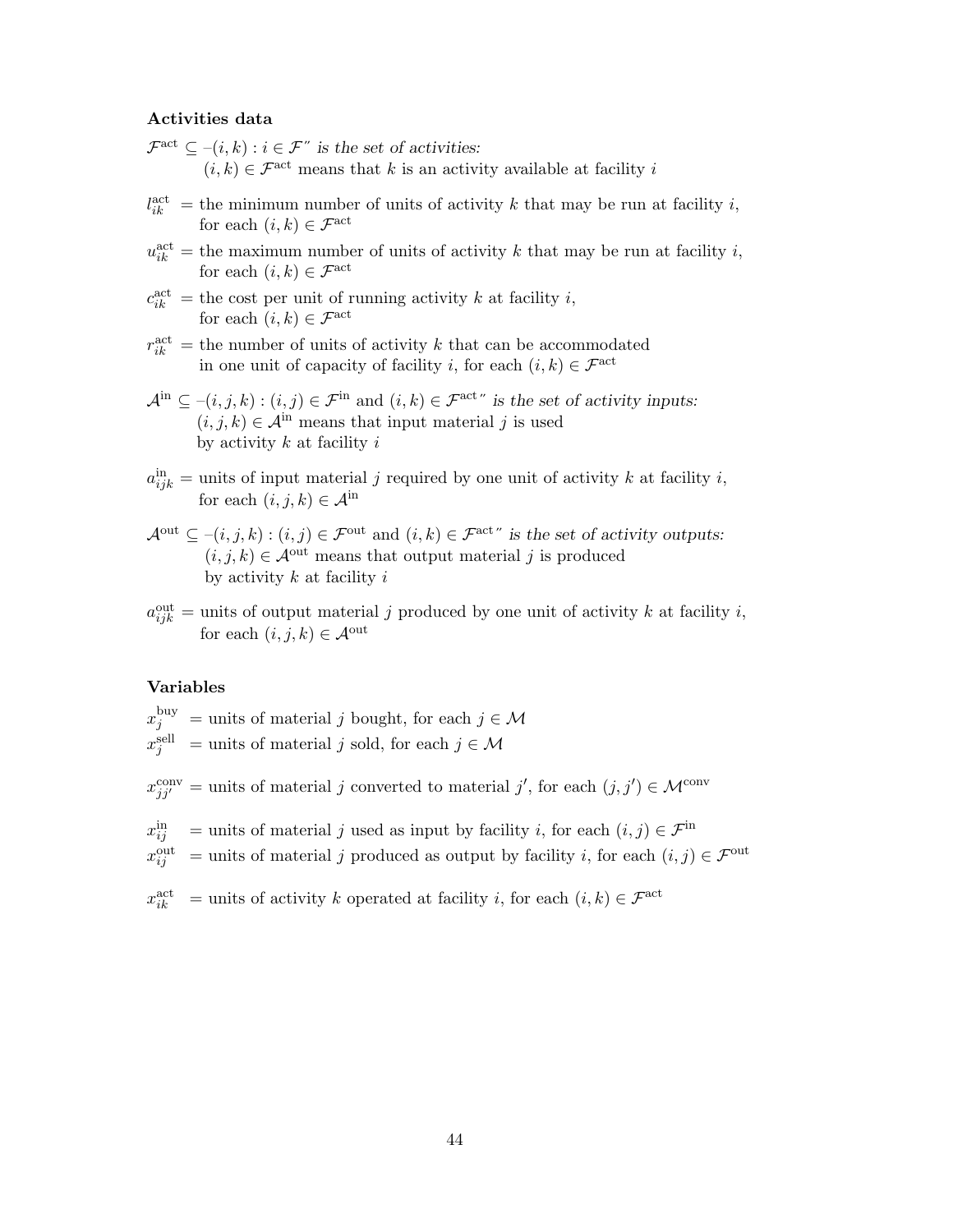## **Objective**

Maximize revenue from sales, less the costs of purchasing, converting and running activities:

$$
\sum_{j\in\mathcal{M}}c_{j}^{\text{sell}}x_{j}^{\text{sell}}-\sum_{j\in\mathcal{M}}c_{j}^{\text{buy}}x_{j}^{\text{buy}}-\sum_{(j,j')\in\mathcal{M}^{\text{conv}}}c_{jj'}^{\text{conv}}x_{jj'}^{\text{conv}}-\sum_{(i,k)\in\mathcal{F}^{\text{act}}}c_{ik}^{\text{act}}x_{ik}^{\text{act}}
$$

## **Constraints**

For all  $j \in \mathcal{M}$ , the amount of material j made available by purchases, production and conversions must equal the amount used for sales, production and conversions:

$$
x_j^{\text{buy}} + \sum_{(i,j) \in \mathcal{F}^{\text{out}}} x_{ij}^{\text{out}} + \sum_{(j',j) \in \mathcal{M}^{\text{conv}}} a_{j'j}^{\text{conv}} x_{j'j}^{\text{conv}} = x_j^{\text{sell}} + \sum_{(i,j) \in \mathcal{F}^{\text{in}}} x_{ij}^{\text{in}} + \sum_{(j,j') \in \mathcal{M}^{\text{conv}}} x_{jj'}^{\text{conv}}
$$

For each  $(i, j) \in \mathcal{F}^{\text{in}}$ , the amount of input j used at facility i must equal the total consumption by all activities at facility i:

$$
x_{ij}^{\text{in}} = \sum_{(i,j,k)\in\mathcal{A}^{\text{in}}} a_{ijk}^{\text{in}} x_{ik}^{\text{act}}
$$

For each  $(i, j) \in \mathcal{F}^{\text{out}}$ , the amount of output j produced at facility i must equal the total production by all activities at facility  $i$ :

$$
x_{ij}^{\text{out}} = \sum_{(i,j,k) \in \mathcal{A}^{\text{out}}} a_{ijk}^{\text{out}} x_{ik}^{\text{act}}
$$

For each  $i \in \mathcal{F}$ , the capacity used by all activities at facility i must be within the specified limits:

$$
l_i^{\rm cap} \leq \sum_{(i,k) \in \mathcal{F}^{\rm act}} x_{ik}^{\rm act}/r_{ik}^{\rm act} \leq u_i^{\rm cap}
$$

All variables must lie within the relevant limits defined by the data:

$$
l_j^{\text{buy}} \leq x_j^{\text{buy}} \leq u_j^{\text{buy}}, \quad \text{for each } j \in \mathcal{M}
$$
  
\n
$$
l_j^{\text{sell}} \leq x_j^{\text{sell}} \leq u_j^{\text{sell}}, \quad \text{for each } j \in \mathcal{M}
$$
  
\n
$$
0 \leq x_{jj'}^{\text{conv}}, \quad \text{for each } (j, j') \in \mathcal{M}^{\text{conv}}
$$
  
\n
$$
l_{ij}^{\text{in}} \leq x_{ij}^{\text{in}} \leq u_{ij}^{\text{in}}, \quad \text{for each } (i, j) \in \mathcal{F}^{\text{in}}
$$
  
\n
$$
l_{ij}^{\text{out}} \leq x_{ij}^{\text{out}} \leq u_{ij}^{\text{out}}, \quad \text{for each } (i, j) \in \mathcal{F}^{\text{out}}
$$
  
\n
$$
l_{ik}^{\text{act}} \leq x_{ik}^{\text{act}} \leq u_{ik}^{\text{act}}, \quad \text{for each } (i, k) \in \mathcal{F}^{\text{act}}
$$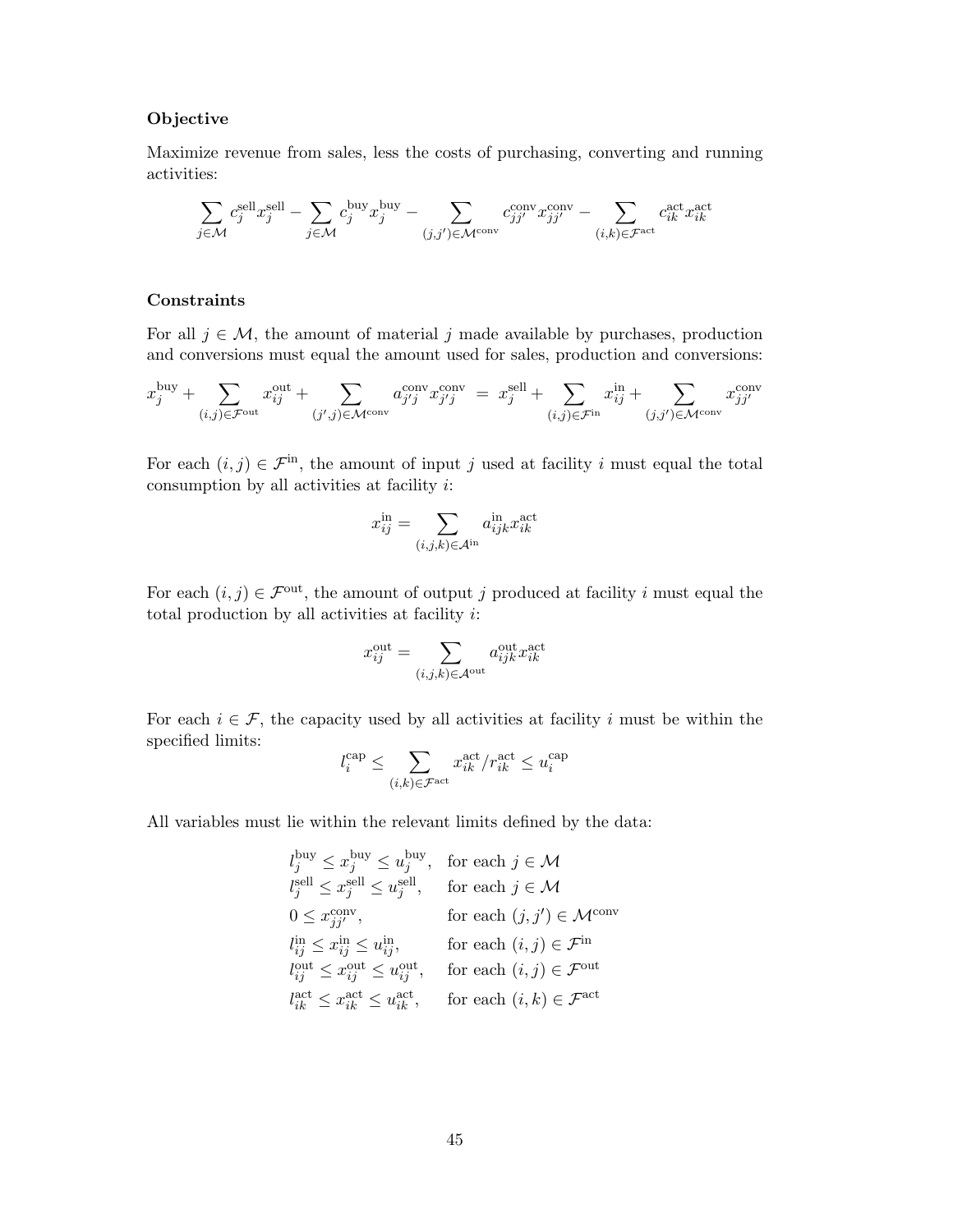## **Appendix B. Formulation Using Indexed Subsets**

#### **Materials data**

M *is the set of materials*

 $l_j^{\text{buy}}$  = the lower limit on purchases of material j, for each  $j \in \mathcal{M}$  $u_j^{\text{buy}}$  = the upper limit on purchases of material j, for each  $j \in \mathcal{M}$  $c_j^{\text{buy}}$  = the cost per unit of material j purchased, for each  $j \in \mathcal{M}$  $l_j^{\text{sell}}$  = the lower limit on sales of material j, for each  $j \in \mathcal{M}$  $u_j^{\text{sell}} =$  the upper limit on sales of material j, for each  $j \in \mathcal{M}$  $c_j^{\text{sell}} =$  the revenue per unit of material j sold, for each  $j \in \mathcal{M}$  $\mathcal{M}_j^{\text{conv}} \subseteq \mathcal{M}$  is a subset of conversions, for each  $j \in \mathcal{M}$ :  $j' \in \mathcal{M}_j^{\text{conv}}$  means that material  $j$  can be converted to material  $j'$  $a_{jj'}^{\text{conv}} =$  number of units of material j' that result from converting one unit of material j, for each  $j \in \mathcal{M}$  and  $j' \in \mathcal{M}_j^{\text{conv}}$  $c_{jj'}^{\text{conv}} = \text{cost per unit of material } j \text{ of the conversion from } j \text{ to } j',$ for each  $j \in \mathcal{M}$  and  $j' \in \mathcal{M}_j^{\text{conv}}$ 

#### **Facilities data**

F *is the set of facilities*

- $l_i^{\text{cap}} =$  the minimum amount of the capacity of facility i that must be used, for each  $i \in \mathcal{F}$
- $u_i^{\text{cap}}$  = the capacity of facility *i*, for each  $i \in \mathcal{F}$
- $\mathcal{F}_i^{\text{in}} \subseteq \mathcal{M}$  is a subset of facility inputs, for each  $i \in \mathcal{F}$ :  $j \in \mathcal{F}_i^{\text{in}}$  means that material  $j$  is used as an input at facility  $i$
- $l_{ij}^{\text{in}}$  = the minimum amount of material j that must be used as input at facility *i*, for each  $i \in \mathcal{F}$  and  $j \in \mathcal{F}_i^{\text{in}}$
- $u_{ij}^{\text{in}} =$  the maximum amount of material j that may be used as input at facility *i*, for each  $i \in \mathcal{F}$  and  $j \in \mathcal{F}_i^{\text{in}}$
- $\mathcal{F}^{\text{out}}_i \subseteq \mathcal{M}$  is a subset of facility outputs, for each  $i \in \mathcal{F}$ :  $j \in \mathcal{F}^{\text{out}}_i$  means that material  $j$  is produced as an output at facility  $i$
- $l_{ij}^{\text{out}}$  = the minimum amount of material j that must be produced as output at facility *i*, for each  $i \in \mathcal{F}$  and  $j \in \mathcal{F}^{\text{out}}_i$
- $u_{ij}^{\text{out}} =$  the maximum amount of material j that may be produced as output at facility *i*, for each  $i \in \mathcal{F}$  and  $j \in \mathcal{F}^{\text{out}}_i$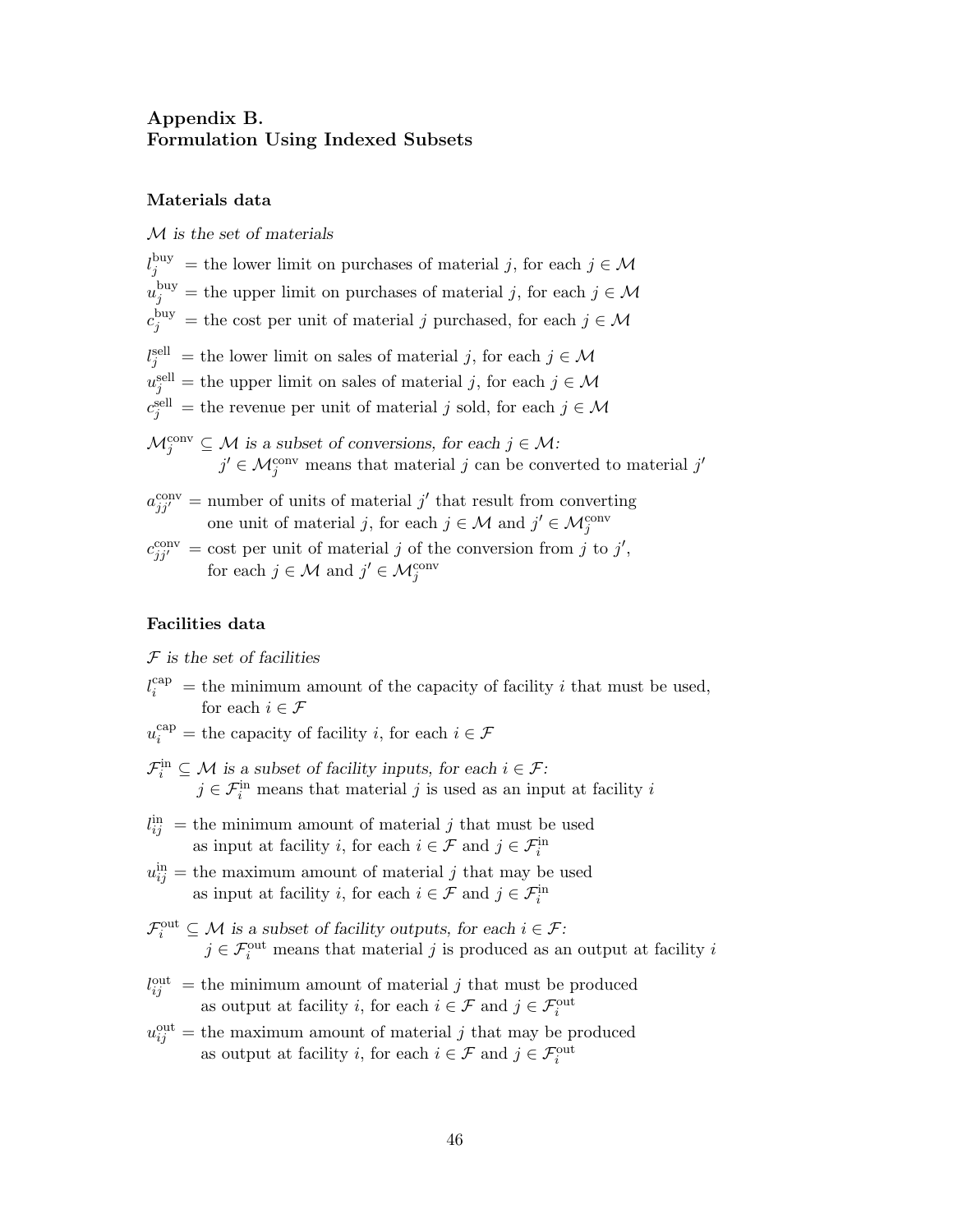#### **Activities data**

- $\mathcal{F}^{\text{act}}_i$  is a subset of activities, for each  $i \in \mathcal{F}$ :  $k \in \mathcal{F}^{\rm act}_i$  means that  $k$  is an activity available at facility  $i$
- $l_{ik}^{\text{act}}$  = the minimum number of units of activity k that may be run at facility i, for each  $i \in \mathcal{F}$  and  $k \in \mathcal{F}_i^{\text{act}}$
- $u_{ik}^{\text{act}} =$  the maximum number of units of activity k that may be run at facility i, for each  $i \in \mathcal{F}$  and  $k \in \mathcal{F}_i^{\text{act}}$
- $c_{ik}^{\text{act}}$  = the cost per unit of running activity k at facility i, for each  $i \in \mathcal{F}$  and  $k \in \mathcal{F}_i^{\text{act}}$
- $r_{ik}^{\text{act}}$  = the number of units of activity k that can be accommodated in one unit of capacity of facility *i*, for each  $i \in \mathcal{F}$  and  $k \in \mathcal{F}^{\text{act}}_i$
- $\mathcal{A}_{ik}^{\text{in}} \subseteq \mathcal{F}_i^{\text{in}}$  is a set of activity inputs, for each  $i \in \mathcal{F}$  and  $k \in \mathcal{F}_i^{\text{act}}$ :  $j \in \mathcal{A}_{ik}^{\text{in}}$  means that input material j is used by activity k at facility i
- $a_{ijk}^{in}$  = units of input material j required by one unit of activity k at facility i, for each  $i \in \mathcal{F}$ ,  $k \in \mathcal{F}^{\text{act}}_i$ , and  $j \in \mathcal{A}^{\text{in}}_{ik}$
- $\mathcal{A}_{ik}^{\text{out}} \subseteq \mathcal{F}_i^{\text{out}}$  is a set of activity outputs, for each  $i \in \mathcal{F}$  and  $k \in \mathcal{F}_i^{\text{act}}$ :  $j \in \mathcal{A}_{ik}^{\text{out}}$  means that output material j is produced by activity k at facility i
- $a_{ijk}^{\text{out}} =$  units of output material j produced by one unit of activity k at facility i, for each  $i \in \mathcal{F}$ ,  $k \in \mathcal{F}^{\text{act}}_i$ , and  $j \in \mathcal{A}^{\text{out}}_{ik}$

#### **Variables**

$$
x_j^{\text{buy}} = \text{units of material } j \text{ bought, for each } j \in \mathcal{M}
$$
  

$$
x_j^{\text{sell}} = \text{units of material } j \text{ sold, for each } j \in \mathcal{M}
$$

 $x_{jj'}^{\text{conv}} = \text{units of material } j \text{ converted to material } j', \text{ for each } j \in \mathcal{M} \text{ and } j' \in \mathcal{M}_j^{\text{conv}}$ 

- $x_{ii}$  $i_j$ <sup>in</sup> = units of material j used as input by facility i, for each  $i \in \mathcal{F}$  and  $j \in \mathcal{F}_i^{\text{in}}$
- $x_{ii}^{\text{out}}$  $\hat{i}_{ij}^{\text{out}}$  = units of material j produced as output by facility i, for each  $i \in \mathcal{F}$  and  $j \in \mathcal{F}^{\text{out}}_i$

 $x_{ik}^{\text{act}}$ act = units of activity k operated at facility i, for each  $i \in \mathcal{F}$  and  $k \in \mathcal{F}^{\text{act}}_i$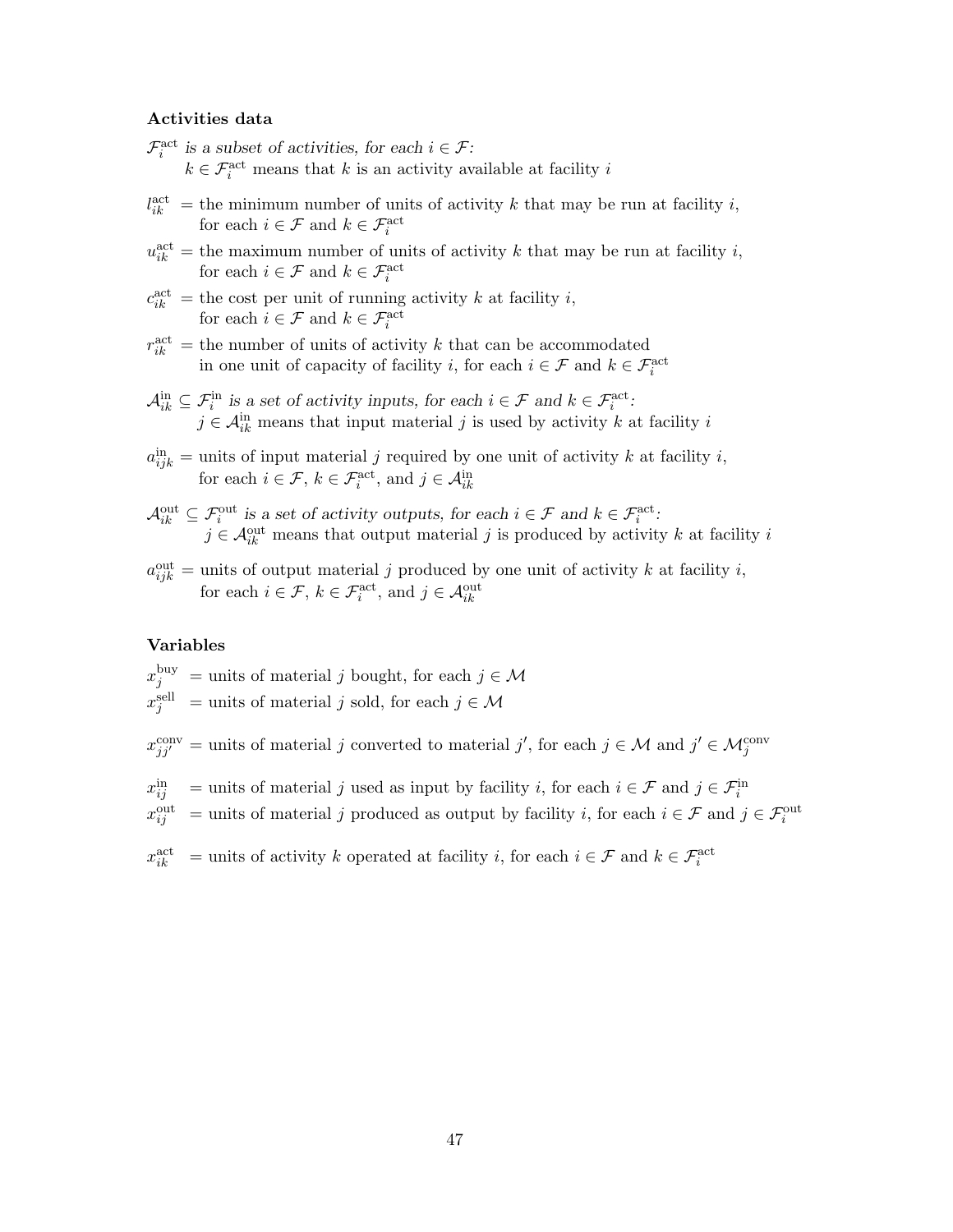## **Objective**

Maximize revenue from sales, less the costs of purchasing, converting and running activities:

$$
\sum_{j \in \mathcal{M}} c_j^{\text{sell}} x_j^{\text{sell}} - \sum_{j \in \mathcal{M}} c_j^{\text{buy}} x_j^{\text{buy}} - \sum_{j \in \mathcal{M}} \sum_{j' \in \mathcal{M}_{j}^{\text{conv}}} c_{jj'}^{\text{conv}} x_{jj'}^{\text{conv}} - \sum_{i \in \mathcal{F}} \sum_{k \in \mathcal{F}_{i}^{\text{act}}} c_{ik}^{\text{act}} x_{ik}^{\text{act}}
$$

### **Constraints**

For all  $j \in \mathcal{M}$ , the amount of material j made available by purchases, production and conversions must equal the amount used for sales, production and conversions:

$$
x_j^{\text{buy}} + \sum_{i \in \mathcal{F}: j \in \mathcal{F}_i^{\text{out}}} x_{ij}^{\text{out}} + \sum_{j' \in \mathcal{M}: j \in \mathcal{M}_{j'}^{\text{conv}}} a_{j'j}^{\text{conv}} x_{j'j}^{\text{conv}} = x_j^{\text{sell}} + \sum_{i \in \mathcal{F}: j \in \mathcal{F}_i^{\text{in}}} x_{ij}^{\text{in}} + \sum_{j' \in \mathcal{M}_j^{\text{conv}}} x_{jj'}^{\text{conv}}
$$

For each  $i \in \mathcal{F}$  and  $j \in \mathcal{F}_i^{\text{in}}$ , the amount of input j used at facility i must equal the total consumption by all activities at facility  $i$ :

$$
x_{ij}^{\textrm{in}}=\sum_{k\in\mathcal{F}^{\textrm{act}}_i:j\in\mathcal{A}^{\textrm{in}}_{ik}}a_{ijk}^{\textrm{in}}x_{ik}^{\textrm{act}}
$$

For each  $i \in \mathcal{F}$  and  $j \in \mathcal{F}^{\text{out}}_i$ , the amount of output j produced at facility i must equal the total production by all activities at facility  $i$ :

$$
x_{ij}^{\textrm{out}} = \sum_{k \in \mathcal{F}^{\textrm{act}}_i: j \in \mathcal{A}^{\textrm{out}}_{ik}} a_{ijk}^{\textrm{out}} x_{ik}^{\textrm{act}}
$$

For each  $i \in \mathcal{F}$ , the capacity used by all activities at facility i must be within the specified limits:

$$
l_i^{\text{cap}} \le \sum_{k \in \mathcal{F}_i^{\text{act}}} x_{ik}^{\text{act}} / r_{ik}^{\text{act}} \le u_i^{\text{cap}}
$$

All variables must lie within the relevant limits defined by the data:

$$
l_j^{\text{buy}} \leq x_j^{\text{buy}} \leq u_j^{\text{buy}}, \quad \text{for each } j \in \mathcal{M}
$$
  
\n
$$
l_j^{\text{sell}} \leq x_j^{\text{sell}} \leq u_j^{\text{sell}}, \qquad \text{for each } j \in \mathcal{M}
$$
  
\n
$$
0 \leq x_{jj'}^{\text{conv}}, \qquad \qquad \text{for each } j \in \mathcal{M} \text{ and } j' \in \mathcal{M}_j^{\text{conv}}
$$
  
\n
$$
l_{ij}^{\text{in}} \leq x_{ij}^{\text{in}} \leq u_{ij}^{\text{in}}, \qquad \text{for each } i \in \mathcal{F} \text{ and } j \in \mathcal{F}_i^{\text{in}}
$$
  
\n
$$
l_{ij}^{\text{out}} \leq x_{ij}^{\text{out}} \leq u_{ij}^{\text{out}}, \qquad \text{for each } i \in \mathcal{F} \text{ and } j \in \mathcal{F}_i^{\text{out}}
$$
  
\n
$$
l_{ik}^{\text{act}} \leq x_{ik}^{\text{act}} \leq u_{ik}^{\text{act}}, \qquad \text{for each } i \in \mathcal{F} \text{ and } k \in \mathcal{F}_i^{\text{act}}
$$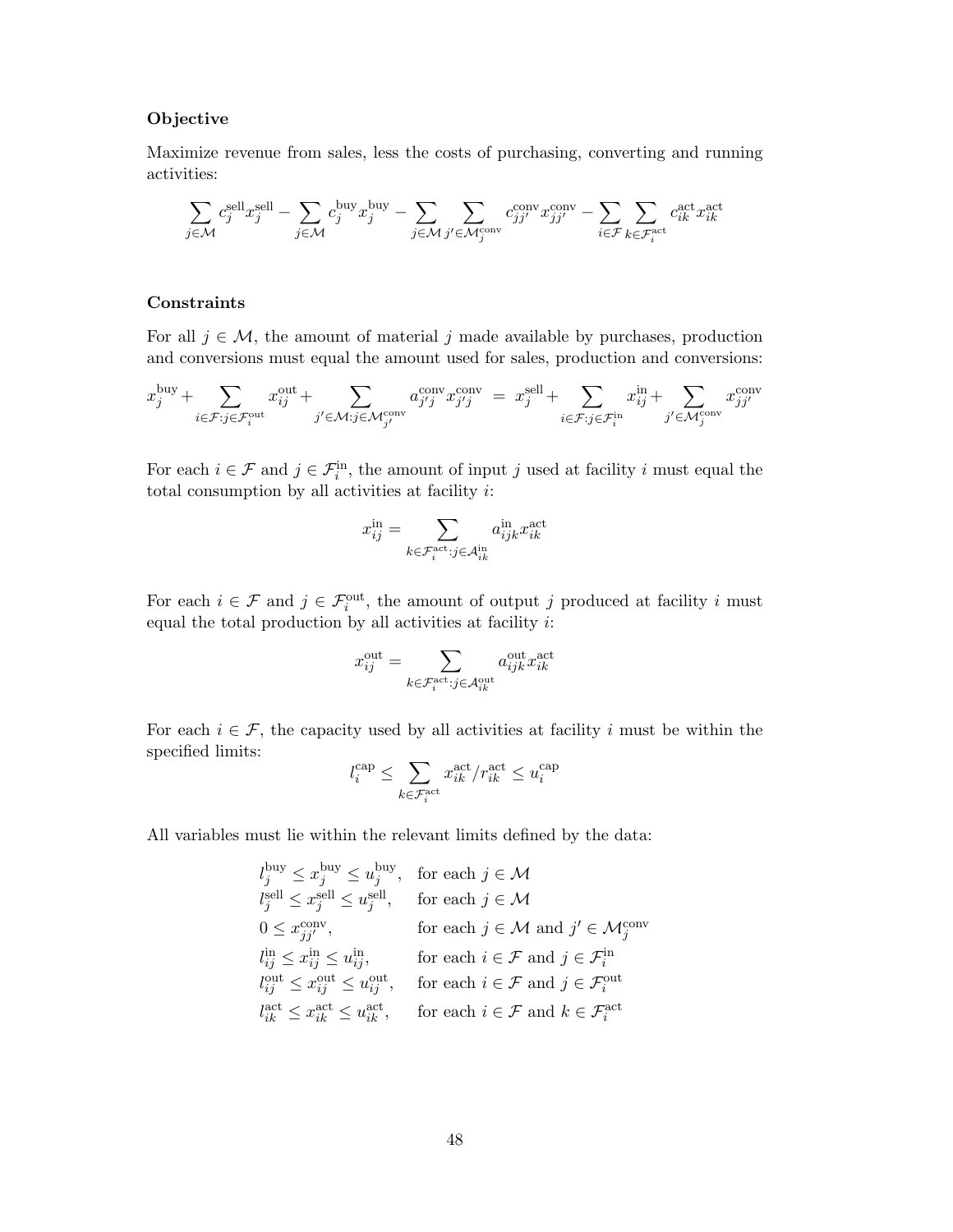## **Appendix C. Summary of Database Schemes**

## **General model: Relational**

# **General model: Hierarchical**

| CONSTRAINTS |
|-------------|
| row name    |
| row_min     |
| row max     |
|             |

| CONSTRAINTS |
|-------------|
| row name    |
| row_min     |
| row_max     |

| VARIABLES    |  |
|--------------|--|
| $col_name$   |  |
| col_profit   |  |
| col min      |  |
| col_optimal  |  |
| col max      |  |
|              |  |
| COEFFICIENTS |  |

# COEFFICIENTS

| $coeff\_row \rightarrow \text{CONSTRAINTS}$ |  |
|---------------------------------------------|--|
| $coeff\_col \rightarrow \text{VARIABLES}$   |  |
| coeff_value                                 |  |

| $\textit{coeff\_row} \rightarrow \text{CONSTRAINTS}$ |  |
|------------------------------------------------------|--|
| coeff value                                          |  |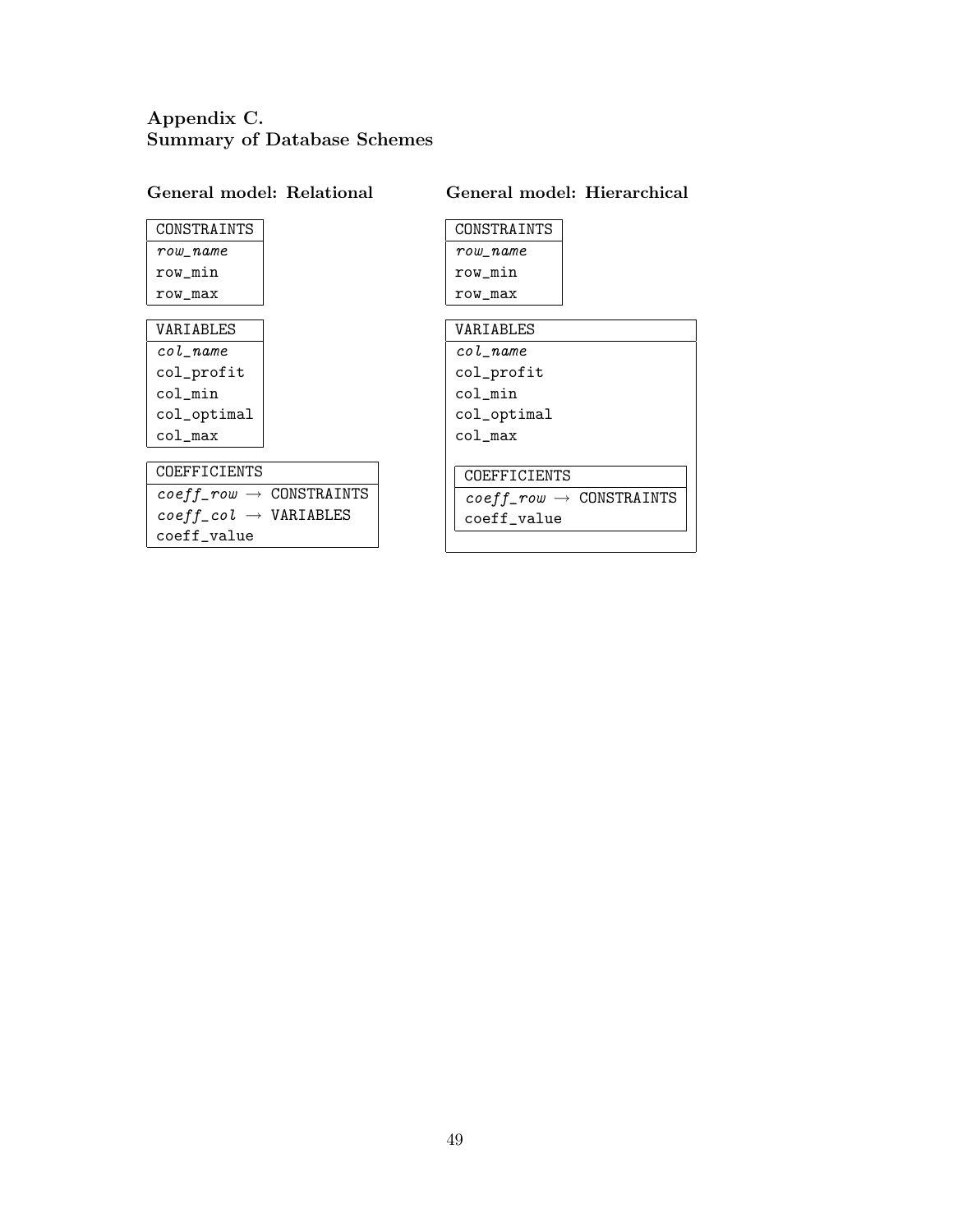# **Multi-facility production model: Relational**

| MATERIALS            |
|----------------------|
| $mat\_name$          |
| buy_min              |
| buy_opt              |
| buy_max              |
| buy_cost             |
| sell min             |
| $\texttt{sell\_opt}$ |
| sell max             |
| sell cost            |
|                      |
| FACILITIES           |
| fac_name             |
| cap_min              |
| cap_max              |

| MATERIAL CONVERSIONS              |
|-----------------------------------|
| $from\_mat \rightarrow$ MATERIALS |
| to mat $\rightarrow$ MATERIALS    |
| conv_yield                        |
| conv cost                         |
| conv_opt                          |
|                                   |
| FACILITY_INPUTS                   |
| $in\_fac \rightarrow$ FACILITIES  |
| $in\_mat \rightarrow$ MATERIALS   |
| in min                            |
| in_opt                            |
| in max                            |

| FACILITY OUTPUTS                 |                                   |  |  |
|----------------------------------|-----------------------------------|--|--|
|                                  | $out\_fac \rightarrow$ FACILITIES |  |  |
| $out\_mat \rightarrow$ MATERIALS |                                   |  |  |
| out_min                          |                                   |  |  |
| out_opt                          |                                   |  |  |
| out_max                          |                                   |  |  |

| <b>ACTIVITIES</b>                 |
|-----------------------------------|
| $act\_fac \rightarrow$ FACILITIES |
| act name                          |
| act_min                           |
| act_opt                           |
| act max                           |
| act cost                          |
| act_cap_rate                      |
|                                   |
|                                   |

| ACTIVITY_INPUTS                       |  |
|---------------------------------------|--|
| $act\_in\_fac \rightarrow$ FACILITIES |  |
| $act\_in\_mat \rightarrow$ MATERIALS  |  |
| $act\_in$                             |  |
| $act_in_rate$                         |  |

| ACTIVITY_OUTPUTS                             |
|----------------------------------------------|
| $act\_out\_fac \rightarrow$ FACILITIES       |
| $act\_out\_mat \rightarrow \text{MATERIALS}$ |
| $act_out$                                    |
| act_out_rate                                 |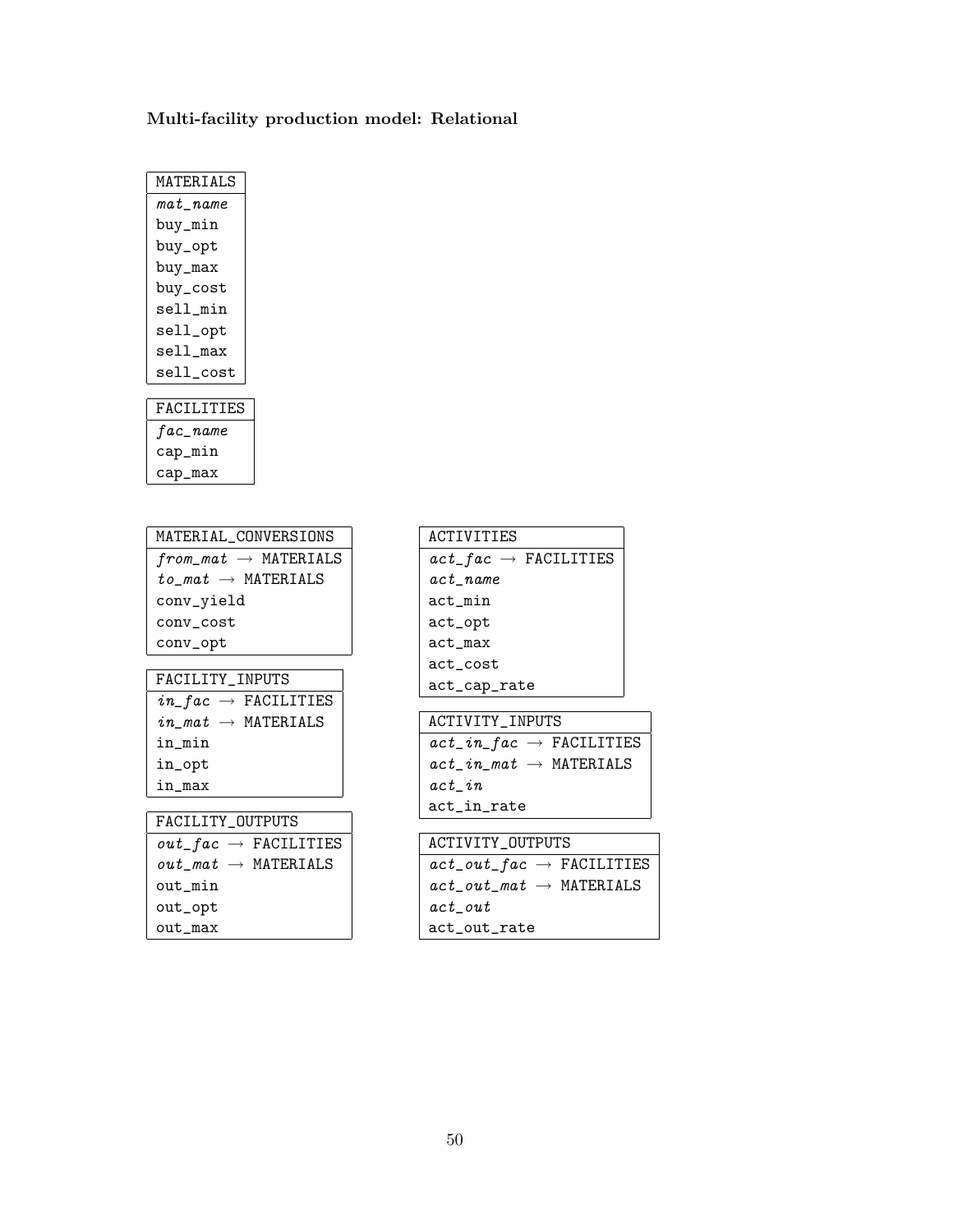# **Multi-facility production model: Hierarchical**

| MATERIALS                       |
|---------------------------------|
| mat_name                        |
| buy_min                         |
| buy_opt                         |
| buy_max                         |
| buy_cost                        |
| sell min                        |
| sell_opt                        |
| sell max                        |
| sell cost                       |
|                                 |
| CONVERSIONS                     |
| $to\_mat \rightarrow$ MATERIALS |
| conv_yield                      |
| conv_cost                       |
| conv_opt                        |
|                                 |

| FACILITIES                                      |  |
|-------------------------------------------------|--|
| fac_name                                        |  |
| cap_min                                         |  |
| cap_max                                         |  |
|                                                 |  |
| INPUTS                                          |  |
| $in\_mat \rightarrow$ MATERIALS                 |  |
| in_min                                          |  |
| in_opt                                          |  |
| in_max                                          |  |
| <b>OUTPUTS</b>                                  |  |
| $out\_mat \rightarrow$ MATERIALS                |  |
| out_min                                         |  |
| out_opt                                         |  |
| $out_max$                                       |  |
|                                                 |  |
| <b>ACTIVITIES</b>                               |  |
| $act_name$                                      |  |
| $act\_min$                                      |  |
| act_opt                                         |  |
| act_max                                         |  |
| act_cost                                        |  |
| act_cap_rate                                    |  |
| <b>ACT_INPUTS</b>                               |  |
| $act\_in\_mat \rightarrow$ FACILITIES. INPUTS   |  |
| act_in_rate                                     |  |
|                                                 |  |
| ACT_OUTPUTS                                     |  |
| $act\_out\_mat \rightarrow$ FACILITIES. OUTPUTS |  |
| act_out_rate                                    |  |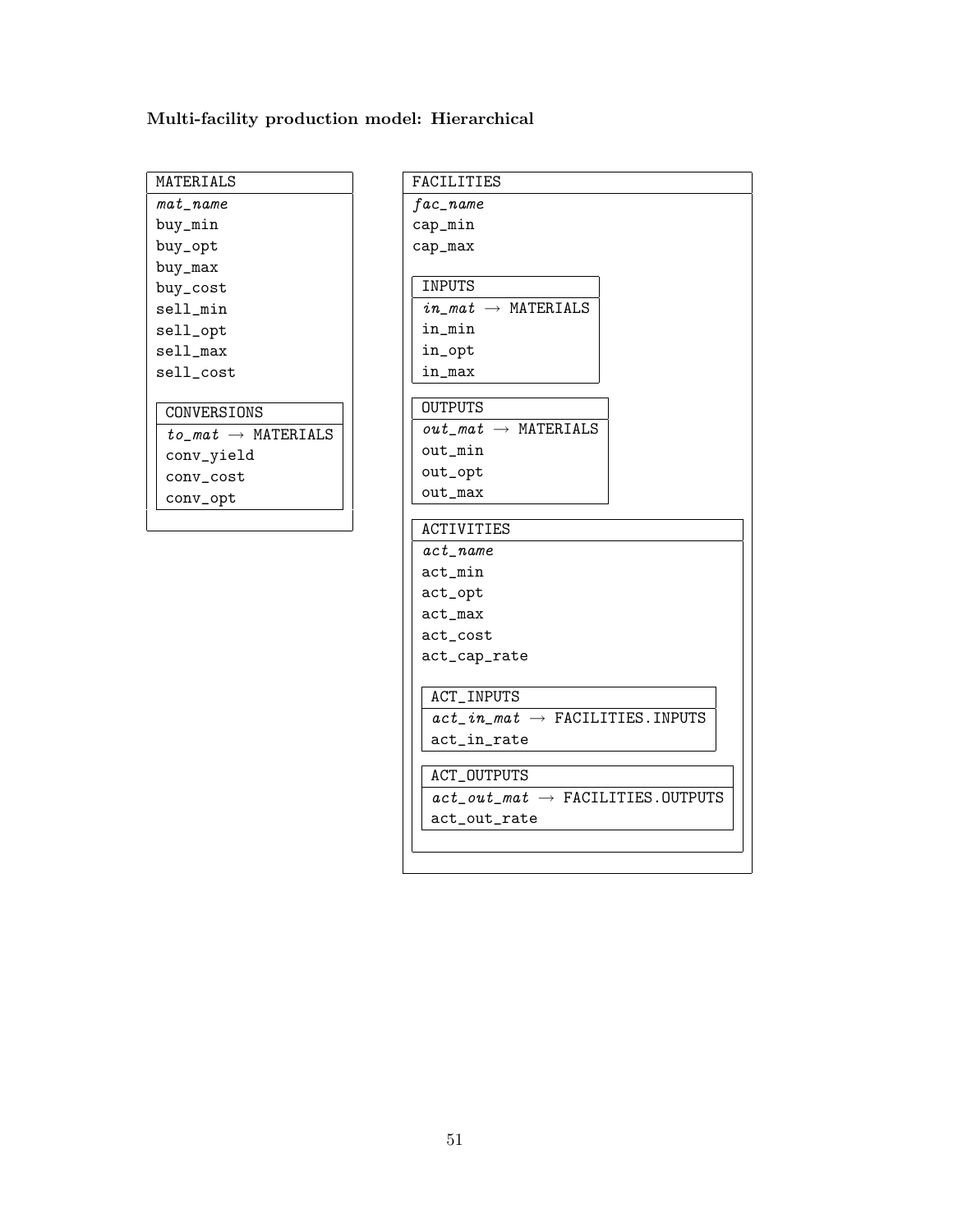#### **References**

- [1] T.E. Baker, 1986. A Hierarchical/Relational Approach to Modeling. Chesapeake Decision Sciences, New Providence, NJ.
- [2] E.M.L. Beale, 1970. Matrix Generators and Output Analyzers. In H.W. Kuhn (ed.), *Proceedings of the Princeton Symposium on Mathematical Programming,* Princeton University Press, Princeton, NJ, pp. 25–36.
- [3] H.K. BHARGAVA, R. KRISHNAN and S. MUKHERJEE, 1992. On the Integration of Data and Mathematical Modeling Languages. *Annals of Operations Research* **38,** 69–95.
- [4] F.W. Bielefeld, K.-D. Walter and R. Wartmann, 1986. A Computer-Based Strategic Planning System for Steel Production. *Interfaces* **16:**4, 41–46.
- [5] J. Bisschop and R. Entriken, 1993. *AIMMS: The Modeling System.* Paragon Decision Technology, Haarlem, The Netherlands.
- [6] J.J. Bisschop and C.A.C. Kuip, 1993. Compound Sets in Mathematical Programming Modeling Languages. *Management Science* **39,** 746–756.
- [7] R. Bonczek, C. Holsapple and A. Whinston, 1978. Mathematical Programming Within the Context of a Generalized Data Base Management System. *R.A.I.R.O. Recherche Op´erationnelle/Operations Research* **12,** 117–139.
- [8] A. Brooke, D. Kendrick and A. Meeraus, 1992. *GAMS: A User's Guide, Release 2.25.* The Scientific Press, South San Francisco, CA.
- [9] W.F. BÜRGER, 1982. MLD: A Language and Data Base for Modeling. Research Report RC 9639, IBM Research Division, Yorktown Heights, NY.
- [10] Chesapeake Decision Sciences, 1993. *Manager for Interactive Modeling Interfaces: MIMI User Manual,* version 3.40. Chesapeake Decision Sciences, New Providence, NJ.
- [11] J. Choobineh, 1991. SQLMP: A Data Sublanguage for Representation and Formulation of Linear Mathematical Models. *ORSA Journal on Computing* **3,** 358–375.
- [12] G.W. Cleaves and T.E. Baker, 1990. Chesapeake R&D Sponsor Groups. *Interfaces* **20:**6, 83–87.
- [13] J.B. CREEGAN, 1985. DATAFORM, a Model Management System. Ketron, Inc., Arlington, VA.
- [14] C.J. Date, 1990. *An Introduction to Database Systems.* Addison-Wesley Publishing Company, Reading, MA.
- [15] D.R. Dolk, 1986. A Generalized Model Management System for Mathematical Programming. *ACM Transactions on Mathematical Software* **12,** 92–126.
- [16] T. Fabian, 1958. A Linear Programming Model of Integrated Iron and Steel Production. *Management Science* **4,** 415–449.
- [17] R. Fourer, 1983. Modeling Languages versus Matrix Generators for Linear Programming. *ACM Transactions on Mathematical Software* **9,** 143–183.
- [18] R. Fourer, D.M. Gay and B.W. Kernighan, 1990. A Modeling Language for Mathematical Programming. *Management Science* **36,** 519–554.
- [19] R. Fourer, D.M. Gay and B.W. Kernighan, 1992. *AMPL: A Modeling Language for Mathematical Programming.* Scientific Press, South San Francisco, CA.
- [20] A.M. Geoffrion, 1987. An Introduction to Structured Modeling. *Management Science* **33,** 547–588.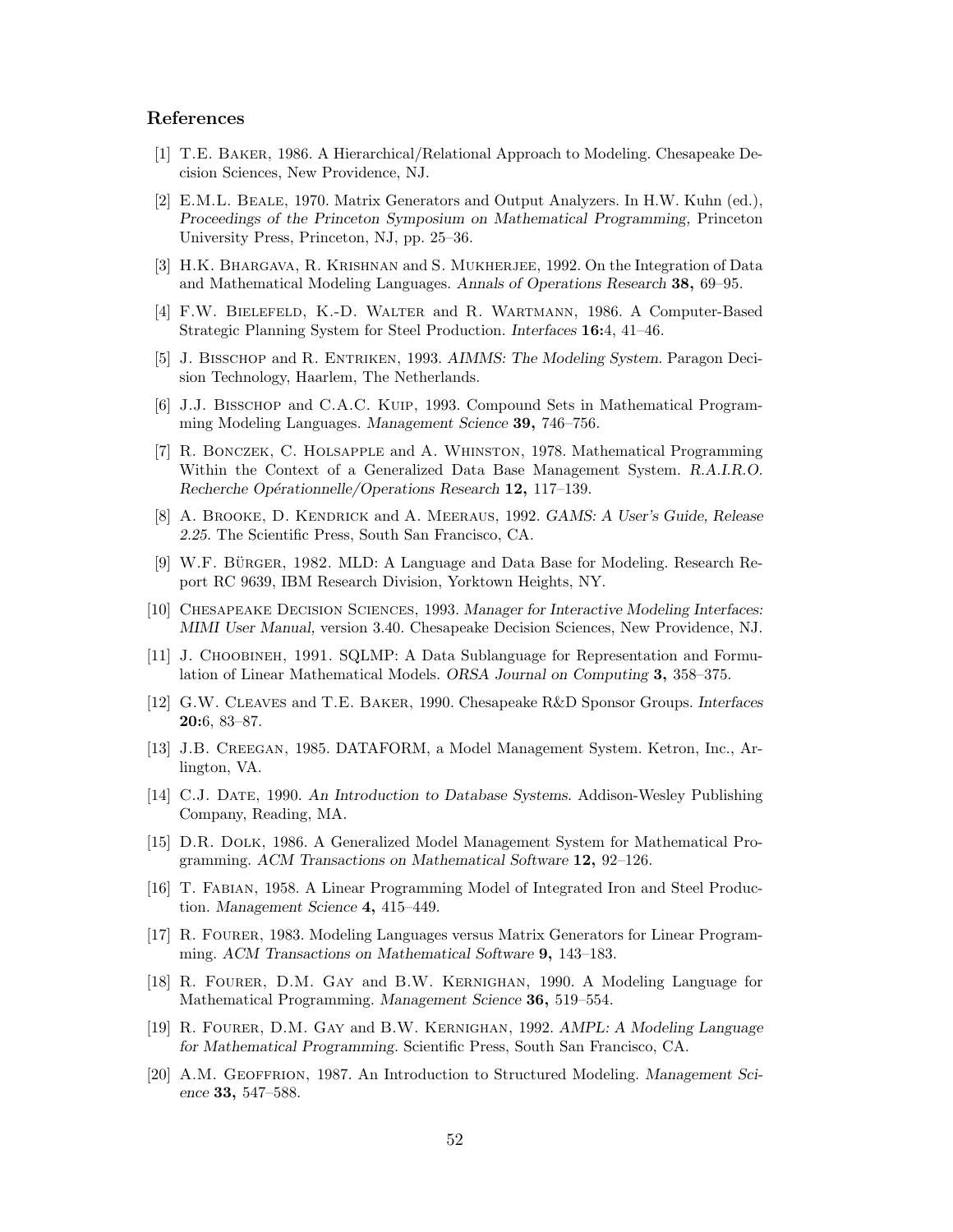- [21] A.M. Geoffrion, 1991. FW/SM: A Prototype Structured Modeling Environment. *Management Science* **37,** 1513–1538.
- [22] A.M. Geoffrion, 1992. The SML Language for Structured Modeling: Levels 1 and 2. *Operations Research* **40,** 38–57.
- [23] A.M. Geoffrion, 1992. The SML Language for Structured Modeling: Levels 3 and 4. *Operations Research* **40,** 58–75.
- [24] A.M. Geoffrion, 1992. Indexing in Modeling Languages for Mathematical Programming. *Management Science* **38,** 325–344.
- [25] H.J. GREENBERG, 1993. Enhancements to ANALYZE: A Computer-Assisted Analysis System for Linear Programming. *ACM Transactions on Mathematical Software* **19,** 233–256.
- [26] H.J. Greenberg, 1993. *A Computer-Assisted Analysis System for Mathematical Programming Models and Solutions: A User's Guide for ANALYZE.* Kluwer Academic Publishers, Boston.
- [27] D.S. HIRSHFELD, 1993. Scenario Management, with Illustrations Using MathPro. IMPS Roundtable Discussion #14: Integration of Modeling, Optimization and Analysis, University of Colorado, Denver.
- [28] D. Kendrick, R. Krishnan and S. Carl-Mitchell, 1984. Interfaces Between Database and Modeling Systems. Paper no. 84-12, Center for Economic Research, Department of Economics, University of Texas, Austin, TX.
- [29] D.A. Kendrick, A. Meeraus and J. Alatorre, 1984. *The Planning of Investment Programs in the Steel Industry.* Johns Hopkins University Press, Baltimore.
- [30] B. Kristjansson, C. Lucas, G. Mitra and S. Moody, 1993. Sets and Indices in Linear Programming Modelling and their Integration with Relational Data Models. Technical report, Maximal Software, Iceland, and Brunel University, Uxbridge, Middlesex, United Kingdom.
- [31] M.L. Lenard, 1990. A Data-Model-Solver Interface Written in SQL. MD21.2, program of the 29th TIMS/ORSA Joint National Meeting, Las Vegas.
- [32] R.E. Marsten, 1981. The Design of the XMP Linear Programming Library. *ACM Transactions on Mathematical Software* **7,** 481–497.
- [33] W.A. Muhanna, 1992. On the Organization of Large Shared Model Bases. *Annals of Operations Research* **38,** 359–396.
- [34] H. MÜLLER-MERBACH, 1990. Database-Oriented Design of Planning Models. *IMA Journal of Mathematics Applied in Business and Industry* **2,** 141–155.
- [35] L. NEUSTADTER, 1989. Value-Driven Sets in Modeling Languages: An Analysis. Anderson Graduate School of Management, University of California, Los Angeles.
- [36] L. NEUSTADTER, A. GEOFFRION, S. MATURANA, Y. TSAI and F. VICUÑA, 1990. The Design and Implementation of a Prototype Structured Modeling Environment. Working Paper No. 380, Western Management Science Institute, University of California, Los Angeles.
- [37] K.H. Palmer, 1984. Data and File Structure. In K.H. Palmer et al., eds., *A Model-Management Framework for Mathematical Programming,* John Wiley & Sons, New York, pp. 63–95.
- [38] K.H. Palmer, N.K. Boudwin, H.A. Patton, A.J. Rowland, J.D. Sammes and D.M. Smith, 1984. *A Model-Management Framework for Mathematical Programming.* John Wiley & Sons, New York.